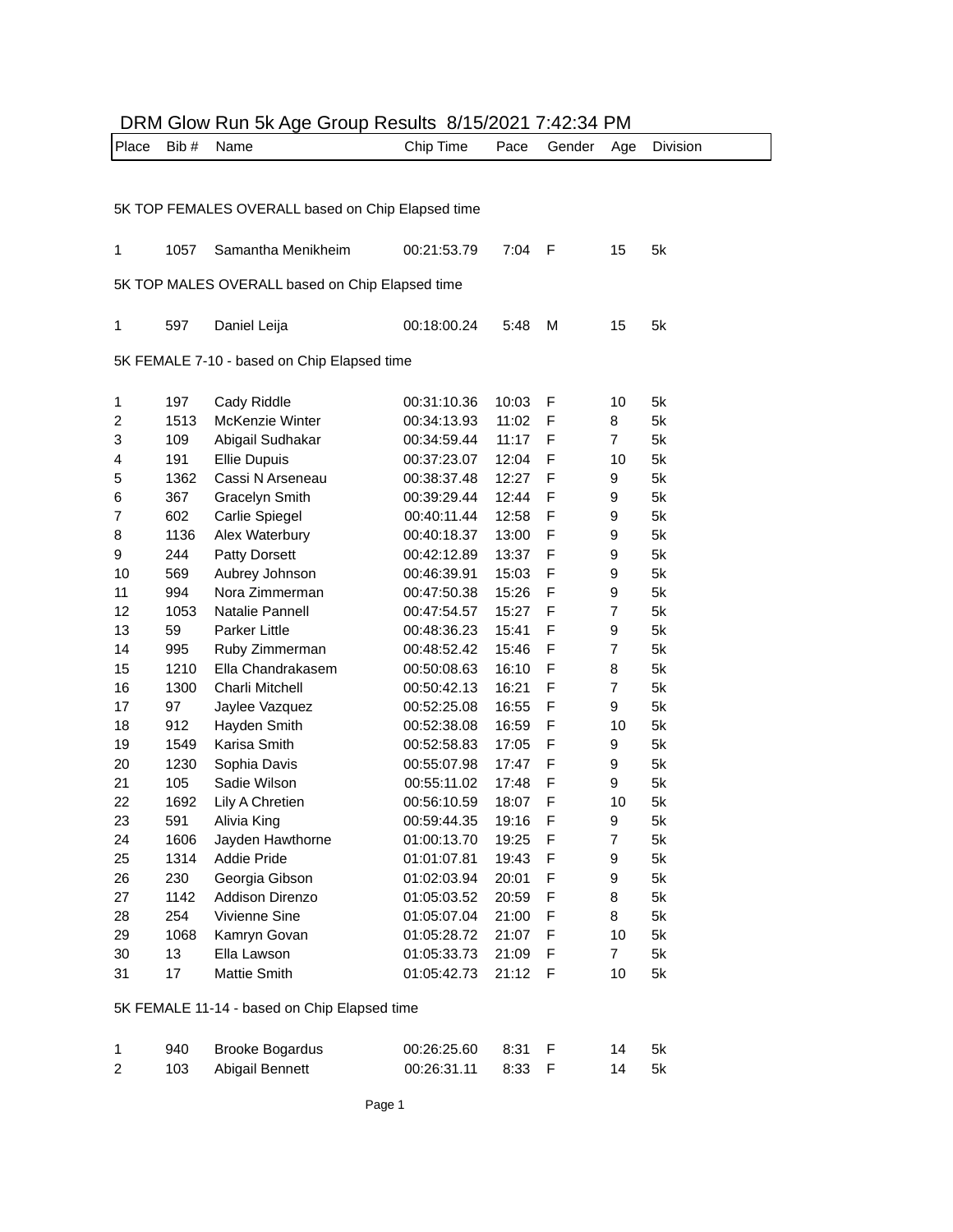| DRM Glow Run 5k Age Group Results 8/15/2021 7:42:36 PM |  |
|--------------------------------------------------------|--|
|--------------------------------------------------------|--|

| Place | Bib #          | Stow Harrow 190 Stoap Robato S/T0/2021 7:12:00 T M<br>Name | Chip Time   | Pace  | Gender | Age | Division |
|-------|----------------|------------------------------------------------------------|-------------|-------|--------|-----|----------|
| 3     | 241            | Kenlee Williams                                            | 00:27:05.73 | 8:44  | F      | 14  | 5k       |
| 4     | 222            | <b>Rachael Matthews</b>                                    | 00:27:23.10 | 8:50  | F      | 14  | 5k       |
| 5     | 722            | Samantha Chan                                              | 00:30:53.24 | 9:58  | F      | 14  | 5k       |
| 6     | 926            | Lyla MacKrell                                              | 00:31:10.15 | 10:03 | F      | 11  | 5k       |
| 7     | 721            | Abby Chan                                                  | 00:31:52.23 | 10:17 | F      | 12  | 5k       |
| 8     | 1065           | Madelyn Pannell                                            | 00:33:37.73 | 10:51 | F      | 12  | 5k       |
| 9     | 1082           | Sydney Jones                                               | 00:34:56.65 | 11:16 | F      | 14  | 5k       |
| 10    | 975            | Madison Murdzek                                            | 00:37:00.15 | 11:56 | F      | 13  | 5k       |
| 11    | 190            | Hadlie Darke-Schreiber                                     | 00:37:23.04 | 12:04 | F      | 11  | 5k       |
| 12    | 319            | Cooper Campbell                                            | 00:37:48.70 | 12:12 | F      | 11  | 5k       |
| 13    | 189            | Sullivan Hall                                              | 00:38:42.73 | 12:29 | F      | 11  | 5k       |
| 14    | 1356           | Annie Collier                                              | 00:38:42.88 | 12:29 | F      | 11  | 5k       |
| 15    | 70             | Anna Holland                                               | 00:39:29.25 | 12:44 | F      | 11  | 5k       |
| 16    | 53             | Eliza Weed                                                 | 00:39:59.67 | 12:54 | F      | 11  | 5k       |
| 17    | 1129           | Lani Jarrell                                               | 00:41:30.13 | 13:23 | F      | 14  | 5k       |
| 18    | 1346           | Kyla Chandrakasem                                          | 00:42:19.20 | 13:39 | F      | 11  | 5k       |
| 19    | 1565           | <b>Bailey Hall</b>                                         | 00:42:21.12 | 13:40 | F      | 13  | 5k       |
| 20    | 336            | Alexandria Bell                                            | 00:43:25.10 | 14:00 | F      | 14  | 5k       |
| 21    | 1105           | <b>Sarah Raines</b>                                        | 00:44:43.95 | 14:25 | F      | 13  | 5k       |
| 22    | 759            | Autumn Applegate                                           | 00:45:19.39 | 14:37 | F      | 11  | 5k       |
| 23    | 1209           | Ava Chandrakasem                                           | 00:45:45.09 | 14:45 | F      | 13  | 5k       |
| 24    | 826            | Savannah Nguyen                                            | 00:46:16.43 | 14:55 | F      | 11  | 5k       |
| 25    | 584            | Cassandra Sapp                                             | 00:47:25.34 | 15:18 | F      | 12  | 5k       |
| 26    | 1              | Sarah Bryant Heard                                         | 00:48:03.83 | 15:30 | F      | 13  | 5k       |
| 27    | $\overline{2}$ | Katherine Heard                                            | 00:48:03.84 | 15:30 | F      | 13  | 5k       |
| 28    | 437            | Katelyn Simmons                                            | 00:48:52.90 | 15:46 | F      | 13  | 5k       |
| 29    | 212            | Kathryn Niemann                                            | 00:50:22.89 | 16:15 | F      | 11  | 5k       |
| 30    | 1239           | Ava Gard                                                   | 00:50:52.32 | 16:25 | F      | 11  | 5k       |
| 31    | 1598           | Erien Robinson                                             | 00:51:43.34 | 16:41 | F      | 11  | 5k       |
| 32    | 922            | Laurel Mobley                                              | 00:52:02.40 | 16:47 | F      | 13  | 5k       |
| 33    | 1222           | Kassidy Cunningham                                         | 00:53:09.95 | 17:09 | F      | 11  | 5k       |
| 34    | 1361           | Leilah A Arseneau                                          | 00:53:13.77 | 17:10 | F      | 13  | 5k       |
| 35    | 1337           | Eva Schaab                                                 | 00:55:14.84 | 17:49 | F      | 12  | 5k       |
| 36    | 1085           | Aeryn Newberry                                             | 00:55:22.25 | 17:52 | F      | 14  | 5k       |
| 37    | 1041           | Lillian Maples                                             | 00:57:47.74 | 18:38 | F      | 12  | 5k       |
| 38    | 117            | Lisa Beth Coble                                            | 00:58:27.16 | 18:51 | F      | 14  | 5k       |
| 39    | 839            | Katie Woodall                                              | 00:59:53.04 | 19:19 | F      | 14  | 5k       |
| 40    | 1223           | Amelia Bolden                                              | 01:01:38.14 | 19:53 | F      | 13  | 5k       |
| 41    | 1139           | Mackenzie Hill                                             | 01:01:47.78 | 19:56 | F      | 13  | 5k       |
| 42    | 1593           | Natalia McIntosh                                           | 01:02:20.05 | 20:06 | F      | 14  | 5k       |
| 43    | 1551           | Kathryn Shore                                              | 01:05:05.63 | 21:00 | F      | 12  | 5k       |

5K FEMALE 15-19 - based on Chip Elapsed time

|                |      | 1160 Jenna Duncan | 00:23:15.49        | 7:30 F | 15. | 5k  |
|----------------|------|-------------------|--------------------|--------|-----|-----|
| 2              |      | 322 Kinsey Sivley | 00:23:54.27 7:43 F |        | 17  | .5k |
| 3              |      | 581 Esther Stokes | 00:27:23.29        | 8:50 F | 17  | 5k  |
| $\overline{4}$ | 1299 | Isabel Jones      | 00:27:52.40        | 8:59 F | 15. | 5k  |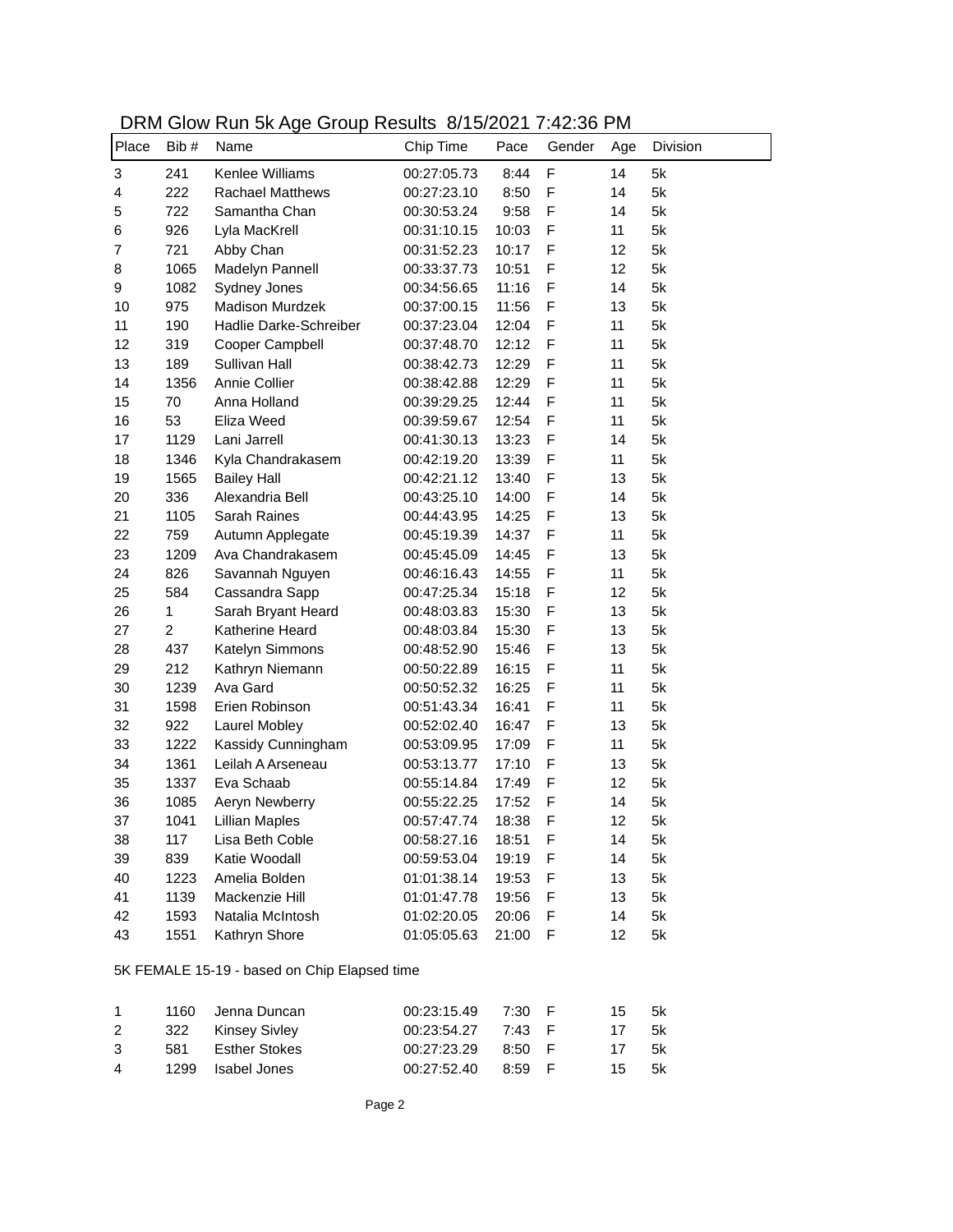| Place | Bib# | Name                   | Chip Time   | Pace  | Gender | Age | Division |
|-------|------|------------------------|-------------|-------|--------|-----|----------|
| 5     | 1162 | <b>Emily Centamore</b> | 00:29:51.23 | 9:38  | F      | 16  | 5k       |
| 6     | 1175 | Savannah Hinkleman     | 00:31:28.63 | 10:09 | F      | 15  | 5k       |
| 7     | 324  | Lindsay Garcia         | 00:33:08.48 | 10:41 | F      | 15  | 5k       |
| 8     | 729  | Afton Hopkins          | 00:34:02.22 | 10:59 | F      | 15  | 5k       |
| 9     | 1201 | Sydni Durm             | 00:36:11.86 | 11:40 | F      | 17  | 5k       |
| 10    | 1509 | Amelia Grapperhaus     | 00:38:09.79 | 12:18 | F      | 19  | 5k       |
| 11    | 242  | Dakota Dorsett         | 00:38:37.27 | 12:27 | F      | 15  | 5k       |
| 12    | 247  | Emily Crouch           | 00:39:47.63 | 12:50 | F      | 19  | 5k       |
| 13    | 27   | Lily Sims              | 00:40:33.68 | 13:05 | F      | 15  | 5k       |
| 14    | 1612 | <b>Emily Harrison</b>  | 00:43:17.90 | 13:58 | F      | 16  | 5k       |
| 15    | 382  | Krista Shaffer         | 00:43:21.37 | 13:59 | F      | 16  | 5k       |
| 16    | 261  | Anne Limbo             | 00:47:50.39 | 15:26 | F      | 16  | 5k       |
| 17    | 270  | Leila Rehome           | 00:47:50.63 | 15:26 | F      | 16  | 5k       |
| 18    | 496  | Claire Deaton          | 00:50:04.98 | 16:09 | F      | 17  | 5k       |
| 19    | 1213 | Jessica Cochran        | 00:51:00.76 | 16:27 | F      | 17  | 5k       |
| 20    | 172  | Makayla Taylor         | 00:56:59.46 | 18:23 | F      | 15  | 5k       |
| 21    | 1179 | Celeste Stedman        | 00:58:02.52 | 18:43 | F      | 16  | 5k       |
| 22    | 353  | Paulina Sandoval       | 01:01:54.45 | 19:58 | F      | 18  | 5k       |
| 23    | 352  | Daniella Sandoval      | 01:03:55.40 | 20:37 | F      | 16  | 5k       |
| 24    | 907  | Ashley Sullivan        | 01:03:56.76 | 20:37 | F      | 19  | 5k       |
| 25    | 908  | Elise Sullivan         | 01:03:57.03 | 20:38 | F      | 17  | 5k       |
| 26    | 86   | Julie Rolfsen          | 01:05:51.23 | 21:15 | F      | 17  | 5k       |
| 27    | 573  | Haley Waltman          | 01:17:03.01 | 24:51 | F      | 16  | 5k       |

# DRM Glow Run 5k Age Group Results 8/15/2021 7:42:38 PM

5K FEMALE 20-29 - based on Chip Elapsed time

| 1  | 660  | <b>Taylor Wilkerson</b> | 00:26:30.98 | 8:33  | F | 27 | 5k |
|----|------|-------------------------|-------------|-------|---|----|----|
| 2  | 84   | <b>Emily Calce</b>      | 00:27:10.64 | 8:46  | F | 29 | 5k |
| 3  | 1495 | Hannah Hobbs            | 00:28:44.03 | 9:16  | F | 27 | 5k |
| 4  | 1128 | Morgan Chamberlin       | 00:29:11.53 | 9:25  | F | 27 | 5k |
| 5  | 714  | <b>Tay Cavett</b>       | 00:29:24.73 | 9:29  | F | 23 | 5k |
| 6  | 1289 | Morgan Bell             | 00:29:38.60 | 9:34  | F | 21 | 5k |
| 7  | 1155 | Alexis Hill             | 00:29:44.95 | 9:35  | F | 24 | 5k |
| 8  | 138  | Cooper Jacob            | 00:29:50.10 | 9:37  | F | 23 | 5k |
| 9  | 293  | Sara Baugh              | 00:30:03.04 | 9:42  | F | 24 | 5k |
| 10 | 854  | Alexis Inman            | 00:30:07.52 | 9:43  | F | 24 | 5k |
| 11 | 1634 | <b>Taylor Gill</b>      | 00:30:30.39 | 9:50  | F | 24 | 5k |
| 12 | 143  | Molly Kiel              | 00:31:02.52 | 10:01 | F | 23 | 5k |
| 13 | 43   | Calli Nelson            | 00:31:25.60 | 10:08 | F | 26 | 5k |
| 14 | 1556 | Jenny Parker            | 00:31:48.17 | 10:15 | F | 26 | 5k |
| 15 | 379  | Morgan Walton           | 00:31:55.17 | 10:18 | F | 28 | 5k |
| 16 | 964  | Lizzy Ramsey            | 00:32:08.72 | 10:22 | F | 27 | 5k |
| 17 | 1698 | Alexandra Lacorazza     | 00:32:28.91 | 10:28 | F | 24 | 5k |
| 18 | 987  | Yeitli Chacon           | 00:32:29.99 | 10:29 | F | 28 | 5k |
| 19 | 1355 | <b>Claire Broussard</b> | 00:32:30.17 | 10:29 | F | 24 | 5k |
| 20 | 1064 | Chelsea Jones           | 00:32:53.10 | 10:36 | F | 27 | 5k |
| 21 | 970  | Jessica Royster         | 00:33:10.73 | 10:42 | F | 29 | 5k |
| 22 | 248  | Victoria Varnado        | 00:34:20.46 | 11:05 | F | 21 | 5k |
|    |      |                         |             |       |   |    |    |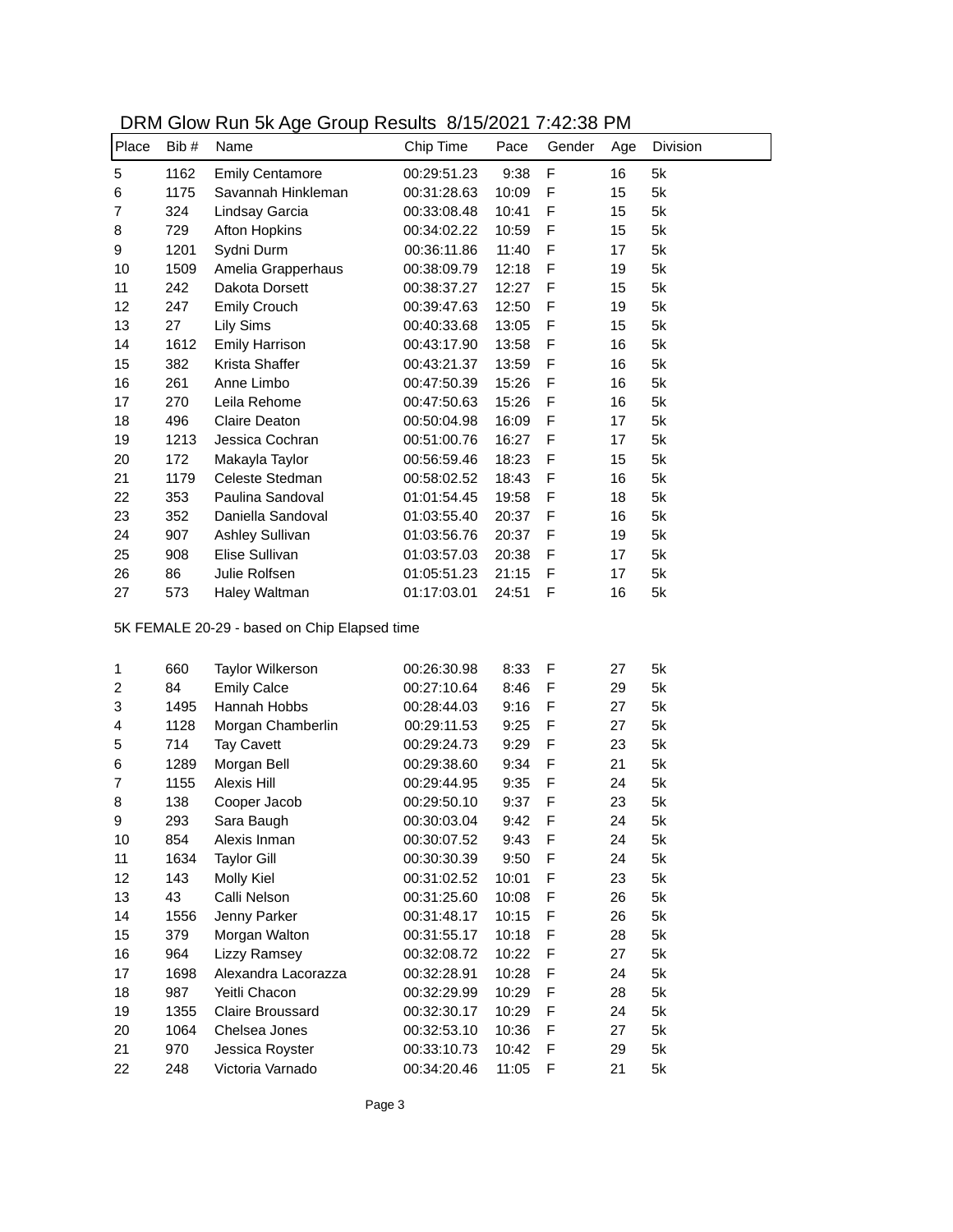| DRM Glow Run 5k Age Group Results 8/15/2021 7:42:40 PM |  |  |  |  |
|--------------------------------------------------------|--|--|--|--|
|--------------------------------------------------------|--|--|--|--|

| Place | Bib # | $31.000$ and $30.7.90$ croup recented on torout the there is the transformation of the set of the set of the set of the set of the set of the set of the set of the set of the set of the set of the set of the set of the se<br>Name | Chip Time   | Pace  | Gender | Age | Division |
|-------|-------|---------------------------------------------------------------------------------------------------------------------------------------------------------------------------------------------------------------------------------------|-------------|-------|--------|-----|----------|
| 23    | 827   | Sarah Nguyen                                                                                                                                                                                                                          | 00:34:29.71 | 11:07 | F      | 23  | 5k       |
| 24    | 1643  | Elizabeth Jones                                                                                                                                                                                                                       | 00:34:42.18 | 11:12 | F      | 25  | 5k       |
| 25    | 843   | Joanna Patel                                                                                                                                                                                                                          | 00:36:16.42 | 11:42 | F      | 27  | 5k       |
| 26    | 114   | Madeleine G Payne                                                                                                                                                                                                                     | 00:36:21.95 | 11:44 | F      | 22  | 5k       |
| 27    | 225   | Lauren Kois                                                                                                                                                                                                                           | 00:36:24.45 | 11:45 | F      | 24  | 5k       |
| 28    | 1088  | <b>Emily Tidwell</b>                                                                                                                                                                                                                  | 00:36:25.63 | 11:45 | F      | 22  | 5k       |
| 29    | 232   | Alicyn Crouch                                                                                                                                                                                                                         | 00:37:09.87 | 11:59 | F      | 22  | 5k       |
| 30    | 136   | <b>Kelsey Weathers</b>                                                                                                                                                                                                                | 00:37:56.19 | 12:14 | F      | 26  | 5k       |
| 31    | 1526  | Olivia Buchanan                                                                                                                                                                                                                       | 00:38:07.09 | 12:18 | F      | 24  | 5k       |
| 32    | 776   | Amanda Smith                                                                                                                                                                                                                          | 00:38:10.95 | 12:19 | F      | 27  | 5k       |
| 33    | 10    | Morgan Jose                                                                                                                                                                                                                           | 00:38:27.04 | 12:24 | F      | 26  | 5k       |
| 34    | 99    | Lauren Lopez                                                                                                                                                                                                                          | 00:39:00.03 | 12:35 | F      | 20  | 5k       |
| 35    | 296   | <b>Shelby Miller</b>                                                                                                                                                                                                                  | 00:39:25.42 | 12:43 | F      | 24  | 5k       |
| 36    | 576   | <b>Ashley Smith</b>                                                                                                                                                                                                                   | 00:40:17.47 | 13:00 | F      | 29  | 5k       |
| 37    | 1190  | Monica Salunkhe                                                                                                                                                                                                                       | 00:40:39.30 | 13:07 | F      | 26  | 5k       |
| 38    | 1183  | Abbie Leach                                                                                                                                                                                                                           | 00:40:52.23 | 13:11 | F      | 26  | 5k       |
| 39    | 898   | Ashley Whatley                                                                                                                                                                                                                        | 00:41:27.60 | 13:22 | F      | 24  | 5k       |
| 40    | 1528  | Abby Sams                                                                                                                                                                                                                             | 00:41:46.44 | 13:28 | F      | 24  | 5k       |
| 41    | 48    | Suzanne Cook                                                                                                                                                                                                                          | 00:42:01.86 | 13:33 | F      | 29  | 5k       |
| 42    | 1629  | <b>Trina Wunderlich</b>                                                                                                                                                                                                               | 00:42:05.02 | 13:35 | F      | 28  | 5k       |
| 43    | 1081  | Katie Boley                                                                                                                                                                                                                           | 00:42:11.36 | 13:36 | F      | 26  | 5k       |
| 44    | 471   | DeAnna Woods                                                                                                                                                                                                                          | 00:42:23.19 |       | F      | 25  | 5k       |
|       |       |                                                                                                                                                                                                                                       |             | 13:40 | F      |     |          |
| 45    | 731   | Lauren Blue                                                                                                                                                                                                                           | 00:42:31.70 | 13:43 |        | 26  | 5k       |
| 46    | 1620  | Lauren Church                                                                                                                                                                                                                         | 00:42:33.60 | 13:44 | F      | 24  | 5k       |
| 47    | 611   | Maekala Williams                                                                                                                                                                                                                      | 00:43:28.02 | 14:01 | F      | 26  | 5k       |
| 48    | 344   | Kaitlyn Bower                                                                                                                                                                                                                         | 00:44:16.00 | 14:17 | F      | 27  | 5k       |
| 49    | 899   | Becca Spidel                                                                                                                                                                                                                          | 00:44:28.86 | 14:21 | F      | 28  | 5k       |
| 50    | 1104  | Jenna Dawson                                                                                                                                                                                                                          | 00:44:42.28 | 14:25 | F      | 23  | 5k       |
| 51    | 1166  | <b>Lindsey Pittenger</b>                                                                                                                                                                                                              | 00:44:43.01 | 14:25 | F      | 27  | 5k       |
| 52    | 1151  | Victoria Jennings                                                                                                                                                                                                                     | 00:44:58.82 | 14:30 | F      | 29  | 5k       |
| 53    | 1149  | Madalyn Culwell                                                                                                                                                                                                                       | 00:44:59.18 | 14:31 | F      | 27  | 5k       |
| 54    | 1037  | <b>Baylor Gray</b>                                                                                                                                                                                                                    | 00:45:05.08 | 14:33 | F      | 25  | 5k       |
| 55    | 1036  | Daniele Robinson                                                                                                                                                                                                                      | 00:45:05.17 | 14:33 | F      | 27  | 5k       |
| 56    | 215   | Anne Marie Simpson                                                                                                                                                                                                                    | 00:46:03.76 | 14:51 | F      | 22  | 5k       |
| 57    | 295   | Anna Luttrell                                                                                                                                                                                                                         | 00:46:30.20 | 15:00 | F      | 27  | 5k       |
| 58    | 100   | Nani Rodriguez                                                                                                                                                                                                                        | 00:47:20.58 | 15:16 | F      | 26  | 5k       |
| 59    | 1579  | <b>Brittany White</b>                                                                                                                                                                                                                 | 00:47:28.79 | 15:19 | F      | 29  | 5k       |
| 60    | 1152  | Ella Hillman                                                                                                                                                                                                                          | 00:47:41.37 | 15:23 | F      | 24  | 5k       |
| 61    | 1557  | Jamie Mayhall                                                                                                                                                                                                                         | 00:48:37.66 | 15:41 | F      | 28  | 5k       |
| 62    | 347   | Kayla Posey                                                                                                                                                                                                                           | 00:48:50.22 | 15:45 | F      | 29  | 5k       |
| 63    | 583   | John Siani                                                                                                                                                                                                                            | 00:49:02.09 | 15:49 | F      | 29  | 5k       |
| 64    | 376   | Shelbie Brooks                                                                                                                                                                                                                        | 00:49:09.49 | 15:51 | F      | 21  | 5k       |
| 65    | 383   | Hope Dildine                                                                                                                                                                                                                          | 00:49:10.63 | 15:52 | F      | 22  | 5k       |
| 66    | 834   | Caitie Ryder                                                                                                                                                                                                                          | 00:49:41.08 | 16:02 | F      | 23  | 5k       |
| 67    | 836   | Jordyn Atkinson                                                                                                                                                                                                                       | 00:49:41.23 | 16:02 | F      | 23  | 5k       |
| 68    | 425   | <b>Terra Taylor</b>                                                                                                                                                                                                                   | 00:51:23.68 | 16:35 | F      | 26  | 5k       |
| 69    | 1130  | Anna Wallace                                                                                                                                                                                                                          | 00:51:24.94 | 16:35 | F      | 28  | 5k       |
| 70    | 802   | Emily Shadoan                                                                                                                                                                                                                         | 00:51:51.07 | 16:44 | F      | 26  | 5k       |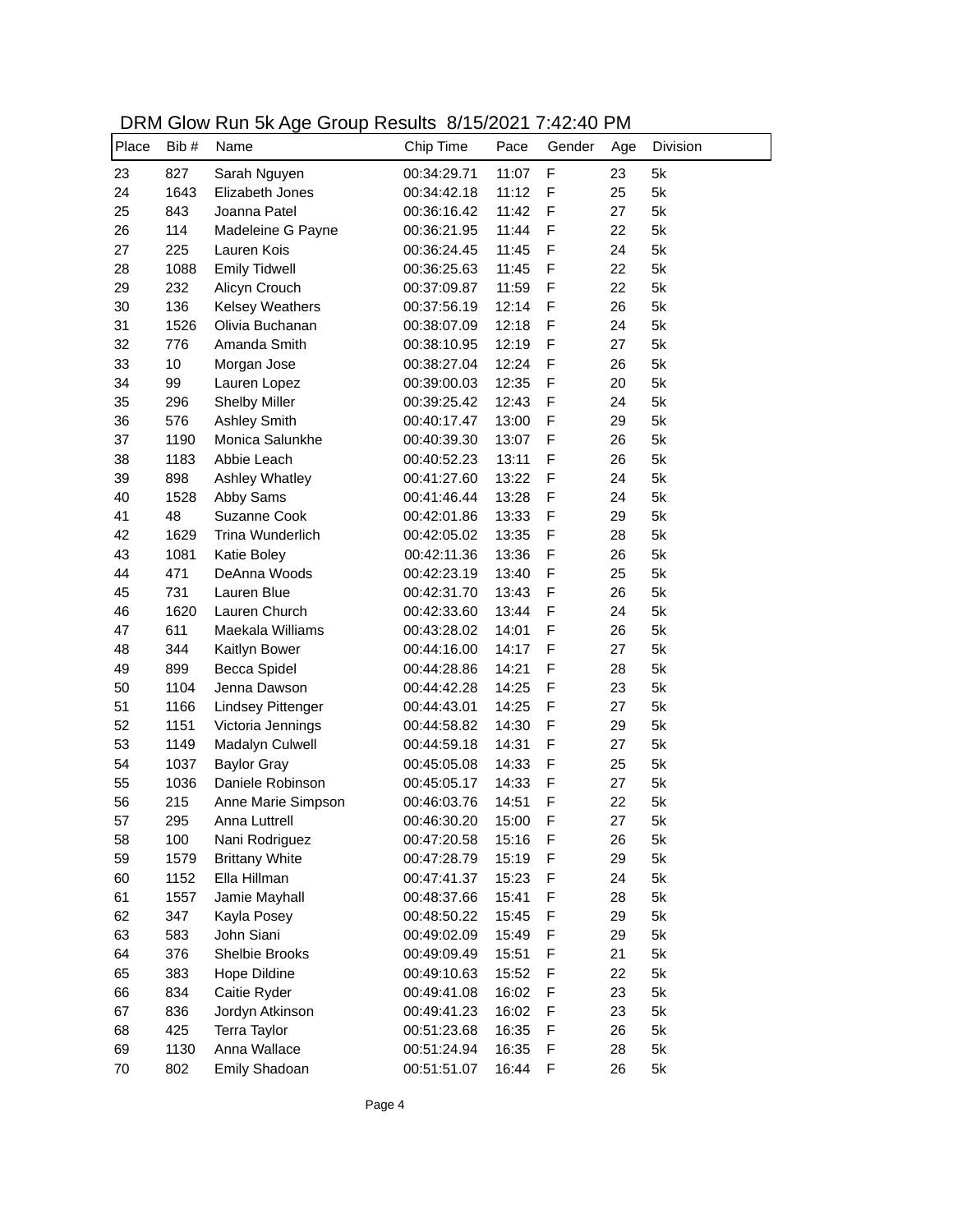| DRM Glow Run 5k Age Group Results 8/15/2021 7:42:42 PM |  |
|--------------------------------------------------------|--|
|--------------------------------------------------------|--|

| Place | Bib # | Stown and only 190 Stock to count of the set of the term in<br>Name | Chip Time   | Pace  | Gender      | Age | Division |
|-------|-------|---------------------------------------------------------------------|-------------|-------|-------------|-----|----------|
| 71    | 801   | Selea Cooper                                                        | 00:51:51.51 | 16:44 | $\mathsf F$ | 27  | 5k       |
| 72    | 1333  | Haylee Wood                                                         | 00:52:03.93 | 16:47 | F           | 22  | 5k       |
| 73    | 1101  | Malvery Begley                                                      | 00:52:26.30 | 16:55 | F           | 29  | 5k       |
| 74    | 1214  | Anna Di Ruocco                                                      | 00:52:28.03 | 16:55 | F           | 28  | 5k       |
| 75    | 763   | <b>Briana Minor</b>                                                 | 00:53:11.75 | 17:09 | F           | 29  | 5k       |
| 76    | 1335  | Daniela Sumoza                                                      | 00:53:14.95 | 17:10 | F           | 23  | 5k       |
| 77    | 965   | Lana Monk                                                           | 00:53:24.25 | 17:14 | F           | 21  | 5k       |
| 78    | 966   | <b>Ariel Martin</b>                                                 | 00:53:25.39 | 17:14 | F           | 21  | 5k       |
| 79    | 96    | Amija Taylor                                                        | 00:54:24.19 | 17:33 | F           | 24  | 5k       |
| 80    | 98    | Paola Lopez                                                         | 00:54:26.33 | 17:34 | F           | 24  | 5k       |
| 81    | 101   | Maria Lopez                                                         | 00:54:27.03 | 17:34 | F           | 26  | 5k       |
| 82    | 391   | Nikki Pruitt                                                        | 00:54:44.47 | 17:39 | F           | 27  | 5k       |
| 83    | 484   | Leanna Eaves                                                        | 00:54:45.48 | 17:40 | F           | 29  | 5k       |
| 84    | 615   | Ashley Southard                                                     | 00:55:21.16 | 17:51 | F           | 26  | 5k       |
| 85    | 1226  | <b>Heather Daniel</b>                                               | 00:55:21.32 | 17:51 | F           | 26  | 5k       |
| 86    | 137   | <b>Bailey Lee</b>                                                   | 00:55:54.91 | 18:02 | F           | 23  | 5k       |
| 87    | 967   | Jamie Rogers                                                        | 00:56:04.42 | 18:05 | F           | 27  | 5k       |
| 88    | 161   | Maggie Lands                                                        | 00:56:32.20 | 18:14 | F           | 23  | 5k       |
| 89    | 162   | Plina Hester                                                        | 00:56:33.44 | 18:15 | F           | 23  | 5k       |
| 90    | 282   | <b>Carrie Smith</b>                                                 | 00:57:12.70 | 18:27 | F           | 25  | 5k       |
| 91    | 753   | Sarah Florence                                                      | 00:57:22.25 | 18:30 | F           | 22  | 5k       |
| 92    | 1221  | Samantha Dodson                                                     | 00:58:59.01 | 19:02 | F           | 29  | 5k       |
| 93    | 1244  | Leah graham                                                         | 00:59:05.92 | 19:04 | F           | 24  | 5k       |
| 94    | 1354  | Joanna Clem                                                         | 00:59:47.87 | 19:17 | F           | 26  | 5k       |
| 95    | 186   | Alexis Huggins                                                      | 01:00:35.94 | 19:33 | F           | 27  | 5k       |
| 96    | 558   | Kennedy Saaristo                                                    | 01:01:38.44 | 19:53 | F           | 24  | 5k       |
| 97    | 750   | Hang Vu                                                             | 01:01:54.30 | 19:58 | F           | 24  | 5k       |
| 98    | 749   | Hien Vu                                                             | 01:01:54.65 | 19:58 | F           | 29  | 5k       |
| 99    | 1676  | Julia Jones                                                         | 01:01:57.27 | 19:59 | F           | 23  | 5k       |
| 100   | 1336  | Sarah Stuchell                                                      | 01:02:31.52 | 20:10 | F           | 23  | 5k       |
| 101   | 1143  | <b>Emily Turrentine</b>                                             | 01:02:36.65 | 20:12 | F           | 26  | 5k       |
| 102   | 1116  | <b>Haley Mitchell</b>                                               | 01:02:53.84 | 20:17 | F           | 24  | 5k       |
| 103   | 1091  | Giselle A Padilla                                                   | 01:03:22.57 | 20:26 | F           | 24  | 5k       |
| 104   | 828   | Sarena Nguyen                                                       | 01:03:27.89 | 20:28 | F           | 21  | 5k       |
| 105   | 1145  | Xandria Keylor                                                      | 01:04:13.98 | 20:43 | F           | 26  | 5k       |
| 106   | 1121  | Whitney Roberson                                                    | 01:04:33.56 | 20:49 | F           | 27  | 5k       |
| 107   | 1120  | Shelby Gorman                                                       | 01:04:34.42 | 20:50 | F           | 24  | 5k       |
| 108   | 351   | Mabel Guzman                                                        | 01:05:11.27 | 21:02 | F           | 29  | 5k       |
| 109   | 451   | Hannah D Briggs                                                     | 01:05:18.63 | 21:04 | F           | 27  | 5k       |
| 110   | 1327  | Rachel Collins                                                      | 01:07:53.96 | 21:54 | F           | 20  | 5k       |
| 111   | 900   | Ericia Cook                                                         | 01:08:16.11 | 22:01 | F           | 28  | 5k       |
| 112   | 873   | <b>Brandi Owens</b>                                                 | 01:08:20.14 | 22:03 | F           | 28  | 5k       |
| 113   | 614   | <b>Brittany Wood</b>                                                | 01:11:28.72 | 23:03 | F           | 27  | 5k       |
| 114   | 1329  | Jenna Davis                                                         | 01:16:39.34 | 24:44 | F           | 28  | 5k       |

5K FEMALE 30-39 - based on Chip Elapsed time

| 1510 Liz Lopez | 00:25:39.89 8:16 F |  |  |  | -5k |
|----------------|--------------------|--|--|--|-----|
|----------------|--------------------|--|--|--|-----|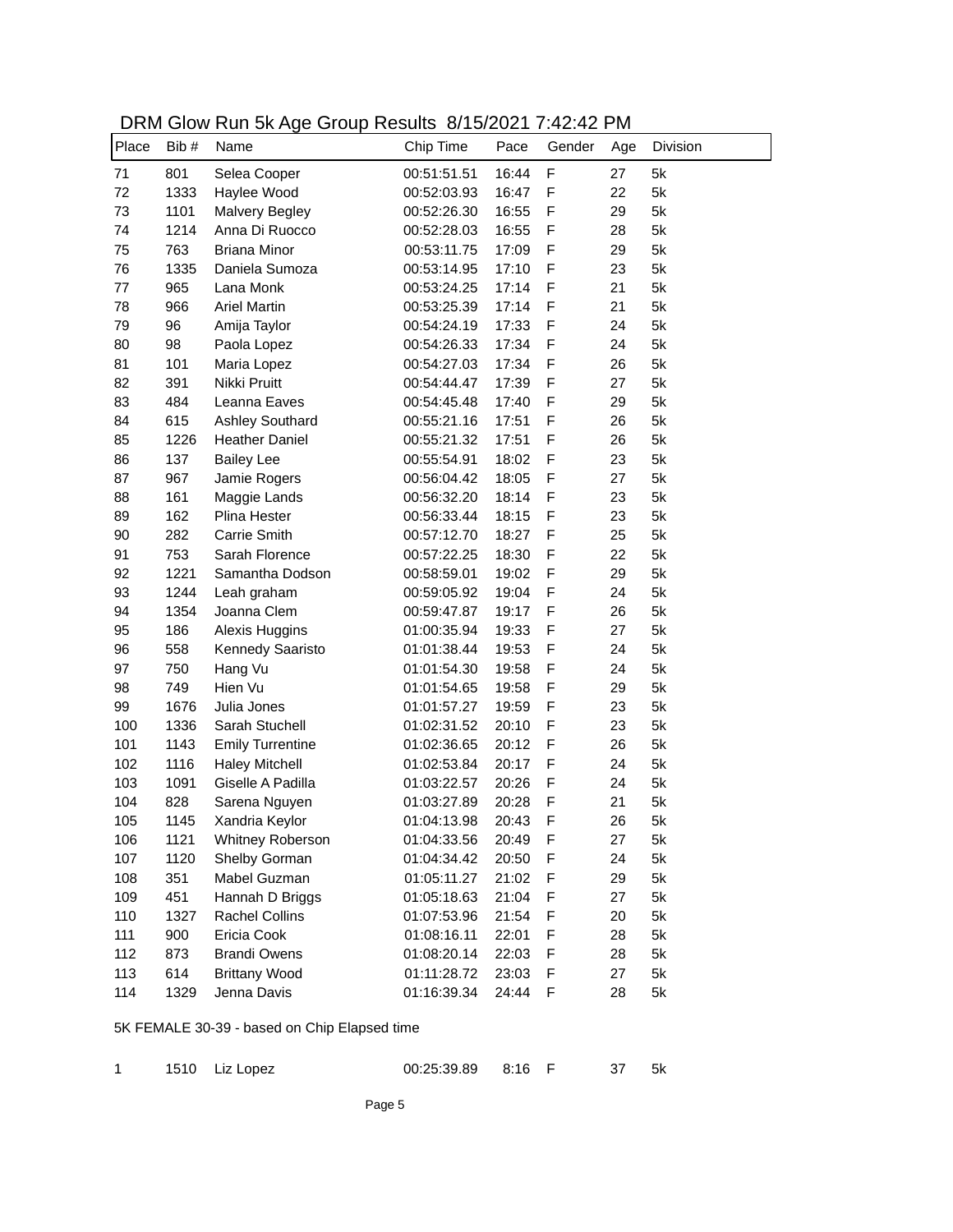| DRM Glow Run 5k Age Group Results 8/15/2021 7:42:44 PM |  |  |  |
|--------------------------------------------------------|--|--|--|
|--------------------------------------------------------|--|--|--|

| $\mathsf F$<br>$\overline{\mathbf{c}}$<br>Sarah Pitts<br>34<br>5k<br>945<br>00:26:01.32<br>8:24<br>3<br>$\mathsf{F}$<br>575<br>00:26:21.10<br>8:30<br>34<br>5k<br>Laura torres<br>F<br>5k<br>4<br>775<br>Rebekah Brunton<br>8:33<br>32<br>00:26:31.99<br>F<br>5k<br>5<br>257<br>Anna McKinnon<br>00:26:37.66<br>8:35<br>32<br>F<br>36<br>5k<br>6<br>1683<br>Lisa English<br>00:27:14.63<br>8:47<br>$\overline{7}$<br>F<br>74<br>00:27:21.43<br>8:49<br>39<br>5k<br>Perla Nunez<br>$\mathsf{F}$<br>805<br>Jakarta Robinson<br>8:57<br>37<br>5k<br>8<br>00:27:44.63<br>$\mathsf{F}$<br>9<br>946<br>9:00<br>34<br>5k<br>Dana May<br>00:27:53.18<br>F<br>10<br>9:06<br>32<br>5k<br>735<br>Paige Martin<br>00:28:12.02<br>11<br>733<br>00:28:12.79<br>9:06<br>F<br>31<br>5k<br><b>Emily LaRue</b><br>12<br>1188<br>Joy White<br>9:15<br>F<br>39<br>5k<br>00:28:39.30<br>13<br>289<br>00:28:43.71<br>9:16<br>F<br>36<br>5k<br>April Ledbetter<br>14<br>710<br>Shannon Green<br>9:24<br>F<br>35<br>5k<br>00:29:07.40<br>15<br><b>Chasidy Oswell</b><br>F<br>32<br>5k<br>273<br>00:29:12.38<br>9:25<br>16<br>360<br>Lauren Mitchell<br>9:30<br>F<br>32<br>5k<br>00:29:27.47<br>17<br>1110<br><b>Brittany Wood</b><br>F<br>36<br>5k<br>00:29:29.68<br>9:31<br>18<br>1626<br>Nikeesha Collier<br>F<br>36<br>5k<br>00:29:43.93<br>9:35<br>19<br>160<br><b>Heather Wadsworth</b><br>9:38<br>F<br>39<br>5k<br>00:29:51.34<br>$\mathsf F$<br>20<br>35<br>5k<br>1246<br><b>Brittany Bosworth</b><br>00:30:13.20<br>9:45<br>$\mathsf F$<br>21<br>36<br>5k<br>1325<br>Whitney Harmon<br>00:30:17.78<br>9:46<br>F<br>22<br>Cassie Christopher<br>9:52<br>34<br>5k<br>1206<br>00:30:35.92<br>F<br>23<br>1587<br><b>Courtney Folderauer</b><br>38<br>5k<br>00:30:50.03<br>9:57<br>F<br>24<br>386<br>Dana Sturges<br>00:31:25.97<br>35<br>5k<br>10:08<br>F<br>25<br>806<br>Jessica Watkins<br>34<br>5k<br>00:31:47.06<br>10:15<br>26<br>208<br>F<br>34<br>5k<br>Maggie Abeyta<br>00:31:53.89<br>10:17<br>27<br>F<br>35<br>5k<br>580<br>MaryBeth Sivley-Clark<br>00:32:03.12<br>10:20<br>$\mathsf{F}$<br>5k<br>28<br>35<br>1477<br>Kelsey Ryon<br>00:32:04.73<br>10:21<br>$\mathsf{F}$<br>5k<br>29<br>Archana Maharjan<br>33<br>1186<br>00:32:06.86<br>10:21<br>$\mathsf{F}$<br>5k<br>30<br>1185<br>Alli Quesenbery<br>00:32:11.56<br>32<br>10:23<br>$\mathsf{F}$<br>5k<br>31<br>1651<br>Jennifer Raymond<br>00:32:28.65<br>39<br>10:28<br>$\mathsf{F}$<br>32<br>34<br>5k<br>610<br>Jessica Taylor<br>00:32:33.99<br>10:30<br>F<br>33<br>39<br>5k<br>617<br>Linzye Spurgeon<br>00:33:04.48<br>10:40<br><b>Tina Pierce</b><br>F<br>34<br>36<br>5k<br>1000<br>00:34:03.57<br>10:59<br>F<br>35<br>Angel Martin<br>00:34:09.38<br>11:01<br>33<br>5k<br>781<br>36<br>1514<br>Dannielle Winter<br>00:34:17.62<br>11:04<br>F<br>34<br>5k<br>F<br>37<br>21<br>Kim Parton<br>00:34:23.34<br>11:05<br>37<br>5k<br>38<br>397<br><b>Crystal ONeal</b><br>11:07<br>F<br>38<br>5k<br>00:34:27.00<br>39<br>83<br><b>Courtney Smith</b><br>11:10<br>F<br>30<br>5k<br>00:34:36.51<br>40<br>Laura Fuerst<br>11:15<br>F<br>37<br>5k<br>1252<br>00:34:54.32<br>41<br>1182<br>Canesha Gibbs<br>11:21<br>F<br>5k<br>00:35:12.55<br>36<br>42<br>1530<br>Sara Dailey<br>11:29<br>F<br>35<br>5k<br>00:35:36.16<br>43<br>713<br>Hayley Blair<br>11:34<br>F<br>30<br>5k<br>00:35:51.99<br>44<br>223<br>Danielle Self<br>F<br>31<br>5k<br>00:36:27.51<br>11:45<br>45<br>Kim Wampler<br>F<br>36<br>5k<br>1607<br>00:36:28.33<br>11:46<br>46<br><b>Whittney Gilmore</b><br>F<br>34<br>1624<br>00:36:31.15<br>11:47<br>5k<br>47<br>F<br>38<br>1649<br>Jody Popham<br>00:36:38.29<br>11:49<br>5k<br>48<br>112<br><b>Brittany Buatte</b><br>F<br>36<br>5k<br>00:37:02.56<br>11:57<br>49<br>Diane Chavis<br>00:37:06.85<br>F<br>31<br>1590<br>11:58<br>5k | Place | Bib # | Stown and only go Stoap Hobalto S/TO/2021 7.12.111 M<br>Name | Chip Time | Pace | Gender | Age | Division |
|---------------------------------------------------------------------------------------------------------------------------------------------------------------------------------------------------------------------------------------------------------------------------------------------------------------------------------------------------------------------------------------------------------------------------------------------------------------------------------------------------------------------------------------------------------------------------------------------------------------------------------------------------------------------------------------------------------------------------------------------------------------------------------------------------------------------------------------------------------------------------------------------------------------------------------------------------------------------------------------------------------------------------------------------------------------------------------------------------------------------------------------------------------------------------------------------------------------------------------------------------------------------------------------------------------------------------------------------------------------------------------------------------------------------------------------------------------------------------------------------------------------------------------------------------------------------------------------------------------------------------------------------------------------------------------------------------------------------------------------------------------------------------------------------------------------------------------------------------------------------------------------------------------------------------------------------------------------------------------------------------------------------------------------------------------------------------------------------------------------------------------------------------------------------------------------------------------------------------------------------------------------------------------------------------------------------------------------------------------------------------------------------------------------------------------------------------------------------------------------------------------------------------------------------------------------------------------------------------------------------------------------------------------------------------------------------------------------------------------------------------------------------------------------------------------------------------------------------------------------------------------------------------------------------------------------------------------------------------------------------------------------------------------------------------------------------------------------------------------------------------------------------------------------------------------------------------------------------------------------------------------------------------------------------------------------------------------------------------------------------------------------------------------------------------------------------------------------------------------------------------------------------------------------------------------------------------------------------------------------------------------------------------------------------------------------------------------------------------------------------------------------------------------------------------|-------|-------|--------------------------------------------------------------|-----------|------|--------|-----|----------|
|                                                                                                                                                                                                                                                                                                                                                                                                                                                                                                                                                                                                                                                                                                                                                                                                                                                                                                                                                                                                                                                                                                                                                                                                                                                                                                                                                                                                                                                                                                                                                                                                                                                                                                                                                                                                                                                                                                                                                                                                                                                                                                                                                                                                                                                                                                                                                                                                                                                                                                                                                                                                                                                                                                                                                                                                                                                                                                                                                                                                                                                                                                                                                                                                                                                                                                                                                                                                                                                                                                                                                                                                                                                                                                                                                                                                   |       |       |                                                              |           |      |        |     |          |
|                                                                                                                                                                                                                                                                                                                                                                                                                                                                                                                                                                                                                                                                                                                                                                                                                                                                                                                                                                                                                                                                                                                                                                                                                                                                                                                                                                                                                                                                                                                                                                                                                                                                                                                                                                                                                                                                                                                                                                                                                                                                                                                                                                                                                                                                                                                                                                                                                                                                                                                                                                                                                                                                                                                                                                                                                                                                                                                                                                                                                                                                                                                                                                                                                                                                                                                                                                                                                                                                                                                                                                                                                                                                                                                                                                                                   |       |       |                                                              |           |      |        |     |          |
|                                                                                                                                                                                                                                                                                                                                                                                                                                                                                                                                                                                                                                                                                                                                                                                                                                                                                                                                                                                                                                                                                                                                                                                                                                                                                                                                                                                                                                                                                                                                                                                                                                                                                                                                                                                                                                                                                                                                                                                                                                                                                                                                                                                                                                                                                                                                                                                                                                                                                                                                                                                                                                                                                                                                                                                                                                                                                                                                                                                                                                                                                                                                                                                                                                                                                                                                                                                                                                                                                                                                                                                                                                                                                                                                                                                                   |       |       |                                                              |           |      |        |     |          |
|                                                                                                                                                                                                                                                                                                                                                                                                                                                                                                                                                                                                                                                                                                                                                                                                                                                                                                                                                                                                                                                                                                                                                                                                                                                                                                                                                                                                                                                                                                                                                                                                                                                                                                                                                                                                                                                                                                                                                                                                                                                                                                                                                                                                                                                                                                                                                                                                                                                                                                                                                                                                                                                                                                                                                                                                                                                                                                                                                                                                                                                                                                                                                                                                                                                                                                                                                                                                                                                                                                                                                                                                                                                                                                                                                                                                   |       |       |                                                              |           |      |        |     |          |
|                                                                                                                                                                                                                                                                                                                                                                                                                                                                                                                                                                                                                                                                                                                                                                                                                                                                                                                                                                                                                                                                                                                                                                                                                                                                                                                                                                                                                                                                                                                                                                                                                                                                                                                                                                                                                                                                                                                                                                                                                                                                                                                                                                                                                                                                                                                                                                                                                                                                                                                                                                                                                                                                                                                                                                                                                                                                                                                                                                                                                                                                                                                                                                                                                                                                                                                                                                                                                                                                                                                                                                                                                                                                                                                                                                                                   |       |       |                                                              |           |      |        |     |          |
|                                                                                                                                                                                                                                                                                                                                                                                                                                                                                                                                                                                                                                                                                                                                                                                                                                                                                                                                                                                                                                                                                                                                                                                                                                                                                                                                                                                                                                                                                                                                                                                                                                                                                                                                                                                                                                                                                                                                                                                                                                                                                                                                                                                                                                                                                                                                                                                                                                                                                                                                                                                                                                                                                                                                                                                                                                                                                                                                                                                                                                                                                                                                                                                                                                                                                                                                                                                                                                                                                                                                                                                                                                                                                                                                                                                                   |       |       |                                                              |           |      |        |     |          |
|                                                                                                                                                                                                                                                                                                                                                                                                                                                                                                                                                                                                                                                                                                                                                                                                                                                                                                                                                                                                                                                                                                                                                                                                                                                                                                                                                                                                                                                                                                                                                                                                                                                                                                                                                                                                                                                                                                                                                                                                                                                                                                                                                                                                                                                                                                                                                                                                                                                                                                                                                                                                                                                                                                                                                                                                                                                                                                                                                                                                                                                                                                                                                                                                                                                                                                                                                                                                                                                                                                                                                                                                                                                                                                                                                                                                   |       |       |                                                              |           |      |        |     |          |
|                                                                                                                                                                                                                                                                                                                                                                                                                                                                                                                                                                                                                                                                                                                                                                                                                                                                                                                                                                                                                                                                                                                                                                                                                                                                                                                                                                                                                                                                                                                                                                                                                                                                                                                                                                                                                                                                                                                                                                                                                                                                                                                                                                                                                                                                                                                                                                                                                                                                                                                                                                                                                                                                                                                                                                                                                                                                                                                                                                                                                                                                                                                                                                                                                                                                                                                                                                                                                                                                                                                                                                                                                                                                                                                                                                                                   |       |       |                                                              |           |      |        |     |          |
|                                                                                                                                                                                                                                                                                                                                                                                                                                                                                                                                                                                                                                                                                                                                                                                                                                                                                                                                                                                                                                                                                                                                                                                                                                                                                                                                                                                                                                                                                                                                                                                                                                                                                                                                                                                                                                                                                                                                                                                                                                                                                                                                                                                                                                                                                                                                                                                                                                                                                                                                                                                                                                                                                                                                                                                                                                                                                                                                                                                                                                                                                                                                                                                                                                                                                                                                                                                                                                                                                                                                                                                                                                                                                                                                                                                                   |       |       |                                                              |           |      |        |     |          |
|                                                                                                                                                                                                                                                                                                                                                                                                                                                                                                                                                                                                                                                                                                                                                                                                                                                                                                                                                                                                                                                                                                                                                                                                                                                                                                                                                                                                                                                                                                                                                                                                                                                                                                                                                                                                                                                                                                                                                                                                                                                                                                                                                                                                                                                                                                                                                                                                                                                                                                                                                                                                                                                                                                                                                                                                                                                                                                                                                                                                                                                                                                                                                                                                                                                                                                                                                                                                                                                                                                                                                                                                                                                                                                                                                                                                   |       |       |                                                              |           |      |        |     |          |
|                                                                                                                                                                                                                                                                                                                                                                                                                                                                                                                                                                                                                                                                                                                                                                                                                                                                                                                                                                                                                                                                                                                                                                                                                                                                                                                                                                                                                                                                                                                                                                                                                                                                                                                                                                                                                                                                                                                                                                                                                                                                                                                                                                                                                                                                                                                                                                                                                                                                                                                                                                                                                                                                                                                                                                                                                                                                                                                                                                                                                                                                                                                                                                                                                                                                                                                                                                                                                                                                                                                                                                                                                                                                                                                                                                                                   |       |       |                                                              |           |      |        |     |          |
|                                                                                                                                                                                                                                                                                                                                                                                                                                                                                                                                                                                                                                                                                                                                                                                                                                                                                                                                                                                                                                                                                                                                                                                                                                                                                                                                                                                                                                                                                                                                                                                                                                                                                                                                                                                                                                                                                                                                                                                                                                                                                                                                                                                                                                                                                                                                                                                                                                                                                                                                                                                                                                                                                                                                                                                                                                                                                                                                                                                                                                                                                                                                                                                                                                                                                                                                                                                                                                                                                                                                                                                                                                                                                                                                                                                                   |       |       |                                                              |           |      |        |     |          |
|                                                                                                                                                                                                                                                                                                                                                                                                                                                                                                                                                                                                                                                                                                                                                                                                                                                                                                                                                                                                                                                                                                                                                                                                                                                                                                                                                                                                                                                                                                                                                                                                                                                                                                                                                                                                                                                                                                                                                                                                                                                                                                                                                                                                                                                                                                                                                                                                                                                                                                                                                                                                                                                                                                                                                                                                                                                                                                                                                                                                                                                                                                                                                                                                                                                                                                                                                                                                                                                                                                                                                                                                                                                                                                                                                                                                   |       |       |                                                              |           |      |        |     |          |
|                                                                                                                                                                                                                                                                                                                                                                                                                                                                                                                                                                                                                                                                                                                                                                                                                                                                                                                                                                                                                                                                                                                                                                                                                                                                                                                                                                                                                                                                                                                                                                                                                                                                                                                                                                                                                                                                                                                                                                                                                                                                                                                                                                                                                                                                                                                                                                                                                                                                                                                                                                                                                                                                                                                                                                                                                                                                                                                                                                                                                                                                                                                                                                                                                                                                                                                                                                                                                                                                                                                                                                                                                                                                                                                                                                                                   |       |       |                                                              |           |      |        |     |          |
|                                                                                                                                                                                                                                                                                                                                                                                                                                                                                                                                                                                                                                                                                                                                                                                                                                                                                                                                                                                                                                                                                                                                                                                                                                                                                                                                                                                                                                                                                                                                                                                                                                                                                                                                                                                                                                                                                                                                                                                                                                                                                                                                                                                                                                                                                                                                                                                                                                                                                                                                                                                                                                                                                                                                                                                                                                                                                                                                                                                                                                                                                                                                                                                                                                                                                                                                                                                                                                                                                                                                                                                                                                                                                                                                                                                                   |       |       |                                                              |           |      |        |     |          |
|                                                                                                                                                                                                                                                                                                                                                                                                                                                                                                                                                                                                                                                                                                                                                                                                                                                                                                                                                                                                                                                                                                                                                                                                                                                                                                                                                                                                                                                                                                                                                                                                                                                                                                                                                                                                                                                                                                                                                                                                                                                                                                                                                                                                                                                                                                                                                                                                                                                                                                                                                                                                                                                                                                                                                                                                                                                                                                                                                                                                                                                                                                                                                                                                                                                                                                                                                                                                                                                                                                                                                                                                                                                                                                                                                                                                   |       |       |                                                              |           |      |        |     |          |
|                                                                                                                                                                                                                                                                                                                                                                                                                                                                                                                                                                                                                                                                                                                                                                                                                                                                                                                                                                                                                                                                                                                                                                                                                                                                                                                                                                                                                                                                                                                                                                                                                                                                                                                                                                                                                                                                                                                                                                                                                                                                                                                                                                                                                                                                                                                                                                                                                                                                                                                                                                                                                                                                                                                                                                                                                                                                                                                                                                                                                                                                                                                                                                                                                                                                                                                                                                                                                                                                                                                                                                                                                                                                                                                                                                                                   |       |       |                                                              |           |      |        |     |          |
|                                                                                                                                                                                                                                                                                                                                                                                                                                                                                                                                                                                                                                                                                                                                                                                                                                                                                                                                                                                                                                                                                                                                                                                                                                                                                                                                                                                                                                                                                                                                                                                                                                                                                                                                                                                                                                                                                                                                                                                                                                                                                                                                                                                                                                                                                                                                                                                                                                                                                                                                                                                                                                                                                                                                                                                                                                                                                                                                                                                                                                                                                                                                                                                                                                                                                                                                                                                                                                                                                                                                                                                                                                                                                                                                                                                                   |       |       |                                                              |           |      |        |     |          |
|                                                                                                                                                                                                                                                                                                                                                                                                                                                                                                                                                                                                                                                                                                                                                                                                                                                                                                                                                                                                                                                                                                                                                                                                                                                                                                                                                                                                                                                                                                                                                                                                                                                                                                                                                                                                                                                                                                                                                                                                                                                                                                                                                                                                                                                                                                                                                                                                                                                                                                                                                                                                                                                                                                                                                                                                                                                                                                                                                                                                                                                                                                                                                                                                                                                                                                                                                                                                                                                                                                                                                                                                                                                                                                                                                                                                   |       |       |                                                              |           |      |        |     |          |
|                                                                                                                                                                                                                                                                                                                                                                                                                                                                                                                                                                                                                                                                                                                                                                                                                                                                                                                                                                                                                                                                                                                                                                                                                                                                                                                                                                                                                                                                                                                                                                                                                                                                                                                                                                                                                                                                                                                                                                                                                                                                                                                                                                                                                                                                                                                                                                                                                                                                                                                                                                                                                                                                                                                                                                                                                                                                                                                                                                                                                                                                                                                                                                                                                                                                                                                                                                                                                                                                                                                                                                                                                                                                                                                                                                                                   |       |       |                                                              |           |      |        |     |          |
|                                                                                                                                                                                                                                                                                                                                                                                                                                                                                                                                                                                                                                                                                                                                                                                                                                                                                                                                                                                                                                                                                                                                                                                                                                                                                                                                                                                                                                                                                                                                                                                                                                                                                                                                                                                                                                                                                                                                                                                                                                                                                                                                                                                                                                                                                                                                                                                                                                                                                                                                                                                                                                                                                                                                                                                                                                                                                                                                                                                                                                                                                                                                                                                                                                                                                                                                                                                                                                                                                                                                                                                                                                                                                                                                                                                                   |       |       |                                                              |           |      |        |     |          |
|                                                                                                                                                                                                                                                                                                                                                                                                                                                                                                                                                                                                                                                                                                                                                                                                                                                                                                                                                                                                                                                                                                                                                                                                                                                                                                                                                                                                                                                                                                                                                                                                                                                                                                                                                                                                                                                                                                                                                                                                                                                                                                                                                                                                                                                                                                                                                                                                                                                                                                                                                                                                                                                                                                                                                                                                                                                                                                                                                                                                                                                                                                                                                                                                                                                                                                                                                                                                                                                                                                                                                                                                                                                                                                                                                                                                   |       |       |                                                              |           |      |        |     |          |
|                                                                                                                                                                                                                                                                                                                                                                                                                                                                                                                                                                                                                                                                                                                                                                                                                                                                                                                                                                                                                                                                                                                                                                                                                                                                                                                                                                                                                                                                                                                                                                                                                                                                                                                                                                                                                                                                                                                                                                                                                                                                                                                                                                                                                                                                                                                                                                                                                                                                                                                                                                                                                                                                                                                                                                                                                                                                                                                                                                                                                                                                                                                                                                                                                                                                                                                                                                                                                                                                                                                                                                                                                                                                                                                                                                                                   |       |       |                                                              |           |      |        |     |          |
|                                                                                                                                                                                                                                                                                                                                                                                                                                                                                                                                                                                                                                                                                                                                                                                                                                                                                                                                                                                                                                                                                                                                                                                                                                                                                                                                                                                                                                                                                                                                                                                                                                                                                                                                                                                                                                                                                                                                                                                                                                                                                                                                                                                                                                                                                                                                                                                                                                                                                                                                                                                                                                                                                                                                                                                                                                                                                                                                                                                                                                                                                                                                                                                                                                                                                                                                                                                                                                                                                                                                                                                                                                                                                                                                                                                                   |       |       |                                                              |           |      |        |     |          |
|                                                                                                                                                                                                                                                                                                                                                                                                                                                                                                                                                                                                                                                                                                                                                                                                                                                                                                                                                                                                                                                                                                                                                                                                                                                                                                                                                                                                                                                                                                                                                                                                                                                                                                                                                                                                                                                                                                                                                                                                                                                                                                                                                                                                                                                                                                                                                                                                                                                                                                                                                                                                                                                                                                                                                                                                                                                                                                                                                                                                                                                                                                                                                                                                                                                                                                                                                                                                                                                                                                                                                                                                                                                                                                                                                                                                   |       |       |                                                              |           |      |        |     |          |
|                                                                                                                                                                                                                                                                                                                                                                                                                                                                                                                                                                                                                                                                                                                                                                                                                                                                                                                                                                                                                                                                                                                                                                                                                                                                                                                                                                                                                                                                                                                                                                                                                                                                                                                                                                                                                                                                                                                                                                                                                                                                                                                                                                                                                                                                                                                                                                                                                                                                                                                                                                                                                                                                                                                                                                                                                                                                                                                                                                                                                                                                                                                                                                                                                                                                                                                                                                                                                                                                                                                                                                                                                                                                                                                                                                                                   |       |       |                                                              |           |      |        |     |          |
|                                                                                                                                                                                                                                                                                                                                                                                                                                                                                                                                                                                                                                                                                                                                                                                                                                                                                                                                                                                                                                                                                                                                                                                                                                                                                                                                                                                                                                                                                                                                                                                                                                                                                                                                                                                                                                                                                                                                                                                                                                                                                                                                                                                                                                                                                                                                                                                                                                                                                                                                                                                                                                                                                                                                                                                                                                                                                                                                                                                                                                                                                                                                                                                                                                                                                                                                                                                                                                                                                                                                                                                                                                                                                                                                                                                                   |       |       |                                                              |           |      |        |     |          |
|                                                                                                                                                                                                                                                                                                                                                                                                                                                                                                                                                                                                                                                                                                                                                                                                                                                                                                                                                                                                                                                                                                                                                                                                                                                                                                                                                                                                                                                                                                                                                                                                                                                                                                                                                                                                                                                                                                                                                                                                                                                                                                                                                                                                                                                                                                                                                                                                                                                                                                                                                                                                                                                                                                                                                                                                                                                                                                                                                                                                                                                                                                                                                                                                                                                                                                                                                                                                                                                                                                                                                                                                                                                                                                                                                                                                   |       |       |                                                              |           |      |        |     |          |
|                                                                                                                                                                                                                                                                                                                                                                                                                                                                                                                                                                                                                                                                                                                                                                                                                                                                                                                                                                                                                                                                                                                                                                                                                                                                                                                                                                                                                                                                                                                                                                                                                                                                                                                                                                                                                                                                                                                                                                                                                                                                                                                                                                                                                                                                                                                                                                                                                                                                                                                                                                                                                                                                                                                                                                                                                                                                                                                                                                                                                                                                                                                                                                                                                                                                                                                                                                                                                                                                                                                                                                                                                                                                                                                                                                                                   |       |       |                                                              |           |      |        |     |          |
|                                                                                                                                                                                                                                                                                                                                                                                                                                                                                                                                                                                                                                                                                                                                                                                                                                                                                                                                                                                                                                                                                                                                                                                                                                                                                                                                                                                                                                                                                                                                                                                                                                                                                                                                                                                                                                                                                                                                                                                                                                                                                                                                                                                                                                                                                                                                                                                                                                                                                                                                                                                                                                                                                                                                                                                                                                                                                                                                                                                                                                                                                                                                                                                                                                                                                                                                                                                                                                                                                                                                                                                                                                                                                                                                                                                                   |       |       |                                                              |           |      |        |     |          |
|                                                                                                                                                                                                                                                                                                                                                                                                                                                                                                                                                                                                                                                                                                                                                                                                                                                                                                                                                                                                                                                                                                                                                                                                                                                                                                                                                                                                                                                                                                                                                                                                                                                                                                                                                                                                                                                                                                                                                                                                                                                                                                                                                                                                                                                                                                                                                                                                                                                                                                                                                                                                                                                                                                                                                                                                                                                                                                                                                                                                                                                                                                                                                                                                                                                                                                                                                                                                                                                                                                                                                                                                                                                                                                                                                                                                   |       |       |                                                              |           |      |        |     |          |
|                                                                                                                                                                                                                                                                                                                                                                                                                                                                                                                                                                                                                                                                                                                                                                                                                                                                                                                                                                                                                                                                                                                                                                                                                                                                                                                                                                                                                                                                                                                                                                                                                                                                                                                                                                                                                                                                                                                                                                                                                                                                                                                                                                                                                                                                                                                                                                                                                                                                                                                                                                                                                                                                                                                                                                                                                                                                                                                                                                                                                                                                                                                                                                                                                                                                                                                                                                                                                                                                                                                                                                                                                                                                                                                                                                                                   |       |       |                                                              |           |      |        |     |          |
|                                                                                                                                                                                                                                                                                                                                                                                                                                                                                                                                                                                                                                                                                                                                                                                                                                                                                                                                                                                                                                                                                                                                                                                                                                                                                                                                                                                                                                                                                                                                                                                                                                                                                                                                                                                                                                                                                                                                                                                                                                                                                                                                                                                                                                                                                                                                                                                                                                                                                                                                                                                                                                                                                                                                                                                                                                                                                                                                                                                                                                                                                                                                                                                                                                                                                                                                                                                                                                                                                                                                                                                                                                                                                                                                                                                                   |       |       |                                                              |           |      |        |     |          |
|                                                                                                                                                                                                                                                                                                                                                                                                                                                                                                                                                                                                                                                                                                                                                                                                                                                                                                                                                                                                                                                                                                                                                                                                                                                                                                                                                                                                                                                                                                                                                                                                                                                                                                                                                                                                                                                                                                                                                                                                                                                                                                                                                                                                                                                                                                                                                                                                                                                                                                                                                                                                                                                                                                                                                                                                                                                                                                                                                                                                                                                                                                                                                                                                                                                                                                                                                                                                                                                                                                                                                                                                                                                                                                                                                                                                   |       |       |                                                              |           |      |        |     |          |
|                                                                                                                                                                                                                                                                                                                                                                                                                                                                                                                                                                                                                                                                                                                                                                                                                                                                                                                                                                                                                                                                                                                                                                                                                                                                                                                                                                                                                                                                                                                                                                                                                                                                                                                                                                                                                                                                                                                                                                                                                                                                                                                                                                                                                                                                                                                                                                                                                                                                                                                                                                                                                                                                                                                                                                                                                                                                                                                                                                                                                                                                                                                                                                                                                                                                                                                                                                                                                                                                                                                                                                                                                                                                                                                                                                                                   |       |       |                                                              |           |      |        |     |          |
|                                                                                                                                                                                                                                                                                                                                                                                                                                                                                                                                                                                                                                                                                                                                                                                                                                                                                                                                                                                                                                                                                                                                                                                                                                                                                                                                                                                                                                                                                                                                                                                                                                                                                                                                                                                                                                                                                                                                                                                                                                                                                                                                                                                                                                                                                                                                                                                                                                                                                                                                                                                                                                                                                                                                                                                                                                                                                                                                                                                                                                                                                                                                                                                                                                                                                                                                                                                                                                                                                                                                                                                                                                                                                                                                                                                                   |       |       |                                                              |           |      |        |     |          |
|                                                                                                                                                                                                                                                                                                                                                                                                                                                                                                                                                                                                                                                                                                                                                                                                                                                                                                                                                                                                                                                                                                                                                                                                                                                                                                                                                                                                                                                                                                                                                                                                                                                                                                                                                                                                                                                                                                                                                                                                                                                                                                                                                                                                                                                                                                                                                                                                                                                                                                                                                                                                                                                                                                                                                                                                                                                                                                                                                                                                                                                                                                                                                                                                                                                                                                                                                                                                                                                                                                                                                                                                                                                                                                                                                                                                   |       |       |                                                              |           |      |        |     |          |
|                                                                                                                                                                                                                                                                                                                                                                                                                                                                                                                                                                                                                                                                                                                                                                                                                                                                                                                                                                                                                                                                                                                                                                                                                                                                                                                                                                                                                                                                                                                                                                                                                                                                                                                                                                                                                                                                                                                                                                                                                                                                                                                                                                                                                                                                                                                                                                                                                                                                                                                                                                                                                                                                                                                                                                                                                                                                                                                                                                                                                                                                                                                                                                                                                                                                                                                                                                                                                                                                                                                                                                                                                                                                                                                                                                                                   |       |       |                                                              |           |      |        |     |          |
|                                                                                                                                                                                                                                                                                                                                                                                                                                                                                                                                                                                                                                                                                                                                                                                                                                                                                                                                                                                                                                                                                                                                                                                                                                                                                                                                                                                                                                                                                                                                                                                                                                                                                                                                                                                                                                                                                                                                                                                                                                                                                                                                                                                                                                                                                                                                                                                                                                                                                                                                                                                                                                                                                                                                                                                                                                                                                                                                                                                                                                                                                                                                                                                                                                                                                                                                                                                                                                                                                                                                                                                                                                                                                                                                                                                                   |       |       |                                                              |           |      |        |     |          |
|                                                                                                                                                                                                                                                                                                                                                                                                                                                                                                                                                                                                                                                                                                                                                                                                                                                                                                                                                                                                                                                                                                                                                                                                                                                                                                                                                                                                                                                                                                                                                                                                                                                                                                                                                                                                                                                                                                                                                                                                                                                                                                                                                                                                                                                                                                                                                                                                                                                                                                                                                                                                                                                                                                                                                                                                                                                                                                                                                                                                                                                                                                                                                                                                                                                                                                                                                                                                                                                                                                                                                                                                                                                                                                                                                                                                   |       |       |                                                              |           |      |        |     |          |
|                                                                                                                                                                                                                                                                                                                                                                                                                                                                                                                                                                                                                                                                                                                                                                                                                                                                                                                                                                                                                                                                                                                                                                                                                                                                                                                                                                                                                                                                                                                                                                                                                                                                                                                                                                                                                                                                                                                                                                                                                                                                                                                                                                                                                                                                                                                                                                                                                                                                                                                                                                                                                                                                                                                                                                                                                                                                                                                                                                                                                                                                                                                                                                                                                                                                                                                                                                                                                                                                                                                                                                                                                                                                                                                                                                                                   |       |       |                                                              |           |      |        |     |          |
|                                                                                                                                                                                                                                                                                                                                                                                                                                                                                                                                                                                                                                                                                                                                                                                                                                                                                                                                                                                                                                                                                                                                                                                                                                                                                                                                                                                                                                                                                                                                                                                                                                                                                                                                                                                                                                                                                                                                                                                                                                                                                                                                                                                                                                                                                                                                                                                                                                                                                                                                                                                                                                                                                                                                                                                                                                                                                                                                                                                                                                                                                                                                                                                                                                                                                                                                                                                                                                                                                                                                                                                                                                                                                                                                                                                                   |       |       |                                                              |           |      |        |     |          |
|                                                                                                                                                                                                                                                                                                                                                                                                                                                                                                                                                                                                                                                                                                                                                                                                                                                                                                                                                                                                                                                                                                                                                                                                                                                                                                                                                                                                                                                                                                                                                                                                                                                                                                                                                                                                                                                                                                                                                                                                                                                                                                                                                                                                                                                                                                                                                                                                                                                                                                                                                                                                                                                                                                                                                                                                                                                                                                                                                                                                                                                                                                                                                                                                                                                                                                                                                                                                                                                                                                                                                                                                                                                                                                                                                                                                   |       |       |                                                              |           |      |        |     |          |
|                                                                                                                                                                                                                                                                                                                                                                                                                                                                                                                                                                                                                                                                                                                                                                                                                                                                                                                                                                                                                                                                                                                                                                                                                                                                                                                                                                                                                                                                                                                                                                                                                                                                                                                                                                                                                                                                                                                                                                                                                                                                                                                                                                                                                                                                                                                                                                                                                                                                                                                                                                                                                                                                                                                                                                                                                                                                                                                                                                                                                                                                                                                                                                                                                                                                                                                                                                                                                                                                                                                                                                                                                                                                                                                                                                                                   |       |       |                                                              |           |      |        |     |          |
|                                                                                                                                                                                                                                                                                                                                                                                                                                                                                                                                                                                                                                                                                                                                                                                                                                                                                                                                                                                                                                                                                                                                                                                                                                                                                                                                                                                                                                                                                                                                                                                                                                                                                                                                                                                                                                                                                                                                                                                                                                                                                                                                                                                                                                                                                                                                                                                                                                                                                                                                                                                                                                                                                                                                                                                                                                                                                                                                                                                                                                                                                                                                                                                                                                                                                                                                                                                                                                                                                                                                                                                                                                                                                                                                                                                                   |       |       |                                                              |           |      |        |     |          |
|                                                                                                                                                                                                                                                                                                                                                                                                                                                                                                                                                                                                                                                                                                                                                                                                                                                                                                                                                                                                                                                                                                                                                                                                                                                                                                                                                                                                                                                                                                                                                                                                                                                                                                                                                                                                                                                                                                                                                                                                                                                                                                                                                                                                                                                                                                                                                                                                                                                                                                                                                                                                                                                                                                                                                                                                                                                                                                                                                                                                                                                                                                                                                                                                                                                                                                                                                                                                                                                                                                                                                                                                                                                                                                                                                                                                   |       |       |                                                              |           |      |        |     |          |
|                                                                                                                                                                                                                                                                                                                                                                                                                                                                                                                                                                                                                                                                                                                                                                                                                                                                                                                                                                                                                                                                                                                                                                                                                                                                                                                                                                                                                                                                                                                                                                                                                                                                                                                                                                                                                                                                                                                                                                                                                                                                                                                                                                                                                                                                                                                                                                                                                                                                                                                                                                                                                                                                                                                                                                                                                                                                                                                                                                                                                                                                                                                                                                                                                                                                                                                                                                                                                                                                                                                                                                                                                                                                                                                                                                                                   |       |       |                                                              |           |      |        |     |          |
|                                                                                                                                                                                                                                                                                                                                                                                                                                                                                                                                                                                                                                                                                                                                                                                                                                                                                                                                                                                                                                                                                                                                                                                                                                                                                                                                                                                                                                                                                                                                                                                                                                                                                                                                                                                                                                                                                                                                                                                                                                                                                                                                                                                                                                                                                                                                                                                                                                                                                                                                                                                                                                                                                                                                                                                                                                                                                                                                                                                                                                                                                                                                                                                                                                                                                                                                                                                                                                                                                                                                                                                                                                                                                                                                                                                                   |       |       |                                                              |           |      |        |     |          |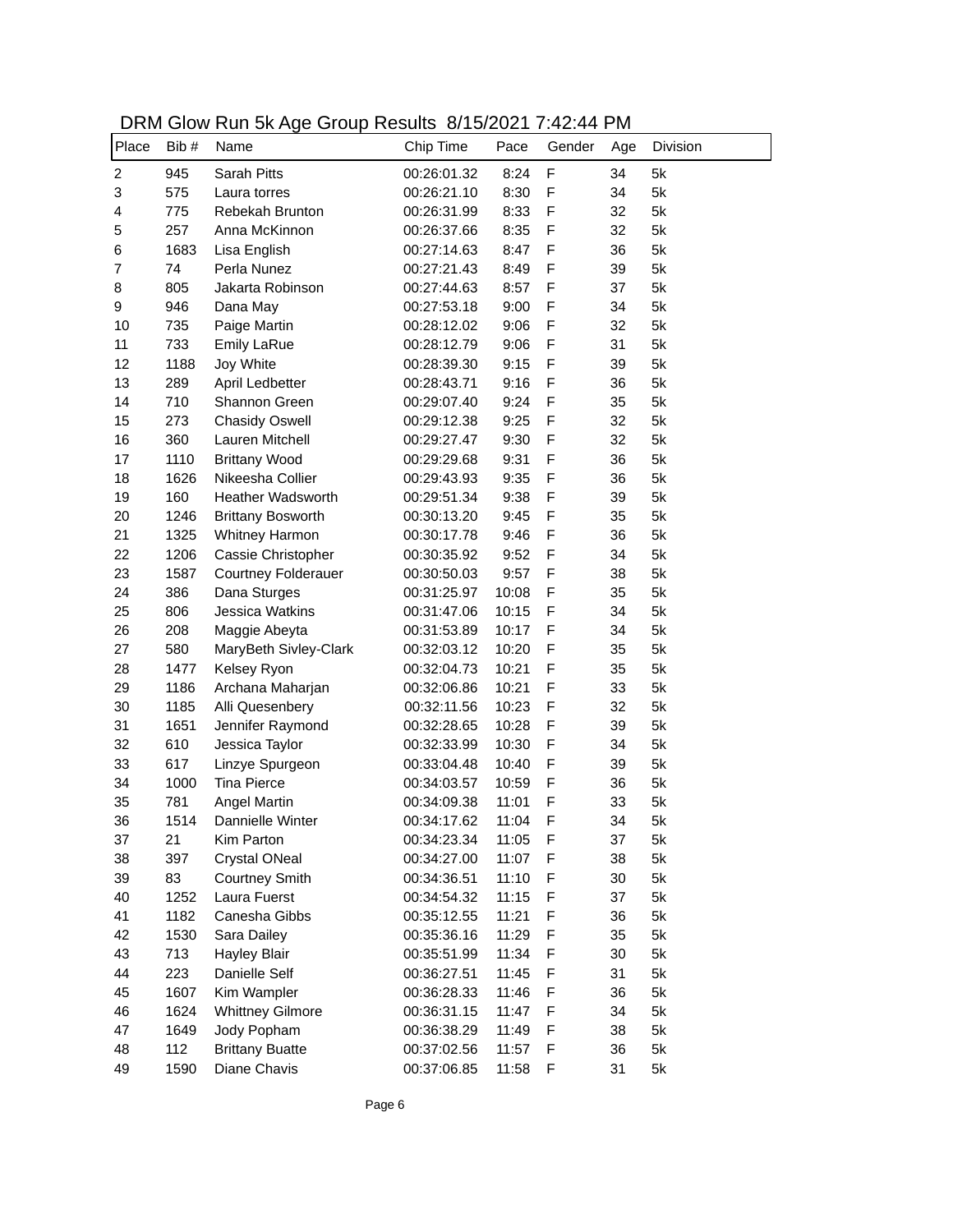| DRM Glow Run 5k Age Group Results 8/15/2021 7:42:46 PM |  |  |  |  |
|--------------------------------------------------------|--|--|--|--|
|--------------------------------------------------------|--|--|--|--|

| Place | Bib # | $31.00 \text{ cm}$ is the component of $6.00 \text{ cm}$ in $1.00 \text{ cm}$ .<br>Name | Chip Time   | Pace  | Gender | Age | Division |
|-------|-------|-----------------------------------------------------------------------------------------|-------------|-------|--------|-----|----------|
| 50    | 1251  | Mega Richardson                                                                         | 00:37:14.10 | 12:01 | F      | 31  | 5k       |
| 51    | 590   | Mary Patterson                                                                          | 00:37:20.27 | 12:03 | F      | 38  | 5k       |
| 52    | 936   | <b>April Morring</b>                                                                    | 00:37:24.74 | 12:04 | F      | 36  | 5k       |
| 53    | 341   | Deborah Popour                                                                          | 00:37:50.75 | 12:12 | F      | 36  | 5k       |
| 54    | 1133  | <b>Kristen Phillips</b>                                                                 | 00:37:58.29 | 12:15 | F      | 39  | 5k       |
| 55    | 928   | <b>Holly Ramey</b>                                                                      | 00:38:09.12 | 12:18 | F      | 36  | 5k       |
| 56    | 389   | Shannon Moseley                                                                         | 00:38:09.32 | 12:18 | F      | 39  | 5k       |
| 57    | 920   | Jennifer Williams                                                                       | 00:38:14.14 | 12:20 | F      | 38  | 5k       |
| 58    | 1504  | <b>Kelly Perkins</b>                                                                    | 00:38:30.65 | 12:25 | F      | 30  | 5k       |
| 59    | 1056  | <b>Melody Oliver</b>                                                                    | 00:38:45.35 | 12:30 | F      | 32  | 5k       |
| 60    | 777   | Amanda Marie Davies                                                                     | 00:39:07.32 | 12:37 | F      | 34  | 5k       |
| 61    | 934   | <b>Tiffany Oshel</b>                                                                    | 00:39:10.43 | 12:38 | F      | 39  | 5k       |
| 62    | 1005  | Jacque McCumber                                                                         | 00:39:11.46 | 12:38 | F      | 37  | 5k       |
| 63    | 807   | Miranda Stanton                                                                         | 00:39:19.31 | 12:41 | F      | 34  | 5k       |
| 64    | 368   | Lynzey Smith                                                                            | 00:39:32.43 | 12:45 | F      | 37  | 5k       |
| 65    | 1588  | Elizabeth Patricola                                                                     | 00:39:56.19 | 12:53 | F      | 37  | 5k       |
| 66    | 236   | Julia Buttram                                                                           | 00:40:07.37 | 12:56 | F      | 34  | 5k       |
| 67    | 865   | Precious McGregor Wiltz                                                                 | 00:40:21.30 | 13:01 | F      | 38  | 5k       |
| 68    | 903   | Amy L Reeves                                                                            | 00:40:22.62 | 13:01 | F      | 33  | 5k       |
| 69    | 904   | Julie Hinz                                                                              | 00:40:26.62 | 13:03 | F      | 37  | 5k       |
| 70    | 577   | <b>Stephany Wilkins</b>                                                                 | 00:40:36.37 | 13:06 | F      | 33  | 5k       |
| 71    | 90    | Kimberly Penton                                                                         | 00:40:39.30 | 13:07 | F      | 33  | 5k       |
| 72    | 373   | Amanda Thornton                                                                         | 00:40:44.11 | 13:08 | F      | 38  | 5k       |
| 73    | 268   | Hannah Watson                                                                           | 00:40:48.00 | 13:10 | F      | 31  | 5k       |
| 74    | 475   | Laura Gordon                                                                            | 00:40:55.11 | 13:12 | F      | 32  | 5k       |
| 75    | 108   | Monika Havron                                                                           | 00:41:02.89 | 13:14 | F      | 35  | 5k       |
| 76    | 1321  | Antavea Anders                                                                          | 00:41:50.08 | 13:30 | F      | 30  | 5k       |
| 77    | 1079  | <b>Faith Hernandez</b>                                                                  | 00:42:11.51 | 13:36 | F      | 30  | 5k       |
| 78    | 226   | Erin Riddle                                                                             | 00:42:20.63 | 13:39 | F      | 35  | 5k       |
| 79    | 1055  | Felitta Johnson                                                                         | 00:42:24.08 | 13:41 | F      | 39  | 5k       |
| 80    | 961   | Elizabeth Nicholson                                                                     | 00:42:39.00 | 13:45 | F      | 38  | 5k       |
| 81    | 1096  | Yina Li                                                                                 | 00:42:39.20 | 13:45 | F      | 33  | 5k       |
| 82    | 458   | Eva Garner                                                                              | 00:43:18.53 | 13:58 | F      | 35  | 5k       |
| 83    | 1234  | jesma Letson                                                                            | 00:43:33.46 | 14:03 | F      | 31  | 5k       |
| 84    | 571   | <b>Heather Thompson</b>                                                                 | 00:43:41.42 | 14:05 | F      | 37  | 5k       |
| 85    | 1583  | <b>Heather Simmons</b>                                                                  | 00:43:42.73 | 14:06 | F      | 33  | 5k       |
| 86    | 338   | Allison Pigg                                                                            | 00:43:59.65 | 14:11 | F      | 38  | 5k       |
| 87    | 308   | Allison Brock                                                                           | 00:44:14.19 | 14:16 | F      | 31  | 5k       |
| 88    | 310   | Jasmine Short                                                                           | 00:44:16.81 | 14:17 | F      | 32  | 5k       |
| 89    | 1357  | Katie Clark                                                                             | 00:44:22.77 | 14:19 | F      | 37  | 5k       |
| 90    | 23    | Christina Guthrie                                                                       | 00:44:26.54 | 14:20 | F      | 34  | 5k       |
| 91    | 22    | <b>Britney Vitulli</b>                                                                  | 00:44:26.90 | 14:20 | F      | 35  | 5k       |
| 92    | 265   | <b>Holly Oswell</b>                                                                     | 00:45:04.24 | 14:32 | F      | 30  | 5k       |
| 93    | 286   | Jaclyn Archer                                                                           | 00:45:08.49 | 14:34 | F      | 39  | 5k       |
| 94    | 760   | Christina Applegate                                                                     | 00:45:21.31 | 14:38 | F      | 38  | 5k       |
| 95    | 1609  | Laura Murrah                                                                            | 00:45:28.54 | 14:40 | F      | 36  | 5k       |
| 96    | 113   | Kelly M East                                                                            | 00:45:55.47 | 14:49 | F      | 35  | 5k       |
| 97    | 570   | Traketa M Thomas                                                                        | 00:46:43.43 | 15:04 | F      | 32  | 5k       |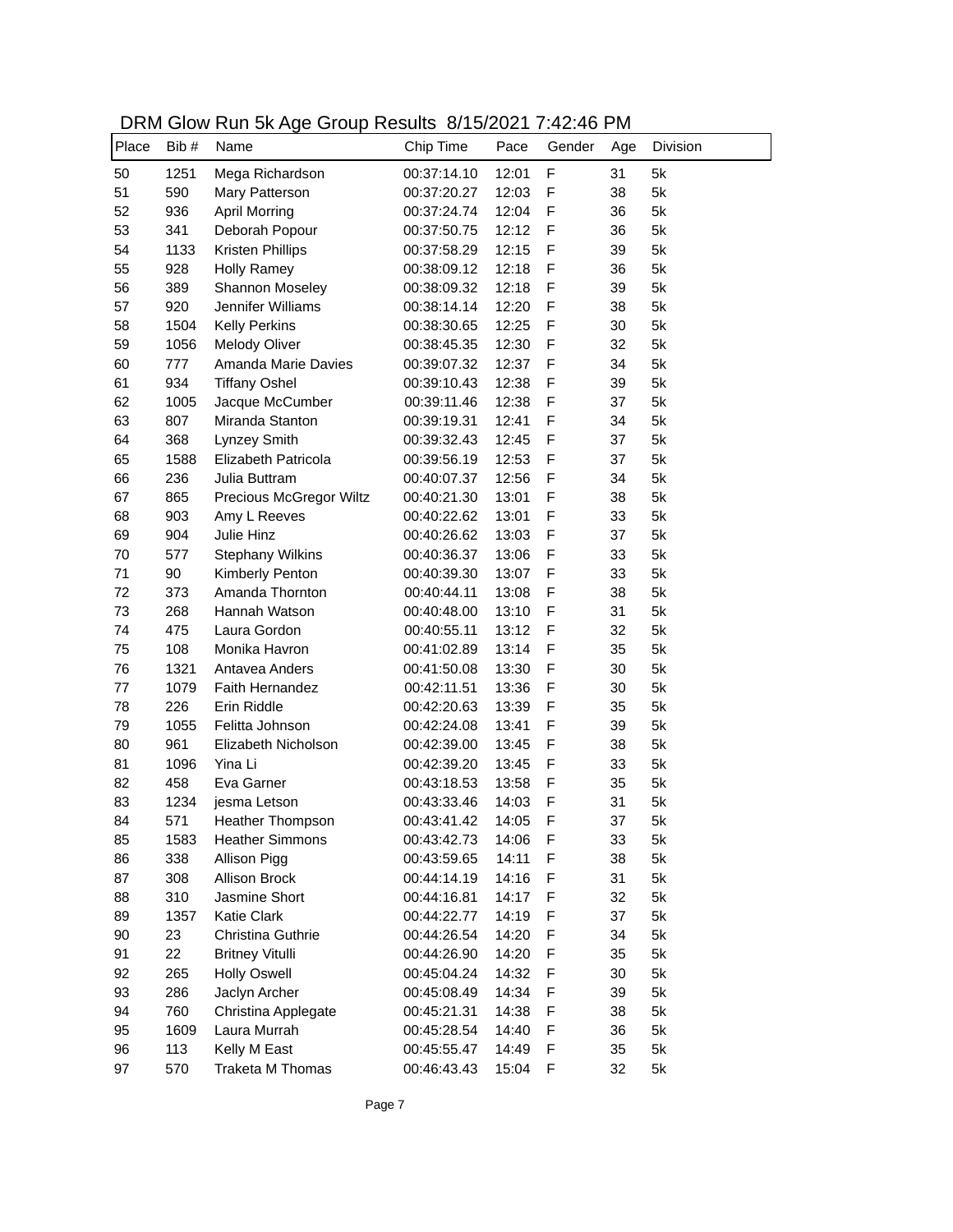| DRM Glow Run 5k Age Group Results 8/15/2021 7:42:48 PM |  |  |  |  |
|--------------------------------------------------------|--|--|--|--|
|--------------------------------------------------------|--|--|--|--|

| Place      | Bib # | <b>Print Stow Half Sittings Stoap Robalts of To/2021 T. 12. 10 T.M.</b><br>Name | Chip Time                  | Pace  | Gender      | Age | Division |
|------------|-------|---------------------------------------------------------------------------------|----------------------------|-------|-------------|-----|----------|
| 98         | 1554  | Darlene Hopkins                                                                 | 00:47:04.66                | 15:11 | $\mathsf F$ | 37  | 5k       |
| 99         | 474   | Ashley Hunt                                                                     | 00:47:25.35                | 15:18 | F           | 37  | 5k       |
| 100        | 879   | Karmina Jamaica                                                                 | 00:47:30.14                | 15:19 | F           | 33  | 5k       |
| 101        | 876   | Heidi Macias                                                                    | 00:47:36.74                | 15:21 | F           | 32  | 5k       |
| 102        | 1512  | Norma Martinez                                                                  | 00:47:55.04                | 15:27 | F           | 37  | 5k       |
| 103        | 535   | <b>Elise Yarnell</b>                                                            | 00:47:55.05                | 15:27 | F           | 31  | 5k       |
| 104        | 1661  | Jocelyn Pannell                                                                 | 00:47:56.19                | 15:28 | F           | 36  | 5k       |
| 105        | 601   | Michelle Spiegel                                                                | 00:47:58.66                | 15:28 | $\mathsf F$ | 33  | 5k       |
| 106        | 996   | Allison Zimmerman                                                               | 00:48:52.43                | 15:46 | F           | 36  | 5k       |
| 107        | 1156  | Jenny Robbins                                                                   | 00:49:27.15                | 15:57 | F           | 37  | 5k       |
| 108        | 1685  | Sarah Cross                                                                     | 00:50:55.14                | 16:25 | F           | 32  | 5k       |
| 109        | 150   | <b>Mallory Dotson</b>                                                           | 00:50:58.34                | 16:26 | F           | 33  | 5k       |
| 110        | 424   | Alena Mitchell                                                                  | 00:51:12.13                | 16:31 | F           | 36  | 5k       |
| 111        | 756   | Gabriela Jones                                                                  | 00:51:15.20                | 16:32 | F           | 36  | 5k       |
| 112        | 755   | Khara Petersen                                                                  | 00:51:15.81                | 16:32 | F           | 37  | 5k       |
| 113        | 427   | <b>Heather Licht</b>                                                            | 00:51:42.26                | 16:41 | F           | 35  | 5k       |
| 114        | 426   | <b>Brittany Wheeling</b>                                                        | 00:51:43.11                | 16:41 | F           | 31  | 5k       |
| 115        | 565   | Jennifer Wise                                                                   | 00:51:49.94                | 16:43 | F           | 33  | 5k       |
| 116        | 1682  | Sylvia Stenger                                                                  | 00:52:26.38                | 16:55 | F           | 30  | 5k       |
| 117        | 911   | Melanie Selman                                                                  | 00:52:38.68                | 16:59 | F           | 38  | 5k       |
| 118        | 1114  | Alicia Combs                                                                    | 00:52:46.97                | 17:01 | F           | 34  | 5k       |
| 119        | 1548  | <b>Trista Posey</b>                                                             | 00:52:59.44                | 17:05 | $\mathsf F$ | 36  | 5k       |
| 120        | 342   | <b>Ashley Sams</b>                                                              | 00:53:06.76                | 17:08 | $\mathsf F$ | 31  | 5k       |
| 121        | 195   | Kimberly L Mcknight                                                             | 00:54:03.92                | 17:26 | $\mathsf F$ | 36  | 5k       |
| 122        | 396   | <b>Elrene Harry</b>                                                             | 00:54:18.41                | 17:31 | F           | 31  | 5k       |
| 123        | 1304  | Janell Hill                                                                     | 00:55:44.93                | 17:59 | $\mathsf F$ | 35  | 5k       |
| 124        | 1687  | Kantra Tubbs                                                                    | 00:56:22.93                | 18:11 | F           | 39  | 5k       |
| 125        | 174   | Amber Taylor                                                                    | 00:56:59.85                | 18:23 | F           | 37  | 5k       |
| 126        | 1517  | <b>Brittany Honaker</b>                                                         | 00:57:10.16                | 18:26 | F           | 34  | 5k       |
| 127        | 144   | Jessica Clunan                                                                  | 00:57:19.50                | 18:29 | $\mathsf F$ | 38  | 5k       |
| 128        | 1301  | <b>Tiffany Spence</b>                                                           | 00:58:16.70                | 18:48 | $\mathsf F$ | 37  | 5k       |
| 129        | 1524  | <b>Brooke Deweese</b>                                                           | 00:58:27.32                | 18:51 | $\mathsf F$ | 30  | 5k       |
| 130        | 1561  | Lisa Lang                                                                       | 00:58:39.04                | 18:55 | $\mathsf F$ | 37  | 5k       |
| 131        | 149   | Hannah Ertl                                                                     | 00:59:08.78                | 19:05 | $\mathsf F$ | 35  | 5k       |
| 132        | 170   | Jessica Ford                                                                    | 00:59:12.42                | 19:06 | F           | 30  | 5k       |
| 133        | 953   | Jennifer Lambert                                                                | 00:59:32.51                | 19:12 | F           | 32  | 5k       |
| 134        | 1297  | Jessie Faulkner                                                                 | 00:59:41.73                | 19:15 | F           | 35  | 5k       |
| 135        | 1516  | <b>Bristol Hartlage</b>                                                         | 00:59:43.05                | 19:16 | F           | 39  | 5k       |
| 136        | 125   | Meridith Hall                                                                   | 00:59:43.65                | 19:16 | F           | 39  | 5k       |
| 137        |       | Cindy Fisher                                                                    |                            |       | F           | 34  | 5k       |
|            | 882   | Jess McCay                                                                      | 01:00:03.41<br>01:00:10.10 | 19:22 |             | 34  | 5k       |
| 138<br>139 | 851   | Allison Wilson                                                                  |                            | 19:25 | F           | 30  | 5k       |
|            | 739   |                                                                                 | 01:00:19.52                | 19:27 | F           |     |          |
| 140        | 738   | Katie White                                                                     | 01:00:30.44                | 19:31 | F           | 30  | 5k       |
| 141        | 815   | Randi Mooney                                                                    | 01:00:34.46                | 19:32 | F           | 39  | 5k       |
| 142        | 184   | Kellie Cuevas                                                                   | 01:00:35.85                | 19:33 | F           | 34  | 5k       |
| 143        | 921   | Raven Mobley                                                                    | 01:00:37.26                | 19:33 | F           | 37  | 5k       |
| 144        | 957   | Nataly McDermott                                                                | 01:01:03.49                | 19:42 | F           | 33  | 5k       |
| 145        | 639   | Rebecca Pride                                                                   | 01:01:07.05                | 19:43 | F           | 39  | 5k       |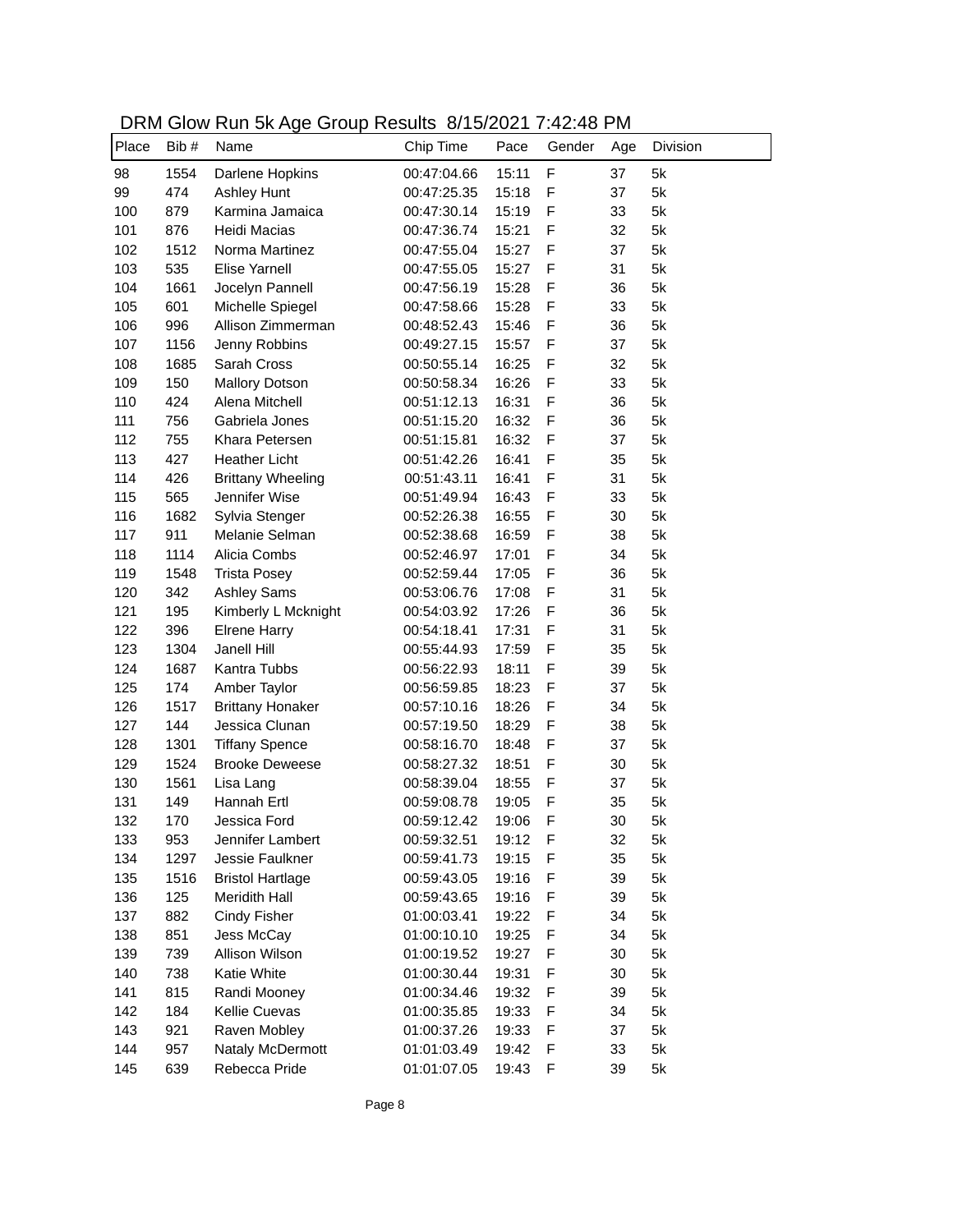| DRM Glow Run 5k Age Group Results 8/15/2021 7:42:50 PM |  |  |  |  |
|--------------------------------------------------------|--|--|--|--|
|--------------------------------------------------------|--|--|--|--|

| Place | Bib #                                        | Name                    | Chip Time   | Pace  | Gender       | Age | Division |  |
|-------|----------------------------------------------|-------------------------|-------------|-------|--------------|-----|----------|--|
| 146   | 1373                                         | Markeshia Carter        | 01:01:35.35 | 19:52 | $\mathsf F$  | 37  | 5k       |  |
| 147   | 1001                                         | Stephanie Mills         | 01:02:00.80 | 20:00 | F            | 31  | 5k       |  |
| 148   | 1050                                         | Alana Perry             | 01:02:05.37 | 20:02 | $\mathsf F$  | 37  | 5k       |  |
| 149   | 1364                                         | Pam Brooks              | 01:02:33.05 | 20:11 | $\mathsf F$  | 32  | 5k       |  |
| 150   | 446                                          | Ava Blevins             | 01:02:33.90 | 20:11 | F            | 38  | 5k       |  |
| 151   | 592                                          | Tyneishia King          | 01:02:41.99 | 20:13 | $\mathsf F$  | 36  | 5k       |  |
| 152   | 712                                          | Kyra Tipton             | 01:02:54.57 | 20:17 | $\mathsf F$  | 31  | 5k       |  |
| 153   | 1693                                         | <b>Barbara Williams</b> | 01:03:07.78 | 20:22 | $\mathsf F$  | 39  | 5k       |  |
| 154   | 291                                          | Jessica Bates           | 01:03:54.04 | 20:37 | F            | 31  | 5k       |  |
| 155   | 748                                          | Tonya DiRenzo           | 01:05:03.87 | 20:59 | $\mathsf F$  | 31  | 5k       |  |
| 156   | 194                                          | Melanie Head            | 01:05:06.66 | 21:00 | $\mathsf F$  | 30  | 5k       |  |
| 157   | 36                                           | Vanessa Martinez        | 01:05:09.13 | 21:01 | $\mathsf F$  | 38  | 5k       |  |
| 158   | 1115                                         | Antoinette Turner       | 01:05:30.06 | 21:08 | F            | 38  | 5k       |  |
| 159   | 1059                                         | Shawntara Govan         | 01:05:40.45 | 21:11 | F            | 39  | 5k       |  |
| 160   | 18                                           | Kim Smith               | 01:05:43.94 | 21:12 | $\mathsf F$  | 33  | 5k       |  |
| 161   | 954                                          | Devan Johnson           | 01:07:22.66 | 21:44 | $\mathsf F$  | 37  | 5k       |  |
| 162   | 1328                                         | Ameisha Collins         | 01:07:30.96 | 21:46 | $\mathsf F$  | 33  | 5k       |  |
| 163   | 1645                                         | Amber Garrison          | 01:07:43.85 | 21:51 | F            | 37  | 5k       |  |
| 164   | 1359                                         | <b>Taylor Floyd</b>     | 01:07:54.04 | 21:54 | $\mathsf F$  | 31  | 5k       |  |
| 165   | 850                                          | Melissa Gilbert         | 01:08:03.71 | 21:57 | $\mathsf F$  | 36  | 5k       |  |
| 166   | 493                                          | Ashley Nichole Connolly | 01:08:04.02 | 21:57 | $\mathsf{F}$ | 35  | 5k       |  |
| 167   | 661                                          | Amber Wilson            | 01:08:17.63 | 22:02 | $\mathsf F$  | 31  | 5k       |  |
| 168   | 316                                          | Jennifer Beichler       | 01:08:40.27 | 22:09 | $\mathsf F$  | 33  | 5k       |  |
| 169   | 317                                          | <b>Ashley Perry</b>     | 01:08:50.79 | 22:12 | $\mathsf F$  | 33  | 5k       |  |
| 170   | 441                                          | <b>Brittany Coggin</b>  | 01:09:16.96 | 22:21 | F            | 32  | 5k       |  |
| 171   | 66                                           | Jessica Champion        | 01:10:35.18 | 22:46 | $\mathsf F$  | 36  | 5k       |  |
| 172   | 65                                           | Chrystal Alexander      | 01:10:45.67 | 22:49 | $\mathsf F$  | 38  | 5k       |  |
| 173   | 608                                          | <b>Elaine Siddall</b>   | 01:11:19.15 | 23:00 | F            | 39  | 5k       |  |
| 174   | 962                                          | Christy O' Nea          | 01:11:31.11 | 23:04 | $\mathsf F$  | 36  | 5k       |  |
| 175   | 1570                                         | Ashley Ogden            | 01:11:51.89 | 23:11 | $\mathsf F$  | 33  | 5k       |  |
| 176   | 744                                          | <b>Kristin Bullard</b>  | 01:12:50.36 | 23:30 | F            | 30  | 5k       |  |
| 177   | 813                                          | Dana Baker              | 01:16:17.18 | 24:36 | F            | 39  | 5k       |  |
| 178   | 820                                          | Shannon Poe             | 01:17:37.03 | 25:02 | F            | 35  | 5k       |  |
|       | 5K FEMALE 40-49 - based on Chip Elapsed time |                         |             |       |              |     |          |  |
|       |                                              |                         |             |       |              |     |          |  |

| 1              | 1123 | Lindsey Hamilton        | 00:24:52.86 | 8:01  | F | 43 | 5k |
|----------------|------|-------------------------|-------------|-------|---|----|----|
| 2              | 1046 | <b>Stacy Gagne</b>      | 00:27:51.47 | 8:59  | F | 45 | 5k |
| 3              | 1678 | <b>Tiffany McCauley</b> | 00:28:54.42 | 9:19  | F | 45 | 5k |
| 4              | 719  | Aprle Hudson            | 00:29:27.37 | 9:30  | F | 47 | 5k |
| 5              | 123  | Rachel W McDaniel       | 00:30:37.40 | 9:53  | F | 40 | 5k |
| 6              | 1069 | <b>Kimberly Matson</b>  | 00:30:56.01 | 9:59  | F | 44 | 5k |
| $\overline{7}$ | 39   | Kathi Bestor            | 00:32:15.06 | 10:24 | F | 48 | 5k |
| 8              | 1030 | Kelly Moon              | 00:32:34.14 | 10:30 | F | 41 | 5k |
| 9              | 1497 | Jenny Scott             | 00:32:34.85 | 10:30 | F | 42 | 5k |
| 10             | 562  | <b>Beth Wood</b>        | 00:32:55.28 | 10:37 | F | 48 | 5k |
| 11             | 853  | Shanna Inman            | 00:33:22.25 | 10:46 | F | 42 | 5k |
| 12             | 1604 | Meighan Lewis           | 00:33:37.75 | 10:51 | F | 44 | 5k |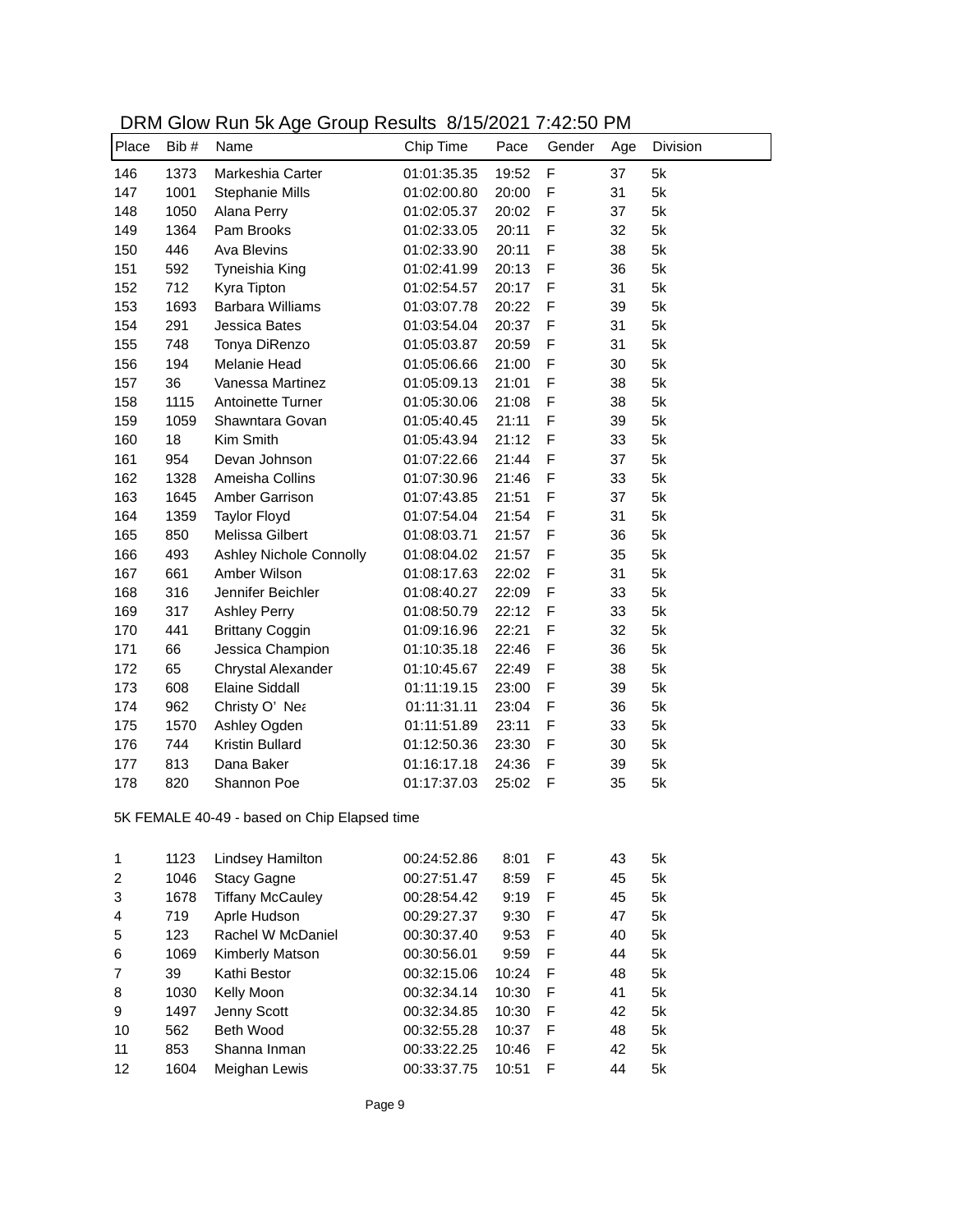### DRM Glow Run 5k Age Group Results 8/15/2021 7:42:52 PM

| Place | Bib # | <b>PRIM SION Ran on Ago Stoap Robato</b> of 10/2021 T.12.02 T.M<br>Name | Chip Time   | Pace  | Gender      | Age | Division |
|-------|-------|-------------------------------------------------------------------------|-------------|-------|-------------|-----|----------|
| 13    | 1659  | Adri Janneke                                                            | 00:33:38.04 | 10:51 | F           | 40  | 5k       |
| 14    | 63    | Amanda Upton                                                            | 00:34:24.08 | 11:06 | F           | 41  | 5k       |
| 15    | 784   | Sarah Brewer                                                            | 00:34:32.19 | 11:08 | F           | 46  | 5k       |
| 16    | 1224  | Desiree Clark                                                           | 00:35:09.25 | 11:20 | F           | 42  | 5k       |
| 17    | 111   | Melissa Rosse                                                           | 00:35:26.98 | 11:26 | F           | 47  | 5k       |
| 18    | 234   | Shannon Wagner                                                          | 00:35:33.80 | 11:28 | F           | 46  | 5k       |
| 19    | 233   | Jennifer McNeese                                                        | 00:35:34.67 | 11:28 | F           | 49  | 5k       |
| 20    | 1086  | Janna Newberry                                                          | 00:35:56.29 | 11:35 | F           | 42  | 5k       |
| 21    | 1250  | Carli Haskovec                                                          | 00:36:15.68 | 11:42 | F           | 40  | 5k       |
| 22    | 1194  | Gigi Collins                                                            | 00:36:21.43 | 11:44 | F           | 40  | 5k       |
| 23    | 435   | Amy Pendleton                                                           | 00:36:30.79 | 11:46 | F           | 42  | 5k       |
| 24    | 709   | Andreana Johnson                                                        | 00:36:37.63 | 11:49 | F           | 47  | 5k       |
| 25    | 192   | Shannon Robertson                                                       | 00:36:54.18 | 11:54 | F           | 41  | 5k       |
| 26    | 1494  | <b>Christy Payne</b>                                                    | 00:37:20.19 | 12:03 | F           | 43  | 5k       |
| 27    | 395   | Rochelle Uptain                                                         | 00:38:12.13 | 12:19 | F           | 46  | 5k       |
| 28    | 1352  | Carla Blankenship                                                       | 00:38:19.45 | 12:22 | F           | 45  | 5k       |
| 29    | 1375  | Karen Cutchins                                                          | 00:38:21.73 | 12:22 | F           | 48  | 5k       |
| 30    | 1552  | <b>Stacy Baker</b>                                                      | 00:38:37.32 | 12:27 | F           | 42  | 5k       |
| 31    | 1363  | Tanisha D Arseneau                                                      | 00:38:40.53 | 12:28 | F           | 41  | 5k       |
| 32    | 320   | Mel Campbell                                                            | 00:38:47.24 | 12:31 | $\mathsf F$ | 42  | 5k       |
| 33    | 211   | Janie Franks                                                            | 00:38:54.15 | 12:33 | F           | 49  | 5k       |
| 34    | 6     | Laurie Heard                                                            | 00:39:31.60 | 12:45 | F           | 46  | 5k       |
| 35    | 1502  | Lorian Charles                                                          | 00:39:34.31 | 12:46 | F           | 42  | 5k       |
| 36    | 1124  | Beverly Johnson                                                         | 00:39:39.77 | 12:47 | F           | 48  | 5k       |
| 37    | 69    | Carolyn Holland                                                         | 00:39:46.52 | 12:50 | F           | 42  | 5k       |
| 38    | 349   | Ada Sharp                                                               | 00:40:20.69 | 13:01 | F           | 46  | 5k       |
| 39    | 1137  | Kadee Waterbury                                                         | 00:40:33.90 | 13:05 | F           | 40  | 5k       |
| 40    | 325   | Jeana Garcia                                                            | 00:41:03.61 | 13:15 | F           | 45  | 5k       |
| 41    | 1176  | Manuela Hinkleman                                                       | 00:41:29.92 | 13:23 | F           | 49  | 5k       |
| 42    | 1225  | Amy Fruchtnicht                                                         | 00:41:41.89 | 13:27 | F           | 45  | 5k       |
| 43    | 497   | Amber Glotzbach                                                         | 00:42:17.50 | 13:38 | F           | 41  | 5k       |
| 44    | 44    | Julie Weed                                                              | 00:42:19.45 | 13:39 | F           | 48  | 5k       |
| 45    | 1205  | Kimberly T Miller                                                       | 00:42:23.93 | 13:40 | F           | 43  | 5k       |
| 46    | 991   | <b>Missy Bray</b>                                                       | 00:43:04.56 | 13:54 | F           | 40  | 5k       |
| 47    | 867   | Melissa Aldridge                                                        | 00:43:04.76 | 13:54 | F           | 48  | 5k       |
| 48    | 455   | Zana McMahan                                                            | 00:43:17.42 | 13:58 | F           | 46  | 5k       |
| 49    | 381   | <b>Becky Dildine</b>                                                    | 00:43:22.24 | 13:59 | F           | 47  | 5k       |
| 50    | 1611  | Crystal Harrison                                                        | 00:43:24.14 | 14:00 | F           | 42  | 5k       |
| 51    | 1669  | Lisa Rose Johnson                                                       | 00:44:49.39 | 14:27 | F           | 44  | 5k       |
| 52    | 287   | Barbara LaMere                                                          | 00:45:08.09 | 14:34 | F           | 41  | 5k       |
| 53    | 187   | Caroline Whitten                                                        | 00:45:43.10 | 14:45 | F           | 46  | 5k       |
| 54    | 929   | LaTonya Williams                                                        | 00:45:50.63 | 14:47 | F           | 43  | 5k       |
| 55    | 1360  | Hadassah Dalrymple                                                      | 00:46:20.16 | 14:57 | F           | 41  | 5k       |
| 56    | 252   | Kelly Ann Moran                                                         | 00:46:29.68 | 15:00 | F           | 46  | 5k       |
| 57    | 1090  | Jill Cyree                                                              | 00:46:31.04 | 15:00 | F           | 40  | 5k       |
| 58    | 852   | Rebecca Lane                                                            | 00:46:46.60 | 15:05 | F           | 43  | 5k       |
| 59    | 1518  | Latisha Marbuary                                                        | 00:46:47.15 | 15:05 | F           | 44  | 5k       |
| 60    | 1168  | Tina DeMaioribus                                                        | 00:47:29.21 | 15:19 | F           | 49  | 5k       |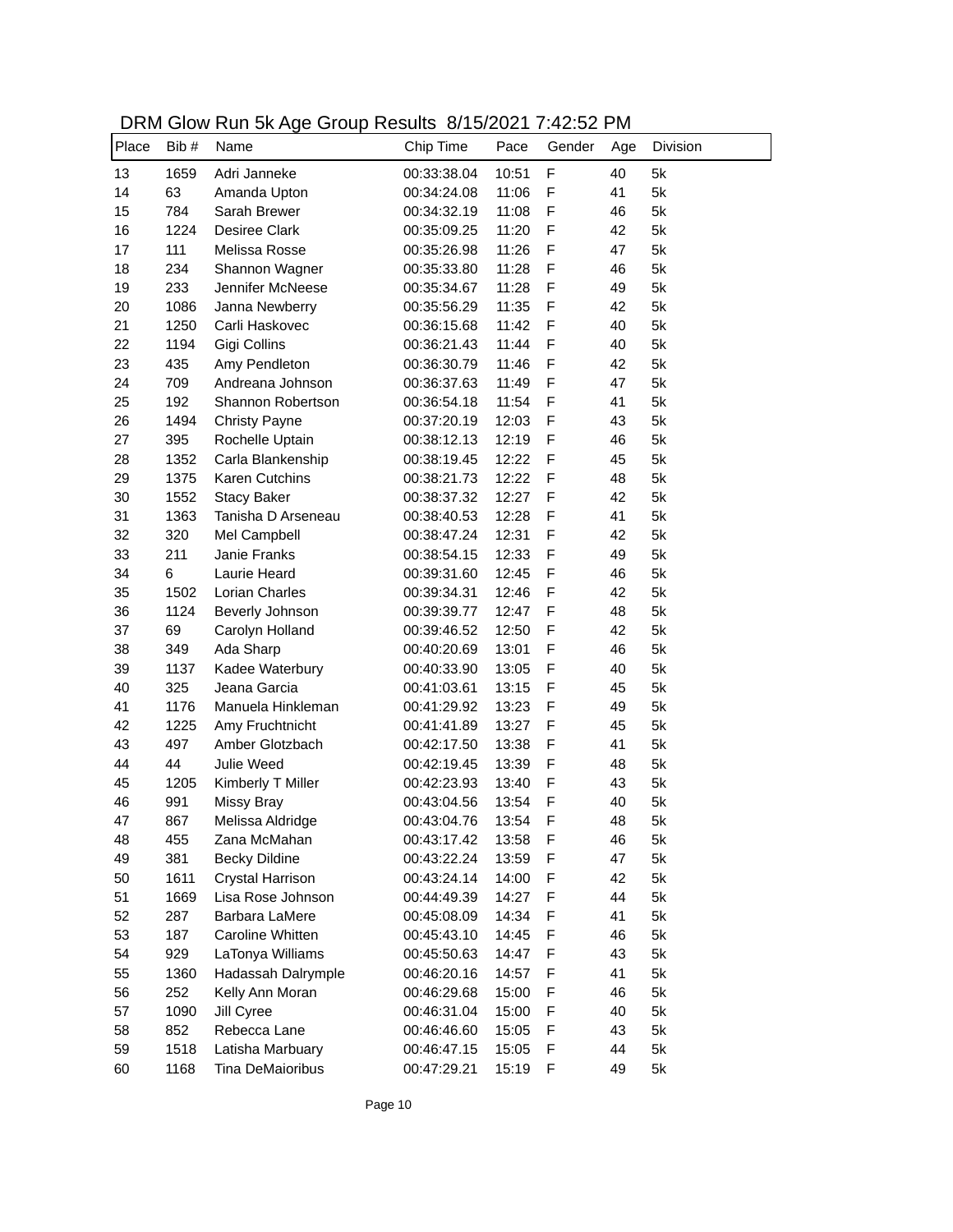| Place | Bib # | Stow Harrow 190 Stoap Robato S/T0/2021 7:12:01 T MI<br>Name | Chip Time   | Pace  | Gender | Age | Division |
|-------|-------|-------------------------------------------------------------|-------------|-------|--------|-----|----------|
| 61    | 355   | Shannon Webster                                             | 00:47:44.69 | 15:24 | F      | 46  | 5k       |
| 62    | 982   | Jennifer Torres                                             | 00:47:54.85 | 15:27 | F      | 42  | 5k       |
| 63    | 1035  | Amy Looney                                                  | 00:48:08.22 | 15:32 | F      | 49  | 5k       |
| 64    | 54    | Ashley Casiano                                              | 00:48:21.70 | 15:36 | F      | 40  | 5k       |
| 65    | 58    | Lynde Little                                                | 00:48:36.83 | 15:41 | F      | 41  | 5k       |
| 66    | 436   | <b>Teresa Simmons</b>                                       | 00:49:07.24 | 15:51 | F      | 47  | 5k       |
| 67    | 910   | Vanessa Lugo                                                | 00:49:28.11 | 15:57 | F      | 41  | 5k       |
| 68    | 495   | Stephanie Deaton                                            | 00:50:05.82 | 16:09 | F      | 46  | 5k       |
| 69    | 40    | Jessica Martin                                              | 00:50:23.84 | 16:15 | F      | 43  | 5k       |
| 70    | 213   | Layla Niemann                                               | 00:50:25.79 | 16:16 | F      | 42  | 5k       |
| 71    | 1684  | Chrystal Kangas                                             | 00:50:58.48 | 16:26 | F      | 45  | 5k       |
| 72    | 662   | Magda B Vargas                                              | 00:51:00.75 | 16:27 | F      | 43  | 5k       |
| 73    | 1075  | Diana Kritinar                                              | 00:51:29.38 | 16:36 | F      | 43  | 5k       |
| 74    | 465   | <b>Brenda Ortiz</b>                                         | 00:52:31.83 | 16:56 | F      | 46  | 5k       |
| 75    | 278   | Melanie Simpson                                             | 00:53:35.43 | 17:17 | F      | 40  | 5k       |
| 76    | 1597  | Shelly Robinson                                             | 00:53:36.56 | 17:17 | F      | 45  | 5k       |
| 77    | 327   | Jamie Stark                                                 | 00:53:47.17 | 17:21 | F      | 40  | 5k       |
| 78    | 198   | Jennifer Hawkins                                            | 00:53:48.06 | 17:21 | F      | 41  | 5k       |
| 79    | 919   | Eboni Williams                                              | 00:53:58.44 | 17:25 | F      | 44  | 5k       |
| 80    | 449   | Barbara Garich                                              | 00:54:12.07 | 17:29 | F      | 48  | 5k       |
| 81    | 246   | Debbie Crouch                                               | 00:54:30.87 | 17:35 | F      | 46  | 5k       |
| 82    | 616   | Leslie Simpson                                              | 00:54:31.53 | 17:35 | F      | 40  | 5k       |
| 83    | 456   | <b>Brandy Raines</b>                                        | 00:54:54.69 | 17:43 | F      | 42  | 5k       |
| 84    | 1170  | Amanda McMeans                                              | 00:54:54.73 | 17:43 | F      | 49  | 5k       |
| 85    | 453   | <b>Tina Campbell</b>                                        | 00:54:56.22 | 17:43 | F      | 46  | 5k       |
| 86    | 448   | Amanda Elgin                                                | 00:55:25.13 | 17:53 | F      | 43  | 5k       |
| 87    | 267   | Tonya Sitko                                                 | 00:55:49.46 | 18:00 | F      | 46  | 5k       |
| 88    | 146   | Keri Merrick                                                | 00:57:19.85 | 18:29 | F      | 48  | 5k       |
| 89    | 1543  | Yolanda Hall                                                | 00:57:45.15 | 18:38 | F      | 45  | 5k       |
| 90    | 774   | <b>Heather Thacker</b>                                      | 00:57:50.52 | 18:39 | F      | 47  | 5k       |
| 91    | 971   | Jessica Hall                                                | 00:57:55.27 | 18:41 | F      | 44  | 5k       |
| 92    | 1344  | Laura Schrimsher                                            |             | 18:41 | F      | 44  | 5k       |
|       |       | Morhike James                                               | 00:57:55.48 |       | F      |     |          |
| 93    | 1320  | <b>Barbara Cox</b>                                          | 00:58:15.66 | 18:47 | F      | 42  | 5k       |
| 94    | 868   |                                                             | 00:58:19.84 | 18:49 |        | 46  | 5k       |
| 95    | 741   | Connie Chow                                                 | 00:58:57.77 | 19:01 | F      | 42  | 5k       |
| 96    | 871   | Wendi Thomas                                                | 00:59:21.38 | 19:09 | F      | 45  | 5k       |
| 97    | 840   | Nicole Woodall                                              | 00:59:53.97 | 19:19 | F      | 49  | 5k       |
| 98    | 1558  | Carla Turner                                                | 01:00:17.63 | 19:27 | F      | 44  | 5k       |
| 99    | 771   | Megan Weber                                                 | 01:00:52.69 | 19:38 | F      | 41  | 5k       |
| 100   | 1315  | Dawn Reimer                                                 | 01:01:27.63 | 19:49 | F      | 43  | 5k       |
| 101   | 559   | <b>Tera Saaristo</b>                                        | 01:01:33.09 | 19:51 | F      | 45  | 5k       |
| 102   | 485   | Carmen McClanathan                                          | 01:01:37.63 | 19:53 | F      | 43  | 5k       |
| 103   | 831   | Eliza Fitzgerald                                            | 01:01:38.05 | 19:53 | F      | 40  | 5k       |
| 104   | 46    | Leah Marshall                                               | 01:01:39.04 | 19:53 | F      | 44  | 5k       |
| 105   | 45    | Karen Hicks                                                 | 01:01:51.90 | 19:57 | F      | 47  | 5k       |
| 106   | 228   | Sara Gibson                                                 | 01:02:04.80 | 20:01 | F      | 40  | 5k       |
| 107   | 819   | Lori Bates                                                  | 01:02:49.62 | 20:16 | F      | 41  | 5k       |
| 108   | 1567  | Donna McClendon                                             | 01:02:59.67 | 20:19 | F      | 42  | 5k       |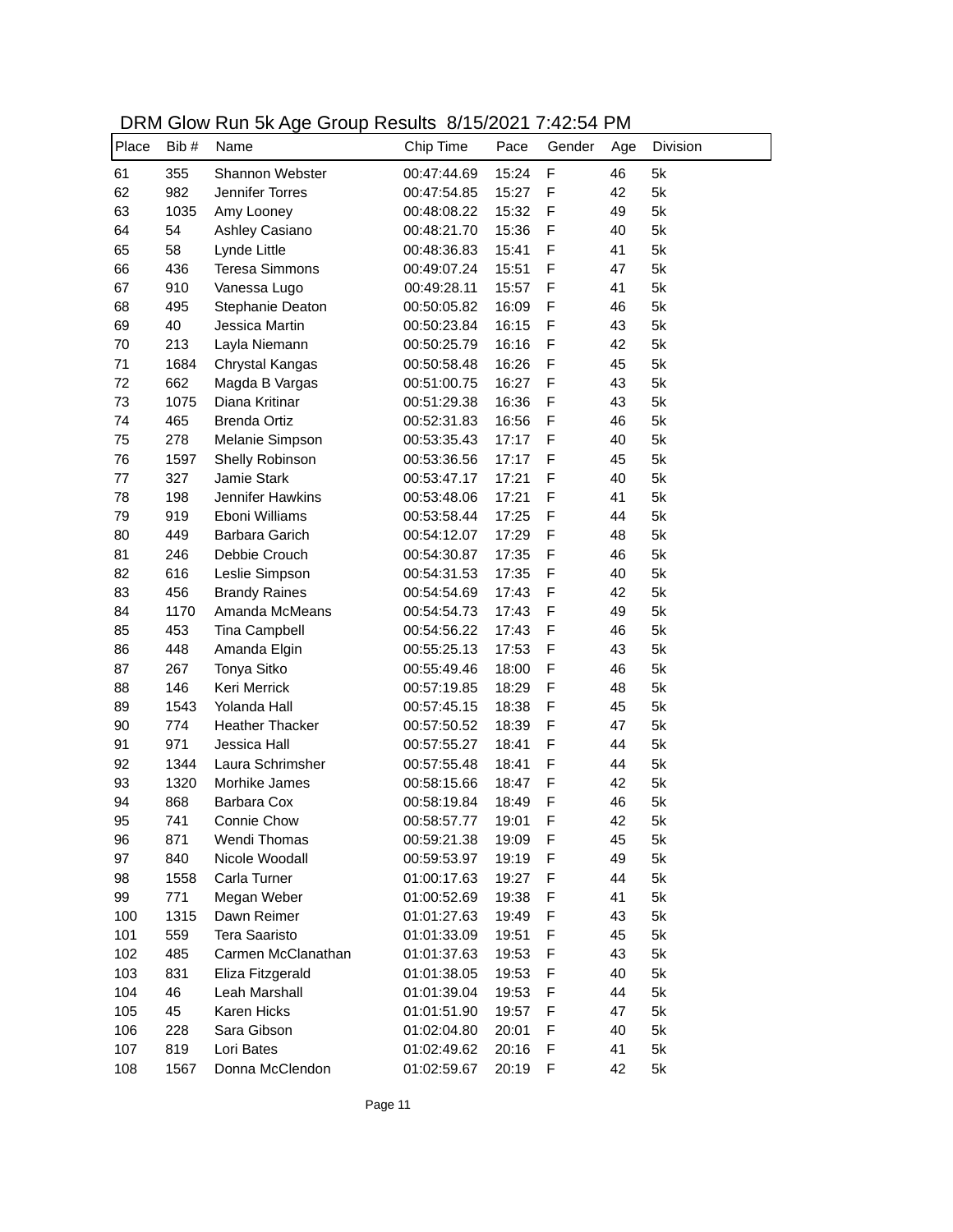| Place          | Bib #       | 2011 - 2012 11 12:00 11 12:00 11 12:00 11 11 12:00 11 11 12:00 11 11 12:00 11 11 12:00 1<br>Name | Chip Time                  | Pace           | Gender      | Age      | Division |
|----------------|-------------|--------------------------------------------------------------------------------------------------|----------------------------|----------------|-------------|----------|----------|
|                |             |                                                                                                  |                            |                | F           |          |          |
| 109            | 1092        | Maritza Bojorquez                                                                                | 01:03:31.79                | 20:29          |             | 45       | 5k       |
| 110            | 1207        | Laquetta Atkins                                                                                  | 01:05:02.36                | 20:59          | F<br>F      | 44       | 5k<br>5k |
| 111            | 1550        | Christina Shore                                                                                  | 01:05:06.16                | 21:00          |             | 41       |          |
| 112            | 193         | Amy Christensen                                                                                  | 01:05:07.75                | 21:00          | F           | 48       | 5k       |
| 113            | 256         | <b>Shelley Sine</b>                                                                              | 01:05:11.04                | 21:02          | F           | 41       | 5k       |
| 114            | 11          | Shana Lawson                                                                                     | 01:05:34.46                | 21:09          | F           | 43       | 5k       |
| 115            | 1146        | Staci Wells                                                                                      | 01:05:50.07                | 21:14          | F           | 48       | 5k       |
| 116            | 1122        | Miranda Holton                                                                                   | 01:06:03.11                | 21:18          | F           | 47       | 5k       |
| 117            | 116         | Maria Rhamstine                                                                                  | 01:06:27.96                | 21:26          | F           | 43       | 5k       |
| 118            | 795         | <b>Stephanie Chambers</b>                                                                        | 01:07:00.96                | 21:37          | F           | 40       | 5k       |
| 119            | 664         | Chanda Roden                                                                                     | 01:08:18.07                | 22:02          | F           | 41       | 5k       |
| 120            | 609         | Mary Sanderson                                                                                   | 01:11:15.69                | 22:59          | F           | 42       | 5k       |
| 121            | 1282        | Angel Merritt                                                                                    | 01:11:19.17                | 23:00          | F           | 40       | 5k       |
| 122            | 85          | Margerita Rolfsen                                                                                | 01:12:16.53                | 23:19          | F           | 48       | 5k       |
| 123            | 92          | Tamika Davis                                                                                     | 01:12:17.56                | 23:19          | F           | 43       | 5k       |
| 124            | 486         | <b>Beth Baker</b>                                                                                | 01:15:02.82                | 24:12          | F           | 45       | 5k       |
|                |             | 5K FEMALE 50-59 - based on Chip Elapsed time                                                     |                            |                |             |          |          |
| 1              | 1045        | Debra Joyce                                                                                      | 00:26:22.93                | 8:30           | F           | 55       | 5k       |
| 2              | 1034        | Lisa Hall                                                                                        | 00:29:47.27                | 9:36           | F           | 59       | 5k       |
| 3              | 1496        | Kelli Smith                                                                                      | 00:29:55.98                | 9:39           | F           | 52       | 5k       |
| 4              | 1350        | Karen Fagan                                                                                      | 00:30:58.47                | 9:59           | $\mathsf F$ | 54       | 5k       |
| 5              | 430         | Tabitha Whalen                                                                                   | 00:31:14.21                | 10:05          | F           | 50       | 5k       |
| 6              | 1078        | Alexia Kent McClure                                                                              | 00:32:04.49                | 10:21          | F           | 53       | 5k       |
| $\overline{7}$ | 764         | Maria Howell                                                                                     | 00:32:21.26                | 10:26          | F           | 56       | 5k       |
| 8              | 55          | Teresa Valentine                                                                                 | 00:32:42.26                | 10:33          | F           | 56       | 5k       |
| 9              | 1200        | <b>Tracy Thornton</b>                                                                            | 00:32:42.71                | 10:33          | F           | 50       | 5k       |
| 10             | 593         | Donna McCool                                                                                     | 00:35:01.56                | 11:18          | F           | 54       | 5k       |
| 11             | 1371        | Laura Cannon                                                                                     | 00:36:02.40                | 11:37          | F           | 52       | 5k       |
| 12             | 432         | Lori Latham                                                                                      | 00:36:08.23                | 11:39          | F           | 55       | 5k       |
| 13             | 468         | Joan Williamson                                                                                  | 00:37:27.57                | 12:05          | F           | 57       | 5k       |
| 14             | 1134        | Deanna Swinford                                                                                  | 00:37:58.03                | 12:15          | F           | 50       | 5k       |
| 15             | 67          | Lucky Crim                                                                                       | 00:38:51.66                | 12:32          | F           | 58       | 5k       |
| 16             | 129         | <b>Becky Croons</b>                                                                              | 00:39:45.61                | 12:49          | F           | 57       | 5k       |
| 17             | 68          | Gena Hall                                                                                        | 00:41:44.57                | 13:28          | F           | 50       | 5k       |
| 18             | 377         | Grace Major                                                                                      | 00:42:16.89                | 13:38          | F           | 57       | 5k       |
| 19             | 47          | Mary Cook                                                                                        | 00:42:31.00                | 13:43          | F           | 58       | 5k       |
| 20             | 271         | Jennifer Bosworth                                                                                | 00:43:37.25                | 14:04          | F           | 54       | 5k       |
| 21             | 1310        | Kerry McDonald                                                                                   | 00:43:46.76                | 14:07          | F           | 51       | 5k       |
| 22             | 204         | Wendy Wilson                                                                                     |                            |                | F           |          | 5k       |
| 23             | 206         | <b>Kelly Carter</b>                                                                              | 00:44:46.49                | 14:26          |             | 56       | 5k       |
|                |             | Karen Stephens                                                                                   | 00:44:47.60                | 14:27          | F           | 56       |          |
| 24             | 205         | <b>Wendy Gard</b>                                                                                | 00:44:48.80                | 14:27          | F<br>F      | 56<br>54 | 5k       |
| 25             | 1236        | Natalie Sullivan                                                                                 | 00:45:57.35                | 14:49          | F           |          | 5k       |
| 26             | 906         |                                                                                                  | 00:46:43.50                | 15:04          |             | 50       | 5k       |
| 27             | 260         | Kimberly Limbo<br>Sheri Laferriere                                                               | 00:47:50.42                | 15:26          | F<br>F      | 51       | 5k<br>5k |
| 28<br>29       | 595<br>1197 | Karen Gelmis                                                                                     | 00:48:11.06<br>00:48:18.38 | 15:33<br>15:35 | F           | 50<br>57 | 5k       |
|                |             |                                                                                                  |                            |                |             |          |          |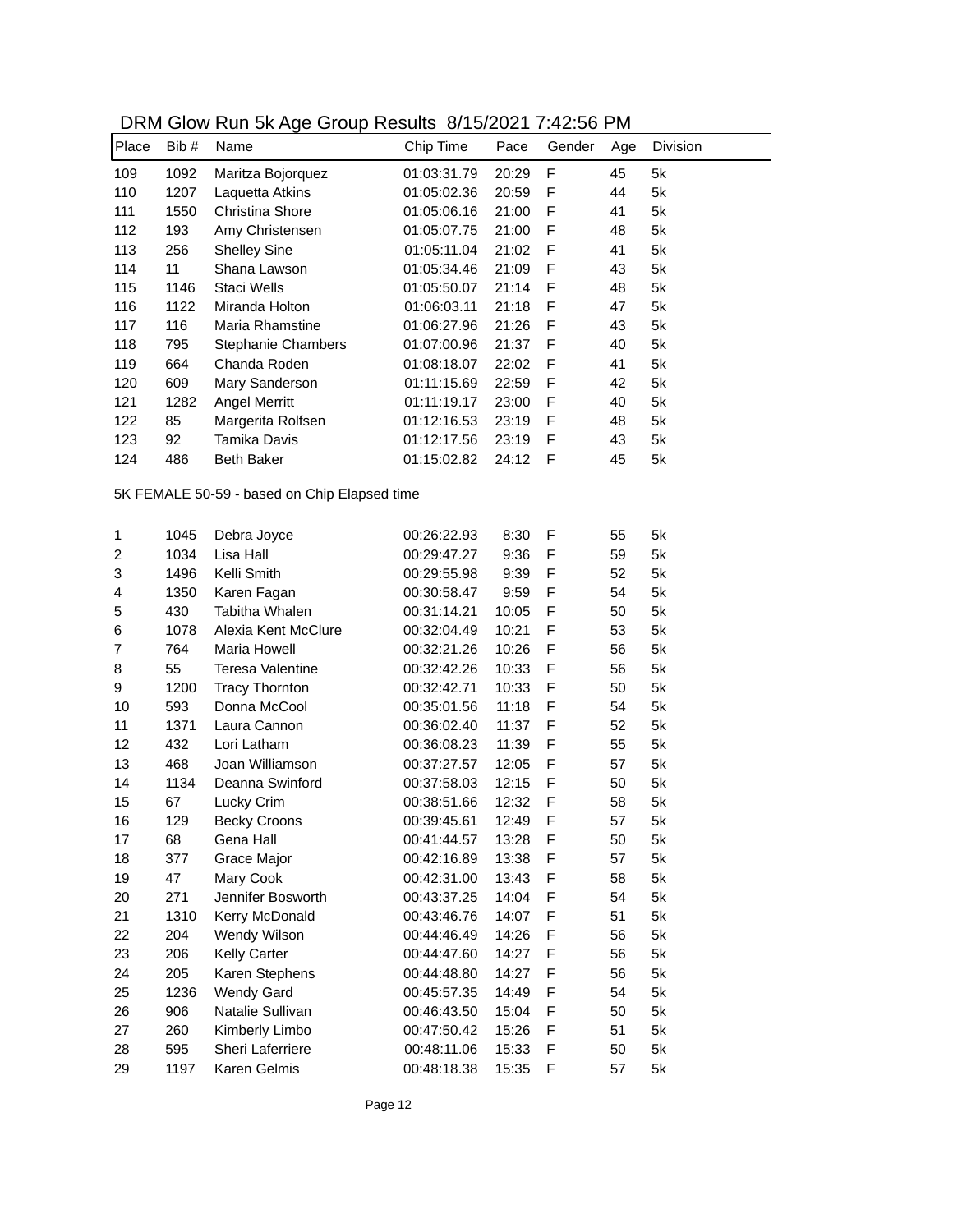| DRM Glow Run 5k Age Group Results 8/15/2021 7:42:58 PM |  |  |  |  |
|--------------------------------------------------------|--|--|--|--|
|--------------------------------------------------------|--|--|--|--|

| Place | Bib # | 2011 - 2021 - 11 - 12:00 - 12:00 - 12:00 - 13:00 - 13:00 - 14:00 - 14:00 - 14:00 - 14:00 - 14:00 - 1<br>Name | Chip Time   | Pace  | Gender      | Age | Division |
|-------|-------|--------------------------------------------------------------------------------------------------------------|-------------|-------|-------------|-----|----------|
| 30    | 1219  | Lori Davidson                                                                                                | 00:48:35.25 | 15:40 | $\mathsf F$ | 56  | 5k       |
| 31    | 1358  | Darlene Barron                                                                                               | 00:48:35.25 | 15:40 | F           | 55  | 5k       |
| 32    | 79    | <b>Leah Stiles</b>                                                                                           | 00:48:48.99 | 15:45 | F           | 50  | 5k       |
| 33    | 78    | Susan Coddington                                                                                             | 00:48:49.56 | 15:45 | F           | 59  | 5k       |
| 34    | 346   | Kelly Taylor                                                                                                 | 00:48:50.55 | 15:45 | $\mathsf F$ | 54  | 5k       |
| 35    | 323   | Susanna Sivley                                                                                               | 00:48:53.17 | 15:46 | F           | 50  | 5k       |
| 36    | 185   | <b>Christine Cuevas</b>                                                                                      | 00:51:20.48 | 16:34 | F           | 50  | 5k       |
| 37    | 1131  | Linda Aycock                                                                                                 | 00:51:26.11 | 16:35 | F           | 57  | 5k       |
| 38    | 1212  | Denise Cochran                                                                                               | 00:51:37.75 | 16:39 | F           | 56  | 5k       |
| 39    | 328   | Mina Willis                                                                                                  | 00:53:03.95 | 17:07 | F           | 51  | 5k       |
| 40    | 1349  | Tammy Adams                                                                                                  | 00:53:10.95 | 17:09 | F           | 50  | 5k       |
| 41    | 14    | Vickie Robertson                                                                                             | 00:53:12.21 | 17:10 | F           | 58  | 5k       |
| 42    | 1631  | <b>JQue Ellis</b>                                                                                            | 00:53:44.22 | 17:20 | F           | 50  | 5k       |
| 43    | 419   | Gail Cooper                                                                                                  | 00:54:07.48 | 17:27 | F           | 58  | 5k       |
| 44    | 880   | Joy Parker                                                                                                   | 00:54:31.11 | 17:35 | F           | 57  | 5k       |
| 45    | 335   | Kathleen Cutting                                                                                             | 00:55:11.59 | 17:48 | F           | 52  | 5k       |
| 46    | 1498  | Gloria Zalatan                                                                                               | 00:55:47.45 | 18:00 | F           | 59  | 5k       |
| 47    | 434   | Kelly Johnson                                                                                                | 00:56:11.18 | 18:07 | F           | 53  | 5k       |
| 48    | 1691  | Rebecca J Chretien                                                                                           | 00:56:28.07 | 18:13 | F           | 54  | 5k       |
| 49    | 1696  | Tammy Brandon                                                                                                | 00:56:32.56 | 18:14 | F           | 50  | 5k       |
| 50    | 931   | Glenda Heard                                                                                                 | 00:56:34.35 | 18:15 | F           | 56  | 5k       |
| 51    | 1618  | <b>Beth Couch</b>                                                                                            | 00:57:12.40 | 18:27 | $\mathsf F$ | 58  | 5k       |
| 52    | 752   | Dana Florence                                                                                                | 00:57:48.75 | 18:39 | F           | 58  | 5k       |
| 53    | 751   | <b>Tricia Daly</b>                                                                                           | 00:57:49.02 | 18:39 | F           | 59  | 5k       |
| 54    | 560   | Debbie Sowers                                                                                                | 00:58:16.62 | 18:48 | F           | 53  | 5k       |
| 55    | 1560  | Dianna O'Dell                                                                                                | 00:58:39.06 | 18:55 | F           | 50  | 5k       |
| 56    | 169   | Gia Schuetz                                                                                                  | 00:59:00.17 | 19:02 | F           | 54  | 5k       |
| 57    | 1254  | Vickie Mercer                                                                                                | 00:59:00.35 | 19:02 | F           | 55  | 5k       |
| 58    | 481   | Julie Baldwin                                                                                                | 00:59:08.41 | 19:05 | F           | 53  | 5k       |
| 59    | 1639  | Melanie Nord                                                                                                 | 00:59:54.61 | 19:19 | $\mathsf F$ | 50  | 5k       |
| 60    | 896   | Dee Wolcott                                                                                                  | 01:00:03.86 | 19:22 | $\mathsf F$ | 50  | 5k       |
| 61    | 890   | Martha Fisher                                                                                                | 01:00:11.90 | 19:25 | $\mathsf F$ | 59  | 5k       |
| 62    | 1632  | <b>Claudinette Purifoy-Fears</b>                                                                             | 01:00:36.85 | 19:33 | F           | 57  | 5k       |
| 63    | 358   | Jennifer Johnson                                                                                             | 01:01:21.19 | 19:47 | F           | 56  | 5k       |
| 64    | 1039  | Janice Long                                                                                                  | 01:01:22.61 | 19:48 | F           | 51  | 5k       |
| 65    | 34    | Pamela Carr                                                                                                  | 01:01:24.93 | 19:48 | F           | 51  | 5k       |
| 66    | 1581  | Susan Grunwald                                                                                               | 01:01:26.02 | 19:49 | F           | 58  | 5k       |
| 67    | 309   | Hilda Soto                                                                                                   | 01:01:33.24 | 19:51 | F           | 53  | 5k       |
| 68    | 1672  | Cathy Herfurth                                                                                               | 01:03:17.15 | 20:25 | F           | 54  | 5k       |
| 69    | 791   | MariaBlanca Eyre                                                                                             | 01:03:18.08 | 20:25 | F           | 51  | 5k       |
| 70    | 1095  | Melanna Wray                                                                                                 | 01:03:32.70 | 20:30 | F           | 57  | 5k       |
| 71    | 292   | Nancy Bates                                                                                                  | 01:03:53.57 | 20:36 | F           | 57  | 5k       |
| 72    | 1677  | Sharon Snell                                                                                                 | 01:06:25.90 | 21:25 | F           | 54  | 5k       |
| 73    | 25    | Robyn Griffin                                                                                                | 01:07:01.72 | 21:37 | F           | 50  | 5k       |
| 74    | 1642  | Sheila Rae Jackson                                                                                           | 01:07:43.71 | 21:51 | F           | 53  | 5k       |
| 75    | 404   | Linda Lay                                                                                                    | 01:07:51.42 | 21:53 | F           | 54  | 5k       |
| 76    | 799   | Tammie Brown                                                                                                 | 01:08:30.25 | 22:06 | F           | 52  | 5k       |
| 77    | 800   | Chris Irrgang                                                                                                | 01:08:31.11 | 22:06 | F           | 52  | 5k       |
|       |       |                                                                                                              |             |       |             |     |          |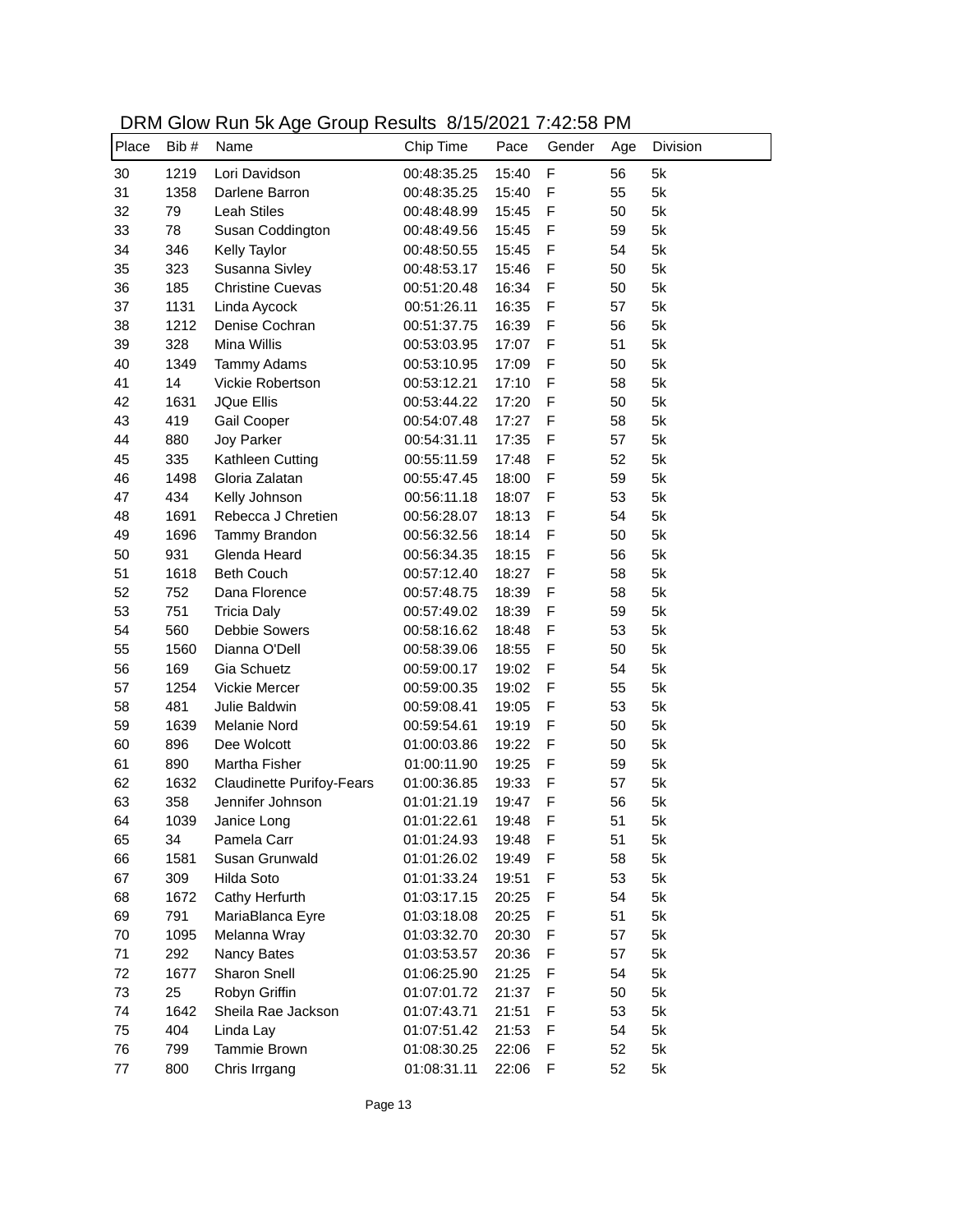| Place                   | Bib # | Name                                         | Chip Time   | Pace  | Gender      | Age | Division |
|-------------------------|-------|----------------------------------------------|-------------|-------|-------------|-----|----------|
| 78                      | 1671  | <b>Phyllis Harris</b>                        | 01:09:02.28 | 22:16 | F           | 56  | 5k       |
| 79                      | 1228  | Jackie Ewing                                 | 01:09:10.17 | 22:19 | F           | 55  | 5k       |
| 80                      | 1048  | Staci Cochran                                | 01:10:33.08 | 22:45 | F           | 58  | 5k       |
| 81                      | 1317  | Lisa Ghrigsby                                | 01:11:18.00 | 23:00 | F           | 57  | 5k       |
| 82                      | 821   | Rhonda Mitchell                              | 01:11:48.14 | 23:10 | F           | 59  | 5k       |
| 83                      | 612   | <b>Constance Tiller</b>                      | 01:13:04.97 | 23:34 | F           | 56  | 5k       |
| 84                      | 811   | Leah Miller                                  | 01:16:55.11 | 24:49 | F           | 59  | 5k       |
| 85                      | 1119  | Diane Mitchell                               | 01:17:14.95 | 24:55 | F           | 57  | 5k       |
|                         |       | 5K FEMALE 60-69 - based on Chip Elapsed time |             |       |             |     |          |
| 1                       | 1591  | Pam Taylor                                   | 00:28:42.86 | 9:15  | F           | 67  | 5k       |
| $\overline{\mathbf{c}}$ | 1112  | Elizabeth Frische                            | 00:38:30.02 | 12:25 | F           | 64  | 5k       |
| 3                       | 564   | Susan Woodworth                              | 00:42:28.08 | 13:42 | F           | 61  | 5k       |
| 4                       | 902   | Carolyn Carpino                              | 00:50:16.18 | 16:13 | F           | 65  | 5k       |
| 5                       | 1699  | Carla Auchterlonie                           | 00:55:54.24 | 18:02 | F           | 68  | 5k       |
| 6                       | 1093  | <b>Christie Lambert</b>                      | 00:56:11.17 | 18:07 | F           | 61  | 5k       |
| $\overline{7}$          | 26    | <b>Bonnie Sanders</b>                        | 00:58:40.46 | 18:55 | F           | 62  | 5k       |
| 8                       | 1127  | Naomi Flanagan                               | 00:58:57.13 | 19:01 | F           | 62  | 5k       |
| 9                       | 378   | Mary Brown                                   | 00:59:46.08 | 19:17 | F           | 61  | 5k       |
| 10                      | 1323  | Loraine Parham                               | 01:00:34.31 | 19:32 | F           | 67  | 5k       |
| 11                      | 1140  | Janet Hill                                   | 01:01:47.09 | 19:56 | F           | 68  | 5k       |
| 12                      | 792   | <b>Margaret Phillips</b>                     | 01:03:18.09 | 20:25 | F           | 60  | 5k       |
| 13                      | 499   | Renee E Smith                                | 01:04:24.84 | 20:46 | F           | 65  | 5k       |
| 14                      | 362   | <b>Theresa Cartee</b>                        | 01:05:22.65 | 21:05 | F           | 63  | 5k       |
| 15                      | 407   | <b>Catherine Roy</b>                         | 01:07:12.10 | 21:41 | F           | 65  | 5k       |
| 16                      | 3     | Amy Slamp                                    | 01:07:14.44 | 21:41 | $\mathsf F$ | 62  | 5k       |
| 17                      | 935   | Debbie Coggin                                | 01:09:19.87 | 22:22 | F           | 64  | 5k       |
| 18                      | 1532  | Cara Henderson Holmes                        | 01:09:40.42 | 22:28 | F           | 65  | 5k       |
| 19                      | 1533  | Patti Moody                                  | 01:09:40.58 | 22:28 | F           | 66  | 5k       |
| 20                      | 417   | <b>Marilyn Nations</b>                       | 01:14:02.91 | 23:53 | F           | 64  | 5k       |
| 21                      | 418   | Pat Corder                                   | 01:14:04.98 | 23:54 | F           | 68  | 5k       |
|                         |       | 5K FEMALE 70+ - based on Chip Elapsed time   |             |       |             |     |          |
| 1                       | 773   | Kim Lindaman                                 | 00:58:18.99 | 18:48 | F           | 71  | 5k       |
|                         |       |                                              |             |       |             |     |          |

#### DRM Glow Run 5k Age Group Results 8/15/2021 7:43:00 PM

 279 Bonnie Simpson 01:03:58.00 20:38 F 71 5k 794 Deborah Chambers 01:06:58.89 21:36 F 70 5k 416 Carol Rolfsen 01:14:04.48 23:54 F 73 5k 757 Kathleen Flemish 01:14:06.22 23:54 F 71 5k

5K FEMALE NO AGE - based on Chip Elapsed time

|   | 119 | McMullen              | 00:34:56.81 11:16 F |  | 99 | 5k |
|---|-----|-----------------------|---------------------|--|----|----|
| 2 | 598 | Isla James Yarnell    | 00:47:55.35 15:27 F |  | 99 | 5k |
| 3 | 599 | London Celine Yarnell | 00:47:55.36 15:27 F |  | 99 | 5k |
| 4 | 778 | Nevsa Negi            | 00:51:19.46 16:33 F |  | 99 | 5k |
| 5 | 978 | Emily Honaker         | 00:57:08.88 18:26 F |  | 99 | 5k |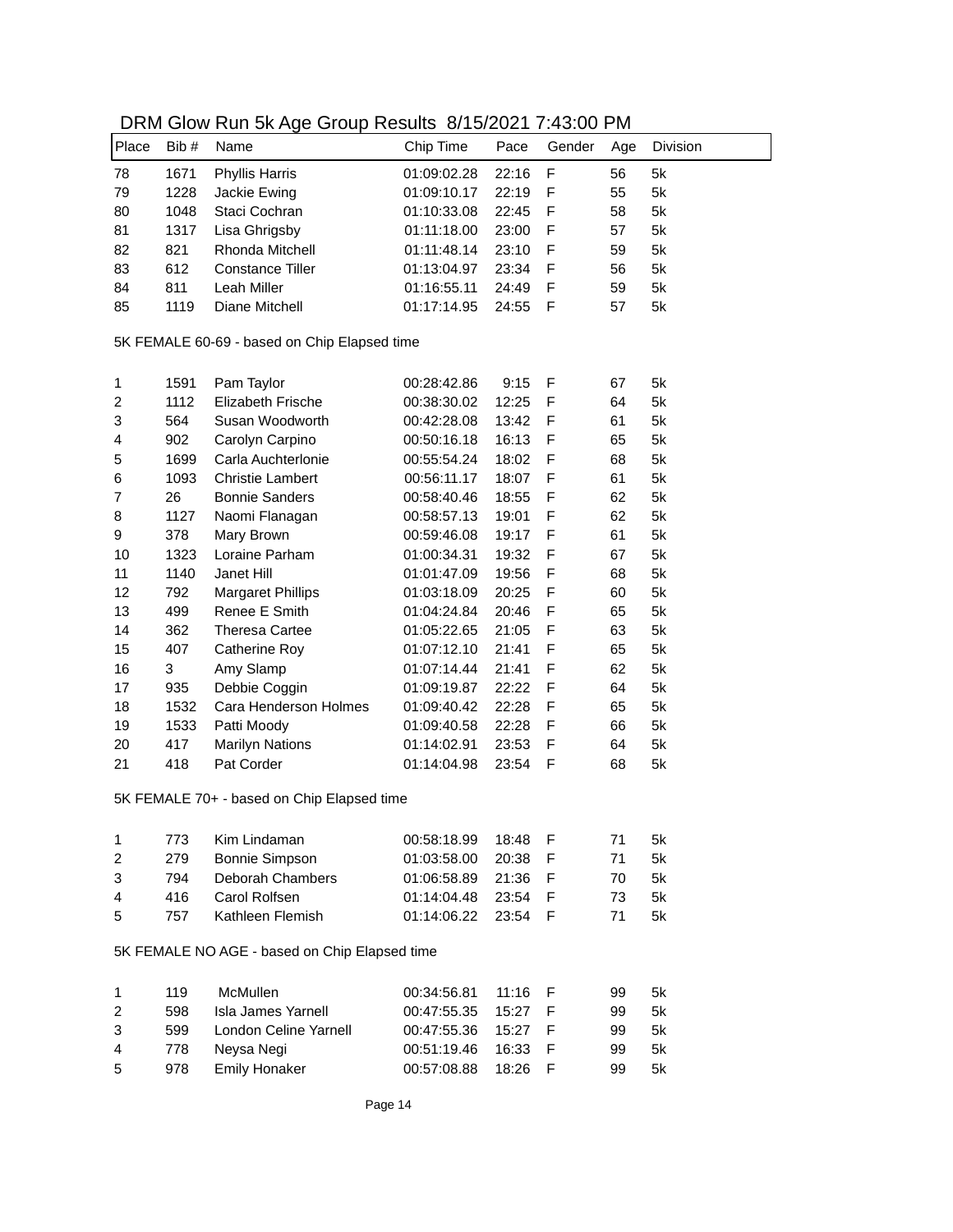| Place          | Bib# | <b>Prim Sion Ran on go Stoap Roodito</b> of Toreozi T. 10.02 T.M<br>Name | Chip Time   | Pace  | Gender | Age            | Division |
|----------------|------|--------------------------------------------------------------------------|-------------|-------|--------|----------------|----------|
| 6              | 977  | <b>Haley Honaker</b>                                                     | 00:57:10.02 | 18:26 | F      | 99             | 5k       |
| 7              | 743  | <b>Gabriel Chow</b>                                                      | 00:58:56.49 | 19:01 | F      | 99             | 5k       |
| 8              | 483  | Gabriella Baldwin                                                        | 00:59:08.74 | 19:05 | F      | 99             | 5k       |
| 9              | 769  | Margaret Weber                                                           | 01:00:51.91 | 19:38 | F      | 99             | 5k       |
| 10             | 1058 | Ava McDermott                                                            | 01:01:04.61 | 19:42 | F      | 99             | 5k       |
| 11             | 797  | Dejah Simone Chambers                                                    | 01:06:59.70 | 21:36 | F      | 99             | 5k       |
| 12             | 490  | Joylena Noelle Connolly                                                  | 01:08:03.42 | 21:57 | F      | 99             | 5k       |
| 13             | 814  | Ressie Baker                                                             | 01:16:18.03 | 24:37 | F      | 99             | 5k       |
|                |      | 5K MALE 7-10 - based on Chip Elapsed time                                |             |       |        |                |          |
| 1              | 1109 | <b>Troy Wood</b>                                                         | 00:25:05.05 | 8:05  | Μ      | 10             | 5k       |
| 2              | 1614 | Sebastian Aponte                                                         | 00:25:40.20 | 8:17  | M      | 10             | 5k       |
| 3              | 1603 | Erik Oderman                                                             | 00:29:04.10 | 9:23  | M      | 10             | 5k       |
| 4              | 1071 | Kolton Kritinar                                                          | 00:34:59.39 | 11:17 | M      | 10             | 5k       |
| 5              | 122  | Ethan McDaniel                                                           | 00:34:59.94 | 11:17 | M      | 8              | 5k       |
| 6              | 1648 | Anthony Hutton                                                           | 00:35:27.99 | 11:26 | Μ      | 8              | 5k       |
| $\overline{7}$ | 1585 | David Simmons                                                            | 00:36:47.57 | 11:52 | M      | $\overline{7}$ | 5k       |
| 8              | 930  | Zaden Williams                                                           | 00:39:29.39 | 12:44 | M      | 9              | 5k       |
| 9              | 52   | Ryan Weed                                                                | 00:40:01.13 | 12:55 | M      | 9              | 5k       |
| 10             | 1204 | Caleb Miller                                                             | 00:40:09.76 | 12:57 | M      | 9              | 5k       |
| 11             | 1619 | Noah Horzempa                                                            | 00:40:21.69 | 13:01 | M      | 10             | 5k       |
| 12             | 482  | Grantlan Baldwin                                                         | 00:42:49.01 | 13:49 | M      | 9              | 5k       |
| 13             | 337  | David Dingley                                                            | 00:43:27.02 | 14:01 | M      | 9              | 5k       |
| 14             | 1164 | AJ Harris                                                                | 00:43:40.05 | 14:05 | M      | 8              | 5k       |
| 15             | 1326 | <b>Arthur Davis</b>                                                      | 00:43:50.22 | 14:08 | M      | 9              | 5k       |
| 16             | 1505 | <b>Andrew Seaver</b>                                                     | 00:44:12.39 | 14:15 | M      | 8              | 5k       |
| 17             | 810  | <b>Trevor Allen</b>                                                      | 00:44:17.67 | 14:17 | M      | 9              | 5k       |
| 18             | 251  | <b>Brady Thomas Moran</b>                                                | 00:47:10.85 | 15:13 | M      | 10             | 5k       |
| 19             | 491  | Hunter Malachi Connolly                                                  | 00:52:01.06 | 16:47 | M      | 9              | 5k       |
| 20             | 848  | <b>Elijah Gilbert</b>                                                    | 00:53:17.06 | 17:11 | M      | 8              | 5k       |
| 21             | 762  | Jaiden Minor                                                             | 00:53:29.32 | 17:15 | M      | 10             | 5k       |
| 22             | 770  | Nik Weber                                                                | 00:55:09.90 | 17:47 | M      | 8              | 5k       |
| 23             | 742  | Oscar Chow                                                               | 00:58:52.93 | 18:59 | M      | 9              | 5k       |
| 24             | 1559 | Sullivan Turner                                                          | 01:00:17.25 | 19:27 | M      | 7              | 5k       |
| 25             | 1695 | <b>Tyler Williams</b>                                                    | 01:02:52.88 | 20:17 | M      | 10             | 5k       |
| 26             | 15   | Maddox Parker                                                            | 01:05:43.81 | 21:12 | M      | 8              | 5k       |
| 27             | 796  | Jeremiah Chambers                                                        | 01:06:56.00 | 21:35 | Μ      | 8              | 5k       |
| 28             | 1047 | Grey Cochran                                                             | 01:06:56.89 | 21:35 | Μ      | 9              | 5k       |
| 29             | 1049 | Simon Cochran                                                            | 01:10:31.96 | 22:45 | Μ      | 8              | 5k       |
| 30             | 488  | Jade Baker II                                                            | 01:15:02.60 | 24:12 | Μ      | 9              | 5k       |

### DRM Glow Run 5k Age Group Results 8/15/2021 7:43:02 PM

5K MALE 11-14 - based on Chip Elapsed time

|   | 253  | <b>Bryce McCleary</b> | 00:20:03.47 | 6:28     | - M | 14 | .5k |
|---|------|-----------------------|-------------|----------|-----|----|-----|
|   | 785. | Ethan Brewer          | 00:20:34.37 | 6:38 M   |     | 14 | .5k |
| 3 | 1077 | Joshua Hammond        | 00:22:27.67 | $7.15$ M |     | 14 | .5k |
| 4 | 221  | Alexander Matthews    | 00:23:49.88 | 7.41     | - M | 14 | 5k  |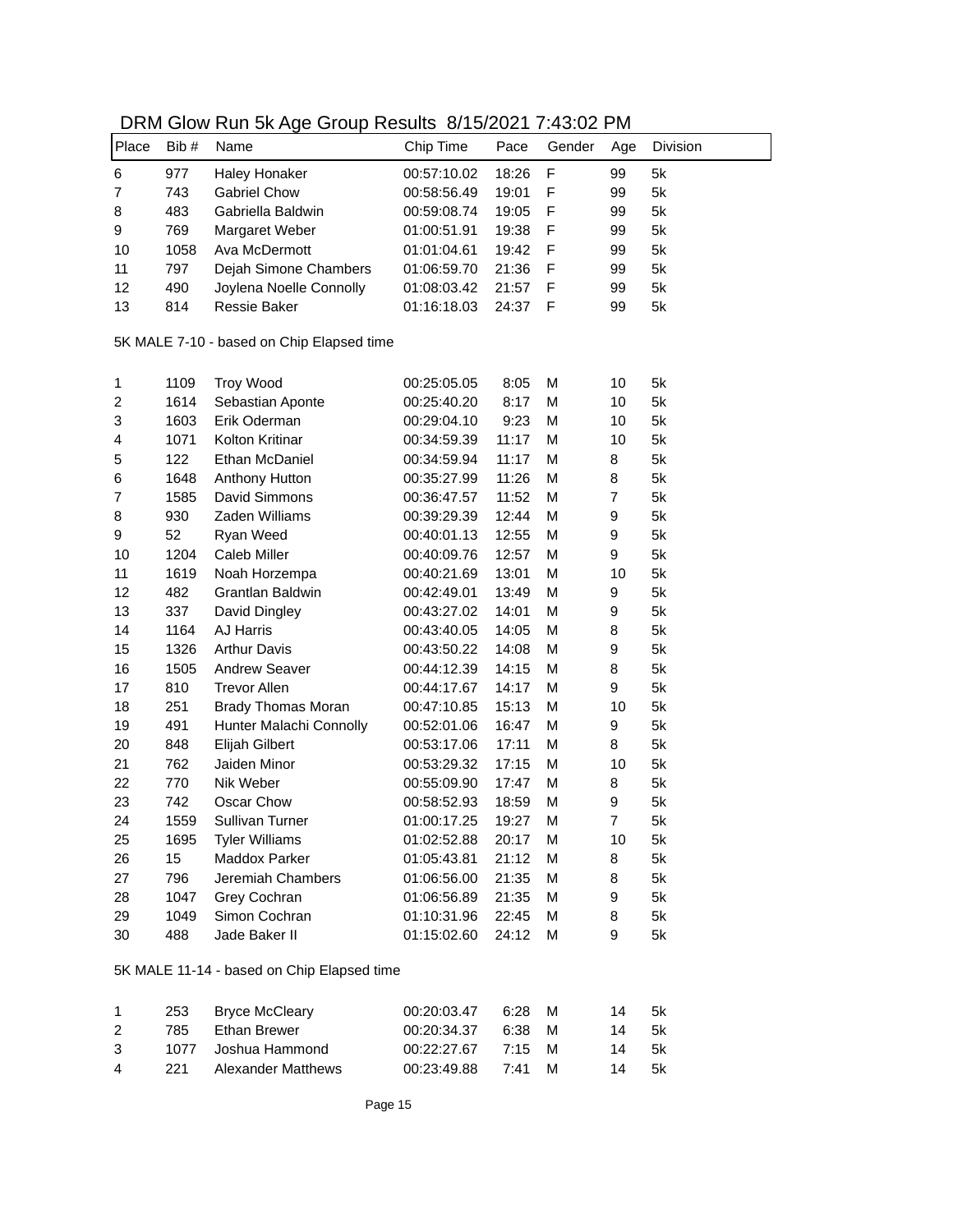| Place          | Bib #                                      | Name                  | Chip Time   | Pace  | Gender | Age | Division |  |  |
|----------------|--------------------------------------------|-----------------------|-------------|-------|--------|-----|----------|--|--|
| 5              | 1347                                       | <b>Branson Adams</b>  | 00:24:51.05 | 8:01  | M      | 11  | 5k       |  |  |
| 6              | 243                                        | <b>Rocky Dorsett</b>  | 00:25:39.56 | 8:16  | M      | 14  | 5k       |  |  |
| $\overline{7}$ | 941                                        | Luke Bogardus         | 00:26:23.48 | 8:31  | M      | 12  | 5k       |  |  |
| 8              | 1307                                       | Levi Smith            | 00:26:37.42 | 8:35  | M      | 14  | 5k       |  |  |
| 9              | 1220                                       | Evan Curl             | 00:27:00.13 | 8:43  | M      | 14  | 5k       |  |  |
| 10             | 239                                        | Jordan Skipworth      | 00:27:04.70 | 8:44  | M      | 14  | 5k       |  |  |
| 11             | 993                                        | Colton Zimmerman      | 00:27:50.48 | 8:59  | M      | 11  | 5k       |  |  |
| 12             | 716                                        | Caleb Makin           | 00:27:54.81 | 9:00  | M      | 13  | 5k       |  |  |
| 13             | 818                                        | Brayden Mooney        | 00:28:10.74 | 9:05  | M      | 13  | 5k       |  |  |
| 14             | 985                                        | Cooper Mitchell       | 00:28:21.55 | 9:09  | M      | 13  | 5k       |  |  |
| 15             | 809                                        | Carter Allen          | 00:28:21.64 | 9:09  | M      | 11  | 5k       |  |  |
| 16             | 498                                        | Gavin Steely          | 00:28:57.00 | 9:20  | M      | 14  | 5k       |  |  |
| 17             | 1029                                       | Jon Caden Moon        | 00:29:20.95 | 9:28  | M      | 14  | 5k       |  |  |
| 18             | 937                                        | <b>Tyler Morring</b>  | 00:29:29.05 | 9:31  | M      | 12  | 5k       |  |  |
| 19             | 392                                        | Jackson Uptain        | 00:30:35.78 | 9:52  | M      | 13  | 5k       |  |  |
| 20             | 877                                        | Eugenio Macias        | 00:30:42.32 | 9:54  | M      | 12  | 5k       |  |  |
| 21             | 927                                        | Kyle MacKrell         | 00:31:18.07 | 10:06 | M      | 12  | 5k       |  |  |
| 22             | 779                                        | Ahaan Negi            | 00:31:39.99 | 10:13 | M      | 12  | 5k       |  |  |
| 23             | 532                                        | Christopher Tedesco   | 00:37:42.84 | 12:10 | M      | 11  | 5k       |  |  |
| 24             | 1553                                       | Elijah Baker          | 00:38:20.14 | 12:22 | M      | 14  | 5k       |  |  |
| 25             | 1135                                       | Hayden Waterbury      | 00:39:51.12 | 12:51 | M      | 12  | 5k       |  |  |
| 26             | 1610                                       | William Harrison      | 00:42:42.04 | 13:46 | M      | 13  | 5k       |  |  |
| 27             | 758                                        | Logan Applegate       | 00:45:07.00 | 14:33 | M      | 13  | 5k       |  |  |
| 28             | 250                                        | Aidan James Moran     | 00:46:30.54 | 15:00 | M      | 12  | 5k       |  |  |
| 29             | 574                                        | Drake Ward            | 00:47:31.81 | 15:20 | M      | 14  | 5k       |  |  |
| 30             | 913                                        | Caleb Smith           | 00:50:22.50 | 16:15 | M      | 11  | 5k       |  |  |
| 31             | 1242                                       | Micah Williams        | 00:50:55.78 | 16:25 | M      | 14  | 5k       |  |  |
| 32             | 464                                        | Anker Amaya           | 00:52:08.64 | 16:49 | M      | 11  | 5k       |  |  |
| 33             | 457                                        | <b>Matthew Raines</b> | 00:54:53.66 | 17:42 | M      | 12  | 5k       |  |  |
| 34             | 1169                                       | Gage McMeans          | 00:54:53.67 | 17:42 | M      | 13  | 5k       |  |  |
| 35             | 173                                        | Zachary Taylor        | 00:56:58.92 | 18:23 | M      | 13  | 5k       |  |  |
| 36             | 923                                        | Zach Mobley           | 01:01:16.18 | 19:46 | M      | 11  | 5k       |  |  |
| 37             | 607                                        | <b>Troy Siddall</b>   | 01:10:18.11 | 22:41 | M      | 12  | 5k       |  |  |
|                | 5K MALE 15-19 - based on Chip Elapsed time |                       |             |       |        |     |          |  |  |

| 1              | 1178 | Zachary Hinkleman    | 00:20:06.20 | 6:29  | M | 17 | 5k |
|----------------|------|----------------------|-------------|-------|---|----|----|
| $\overline{2}$ | 240  | Lane Sanders         | 00:21:12.03 | 6:50  | м | 17 | 5k |
| 3              | 1295 | Zane Holcomb         | 00:21:12.52 | 6:50  | м | 18 | 5k |
| 4              | 321  | Casey Campbell       | 00:21:15.04 | 6:51  | м | 16 | 5k |
| 5              | 561  | Gavin Southern       | 00:22:24.61 | 7:14  | м | 16 | 5k |
| 6              | 984  | Calvin Mitchell      | 00:23:05.84 | 7:27  | м | 16 | 5k |
| $\overline{7}$ | 1031 | Matthew Leija        | 00:24:32.04 | 7:55  | м | 19 | 5k |
| 8              | 1519 | Amos Johnson         | 00:26:34.64 | 8:34  | м | 17 | 5k |
| 9              | 1522 | Corey Vaghn          | 00:26:44.31 | 8:37  | М | 15 | 5k |
| 10             | 1285 | <b>Matthew Hiles</b> | 00:27:09.84 | 8:45  | м | 15 | 5k |
| 11             | 1002 | <b>Alex Shivers</b>  | 00:30:22.84 | 9:48  | м | 15 | 5k |
| 12             | 120  | Tv Paro              | 00:31:16.12 | 10:05 | м | 19 | 5k |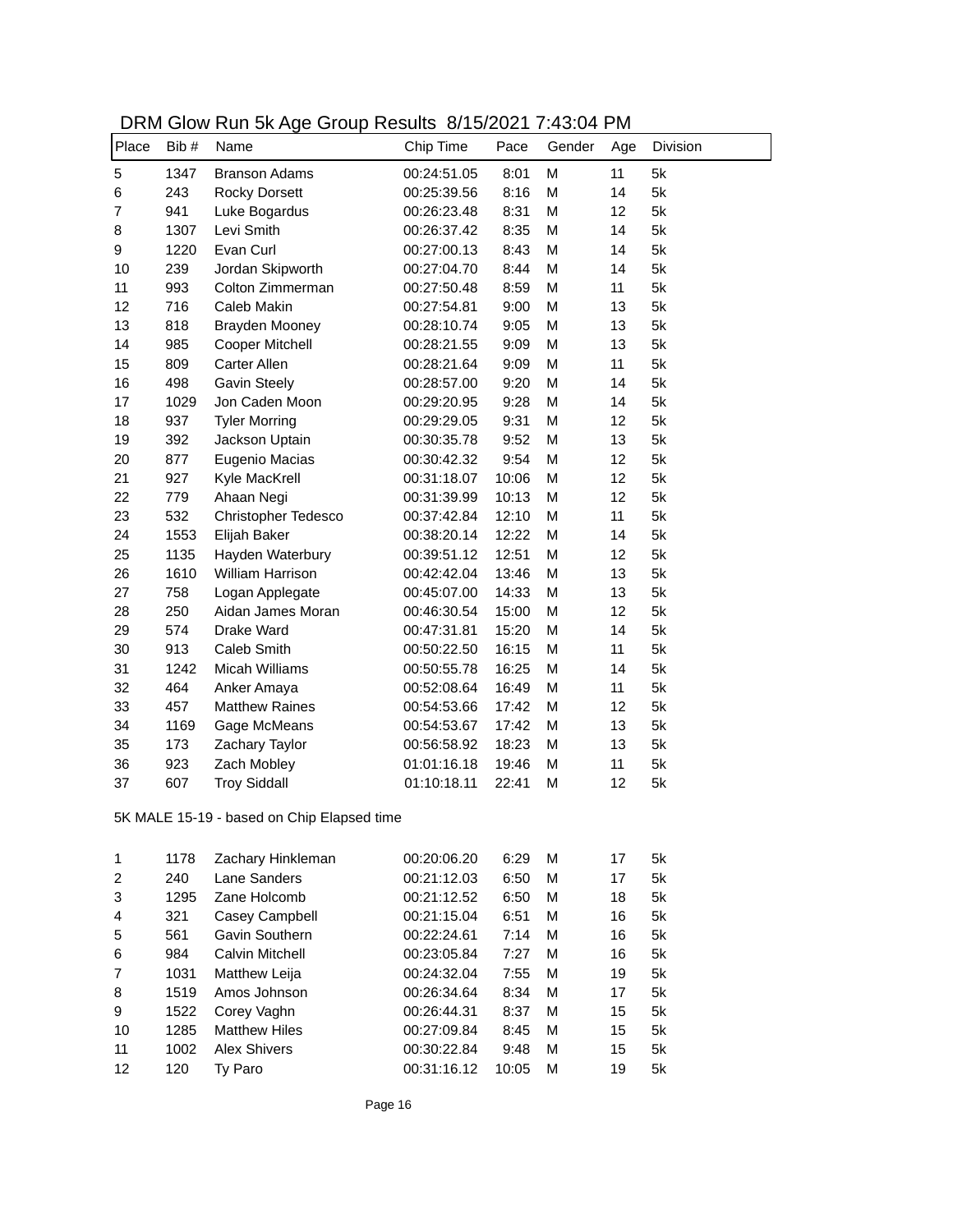| Place | Bib# | Name                  | Chip Time   | Pace  | Gender | Age | Division |
|-------|------|-----------------------|-------------|-------|--------|-----|----------|
| 13    | 1372 | Ryan Burroughs        | 00:32:10.42 | 10:23 | M      | 16  | 5k       |
| 14    | 463  | Brandon Amaya         | 00:33:02.72 | 10:39 | M      | 17  | 5k       |
| 15    | 442  | <b>Richard Harris</b> | 00:33:09.09 | 10:42 | M      | 17  | 5k       |
| 16    | 1208 | Ty Chandrakasem       | 00:34:20.88 | 11:05 | M      | 15  | 5k       |
| 17    | 594  | John Murray           | 00:34:31.90 | 11:08 | M      | 16  | 5k       |
| 18    | 1615 | Kevin Goerling        | 00:35:37.75 | 11:29 | M      | 19  | 5k       |
| 19    | 466  | Colby Driggers        | 00:36:05.90 | 11:38 | M      | 15  | 5k       |
| 20    | 1613 | Eleno Herrera         | 00:37:03.61 | 11:57 | M      | 16  | 5k       |
| 21    | 196  | Tristan Mcknight      | 00:37:08.95 | 11:59 | M      | 15  | 5k       |
| 22    | 1507 | Caleb Seaver          | 00:38:09.51 | 12:18 | M      | 17  | 5k       |
| 23    | 1508 | Liam Grapperhaus      | 00:38:09.85 | 12:18 | M      | 16  | 5k       |
| 24    | 566  | Alex Wrenn            | 00:41:25.66 | 13:22 | M      | 16  | 5k       |
| 25    | 1647 | Ivan Galovic          | 00:44:37.04 | 14:24 | M      | 16  | 5k       |
| 26    | 786  | Eli Parrish           | 00:44:38.57 | 14:24 | M      | 17  | 5k       |
| 27    | 1311 | Ashton Fronckowiak    | 00:45:01.34 | 14:31 | M      | 17  | 5k       |
| 28    | 275  | Mark Arnold           | 00:47:49.89 | 15:25 | M      | 16  | 5k       |
| 29    | 462  | Manuel Amaya          | 00:52:31.43 | 16:56 | M      | 19  | 5k       |
| 30    | 841  | Jimmy Woodall         | 00:59:43.36 | 19:16 | M      | 18  | 5k       |
| 31    | 870  | Clay Thomas           | 01:00:22.66 | 19:28 | M      | 18  | 5k       |
| 32    | 35   | Rafael Martinez       | 01:00:27.39 | 19:30 | M      | 15  | 5k       |
| 33    | 354  | Zach Poor             | 01:01:56.27 | 19:59 | M      | 18  | 5k       |
| 34    | 1148 | Dalton Lee            | 01:05:47.84 | 21:13 | M      | 18  | 5k       |
| 35    | 572  | Dyllan Ward           | 01:17:09.04 | 24:53 | M      | 18  | 5k       |

### DRM Glow Run 5k Age Group Results 8/15/2021 7:43:06 PM

5K MALE 20-29 - based on Chip Elapsed time

| 1  | 1157 | Joshua Cornett           | 00:18:03.32 | 5:49 | М | 27 | 5k |
|----|------|--------------------------|-------------|------|---|----|----|
| 2  | 1202 | <b>Daniel Torres</b>     | 00:20:26.97 | 6:35 | М | 20 | 5k |
| 3  | 1165 | <b>Matthew Pittenger</b> | 00:20:38.59 | 6:39 | М | 25 | 5k |
| 4  | 1161 | Nolan Snyder             | 00:22:32.75 | 7:16 | M | 24 | 5k |
| 5  | 613  | Israel Velazquez         | 00:23:56.80 | 7:43 | М | 21 | 5k |
| 6  | 42   | Cole Bryant              | 00:24:14.55 | 7:49 | М | 28 | 5k |
| 7  | 9    | <b>Carter Eaves</b>      | 00:24:27.38 | 7:53 | М | 24 | 5k |
| 8  | 1617 | Joseph Burriss           | 00:25:06.42 | 8:06 | М | 28 | 5k |
| 9  | 343  | <b>Matthew Bower</b>     | 00:25:44.70 | 8:18 | М | 26 | 5k |
| 10 | 1538 | <b>Andrew Sterns</b>     | 00:25:55.43 | 8:22 | М | 23 | 5k |
| 11 | 258  | <b>Bobby Lane</b>        | 00:26:35.61 | 8:35 | М | 28 | 5k |
| 12 | 837  | Alfredo Lopez            | 00:27:16.95 | 8:48 | M | 29 | 5k |
| 13 | 1066 | Luke Hobbs               | 00:27:17.75 | 8:48 | М | 28 | 5k |
| 14 | 1644 | Derek Jones              | 00:27:35.05 | 8:54 | М | 27 | 5k |
| 15 | 858  | Adam Donovan             | 00:28:07.92 | 9:04 | М | 28 | 5k |
| 16 | 1153 | Nic Hillman              | 00:28:38.98 | 9:14 | М | 25 | 5k |
| 17 | 1658 | Hunter Pankey            | 00:28:39.09 | 9:15 | М | 22 | 5k |
| 18 | 1184 | <b>Brandon Leach</b>     | 00:28:46.18 | 9:17 | М | 26 | 5k |
| 19 | 1217 | James Dubuisson          | 00:28:56.15 | 9:20 | М | 27 | 5k |
| 20 | 385  | <b>Gabriel Reeves</b>    | 00:29:01.69 | 9:22 | M | 27 | 5k |
| 21 | 1539 | Tim Wang                 | 00:29:04.05 | 9:23 | M | 28 | 5k |
| 22 | 315  | Hitesh Ghera             | 00:29:25.10 | 9:29 | M | 22 | 5k |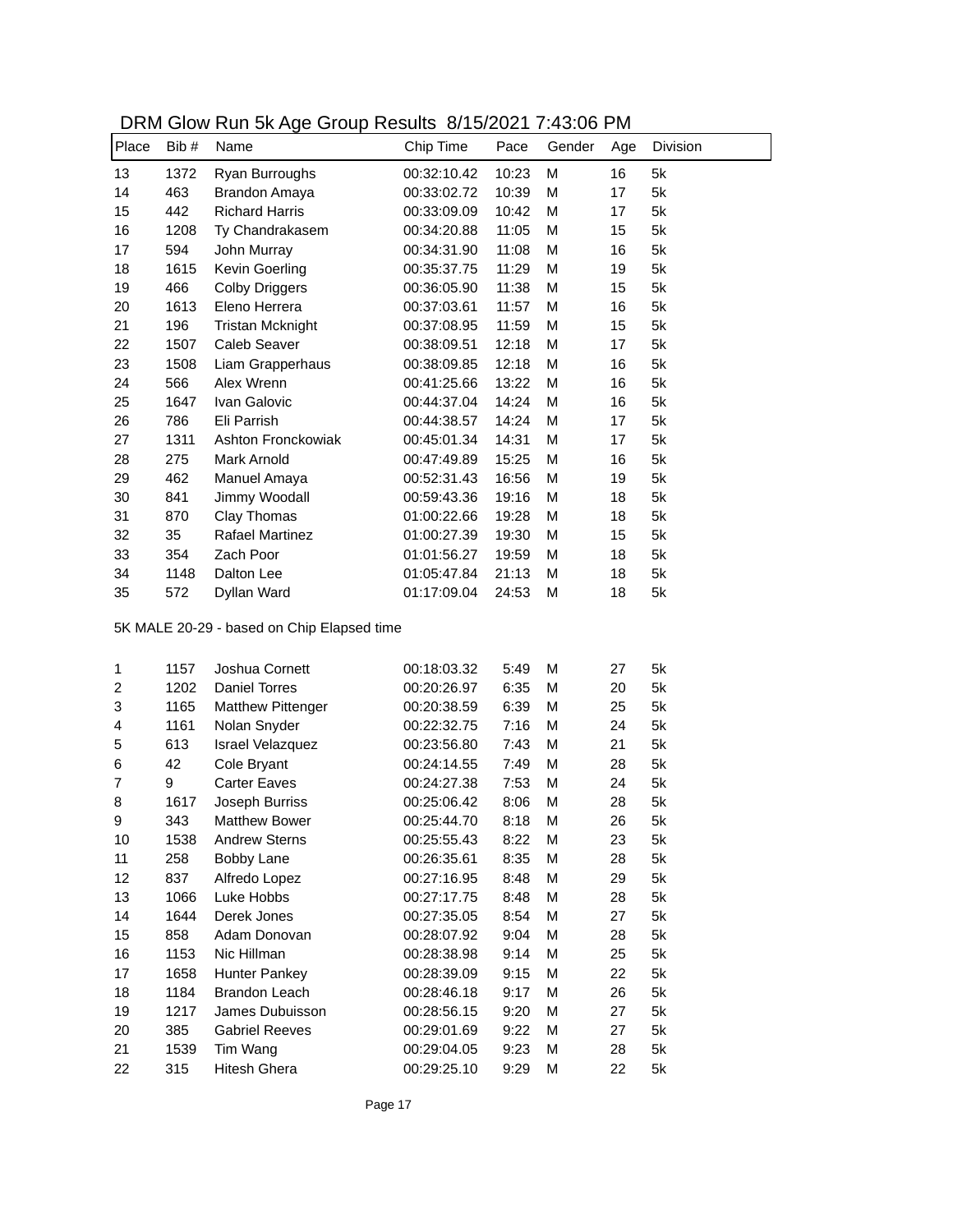| DRM Glow Run 5k Age Group Results 8/15/2021 7:43:08 PM |  |
|--------------------------------------------------------|--|
|--------------------------------------------------------|--|

| Place | Bib # | 2010 - 10.000 - 10.000 - 10.000 - 10.000 - 10.000 - 10.000 - 11.10.000 - 11.10.100<br>Name | Chip Time   | Pace  | Gender | Age | Division |
|-------|-------|--------------------------------------------------------------------------------------------|-------------|-------|--------|-----|----------|
| 23    | 1154  | Hunter Hill                                                                                | 00:29:45.65 | 9:36  | M      | 27  | 5k       |
| 24    | 1343  | Jd Sims                                                                                    | 00:30:06.68 | 9:43  | M      | 24  | 5k       |
| 25    | 1633  | Lucas Altman                                                                               | 00:30:30.16 | 9:50  | M      | 23  | 5k       |
| 26    | 1167  | Christopher Thompson                                                                       | 00:30:51.39 | 9:57  | M      | 25  | 5k       |
| 27    | 1566  | Will Muncher                                                                               | 00:31:05.75 | 10:02 | M      | 27  | 5k       |
| 28    | 8     | <b>Ben Ford</b>                                                                            | 00:31:58.07 | 10:19 | M      | 28  | 5k       |
| 29    | 31    | Ronn Lawrence                                                                              | 00:32:00.11 | 10:19 | M      | 29  | 5k       |
| 30    | 1653  | Joseph Pinson                                                                              | 00:32:00.30 | 10:19 | M      | 29  | 5k       |
| 31    | 1582  | James Pearce                                                                               | 00:32:01.17 | 10:20 | М      | 26  | 5k       |
| 32    | 842   | Sunny Patel                                                                                | 00:32:09.26 | 10:22 | Μ      | 29  | 5k       |
| 33    | 1187  | Nathan Elrod                                                                               | 00:32:10.36 | 10:23 | Μ      | 26  | 5k       |
| 34    | 861   | Jordan Burgess                                                                             | 00:33:31.27 | 10:49 | M      | 21  | 5k       |
| 35    | 1038  | Will Gray                                                                                  | 00:33:32.70 | 10:49 | M      | 27  | 5k       |
| 36    | 249   | <b>Caleb Sherrill</b>                                                                      | 00:34:19.90 | 11:04 | M      | 26  | 5k       |
| 37    | 1150  | Michael Jennings                                                                           | 00:34:21.87 | 11:05 | М      | 28  | 5k       |
| 38    | 348   | Tommy Taylor                                                                               | 00:34:25.69 | 11:06 | M      | 22  | 5k       |
| 39    | 1080  | Michael Hernandez                                                                          | 00:35:26.80 | 11:26 | M      | 23  | 5k       |
| 40    | 1051  | Mario Moore                                                                                | 00:35:59.45 | 11:36 | M      | 27  | 5k       |
| 41    | 578   | <b>Brian Tachias</b>                                                                       | 00:36:16.92 | 11:42 | M      | 26  | 5k       |
| 42    | 224   | <b>Christopher Self</b>                                                                    | 00:36:18.39 | 11:43 | M      | 25  | 5k       |
| 43    | 1284  | Vikesh Vain                                                                                | 00:36:24.89 | 11:45 | M      | 29  | 5k       |
| 44    | 638   | <b>Bobbie Quintana</b>                                                                     | 00:36:34.39 | 11:48 | M      | 22  | 5k       |
| 45    | 1097  | Danny Lee                                                                                  | 00:36:48.87 | 11:52 | M      | 24  | 5k       |
| 46    | 231   | <b>Wyatt Earp</b>                                                                          | 00:37:10.41 | 11:59 | M      | 26  | 5k       |
| 47    | 1342  | <b>Travis Sisk</b>                                                                         | 00:37:30.66 | 12:06 | M      | 27  | 5k       |
| 48    | 1640  | Adam Lands                                                                                 | 00:37:56.01 | 12:14 | M      | 26  | 5k       |
| 49    | 290   | David Petersen                                                                             | 00:39:10.41 | 12:38 | M      | 26  | 5k       |
| 50    | 1076  | Jon Michael Robinson                                                                       | 00:39:11.09 | 12:38 | M      | 27  | 5k       |
| 51    | 1541  | Chad Shenk                                                                                 | 00:40:02.65 | 12:55 | M      | 23  | 5k       |
| 52    | 1189  | Sunil Raghuraman                                                                           | 00:40:13.01 | 12:58 | M      | 26  | 5k       |
| 53    | 897   | John Taylor Whatley                                                                        | 00:41:27.12 | 13:22 | M      | 27  | 5k       |
| 54    | 1628  | Austin Wunderlich                                                                          | 00:42:04.76 | 13:34 | M      | 28  | 5k       |
| 55    | 472   | Jairo Arreola-Perez                                                                        | 00:42:22.86 | 13:40 | М      | 29  | 5k       |
| 56    | 1493  | Joseph St. Columbia                                                                        | 00:42:29.91 | 13:42 | М      | 29  | 5k       |
| 57    | 297   | <b>Russel Spry</b>                                                                         | 00:46:03.10 | 14:51 | Μ      | 24  | 5k       |
| 58    | 216   | Paul Simpson                                                                               | 00:46:04.21 | 14:52 | Μ      | 22  | 5k       |
| 59    | 872   | <b>Blake Owens</b>                                                                         | 00:47:23.93 | 15:17 | М      | 28  | 5k       |
| 60    | 1374  | Case Dattilo                                                                               | 00:53:04.05 | 17:07 | Μ      | 25  | 5k       |
| 61    | 1686  | Chase Hyde                                                                                 | 00:54:44.04 | 17:39 | М      | 29  | 5k       |
| 62    | 281   | Zach Smith                                                                                 | 00:57:12.30 | 18:27 | Μ      | 29  | 5k       |
| 63    | 754   | Nick Craig                                                                                 | 00:57:22.46 | 18:30 | Μ      | 23  | 5k       |
| 64    | 1245  | Aaron Scherer                                                                              | 00:58:31.90 | 18:53 | М      | 27  | 5k       |
| 65    | 1042  | <b>Edward Long</b>                                                                         | 01:01:28.05 | 19:50 | Μ      | 27  | 5k       |
| 66    | 1675  | Caleb Williams                                                                             | 01:01:56.56 | 19:59 | Μ      | 24  | 5k       |
| 67    | 1144  | <b>Andrew Turrentine</b>                                                                   | 01:02:35.76 | 20:11 | М      | 27  | 5k       |
| 68    | 1147  | Sawyer McCormick                                                                           | 01:05:46.44 | 21:13 | М      | 20  | 5k       |
| 69    | 87    | Matthew Rolfsen                                                                            | 01:05:47.12 | 21:13 | Μ      | 21  | 5k       |
| 70    | 972   | <b>Travis Moore</b>                                                                        | 01:08:34.52 | 22:07 | М      | 27  | 5k       |
|       |       |                                                                                            |             |       |        |     |          |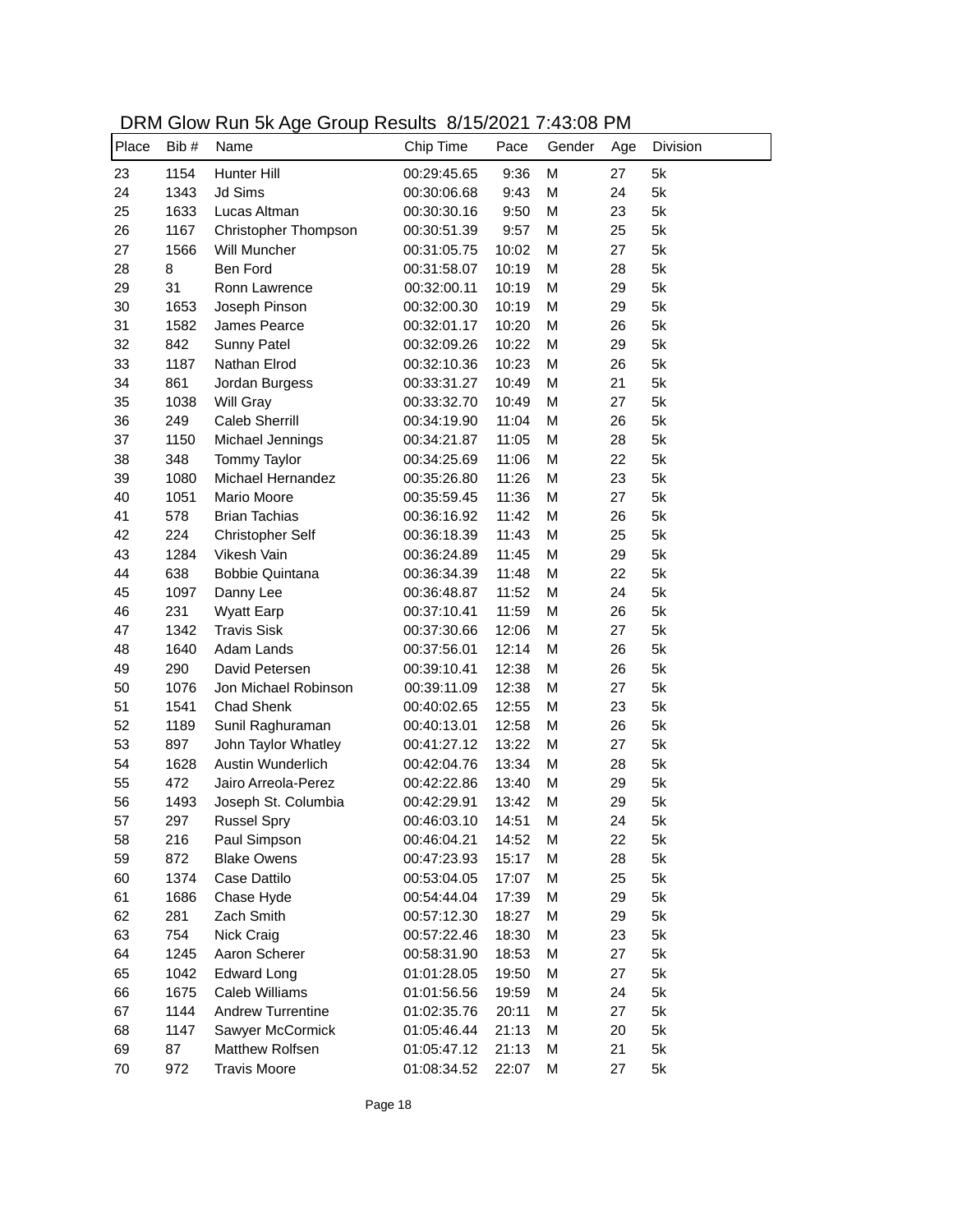| Place                                      | Bib # | 21 YO OO M TWIT ON A GO OTOUP TROUGHO OF TOILOL F T. TO.OO T THE<br>Name | Chip Time   | Pace  | Gender | Age | Division |  |
|--------------------------------------------|-------|--------------------------------------------------------------------------|-------------|-------|--------|-----|----------|--|
| 71                                         | 766   | Jacob Howell                                                             | 01:08:34.64 | 22:07 | M      | 28  | 5k       |  |
| 72                                         | 767   | Jared Coleman                                                            | 01:08:35.09 | 22:07 | M      | 26  | 5k       |  |
| 73                                         | 952   | <b>Matt Robbins</b>                                                      | 01:11:25.45 | 23:02 | M      | 29  | 5k       |  |
|                                            |       |                                                                          |             |       |        |     |          |  |
| 5K MALE 30-39 - based on Chip Elapsed time |       |                                                                          |             |       |        |     |          |  |
| 1                                          | 804   | Jerrid Spinks                                                            | 00:22:07.76 | 7:08  | M      | 34  | 5k       |  |
| $\overline{\mathbf{c}}$                    | 832   | Max Castelli                                                             | 00:22:21.26 | 7:13  | M      | 36  | 5k       |  |
| 3                                          | 1247  | Jermaine Wade                                                            | 00:22:42.39 | 7:19  | M      | 37  | 5k       |  |
| 4                                          | 1271  | Ryan Rhoades                                                             | 00:22:56.75 | 7:24  | M      | 36  | 5k       |  |
| 5                                          | 736   | <b>Andrew Martin</b>                                                     | 00:23:03.20 | 7:26  | M      | 33  | 5k       |  |
| 6                                          | 734   | Robbie LaRue                                                             | 00:23:03.60 | 7:26  | M      | 31  | 5k       |  |
| $\overline{7}$                             | 1298  | Alexander Kendrick                                                       | 00:24:23.32 | 7:52  | M      | 30  | 5k       |  |
| 8                                          | 1218  | Kolby Dastrup                                                            | 00:25:17.75 | 8:09  | M      | 30  | 5k       |  |
| 9                                          | 30    | Kenneth Long                                                             | 00:25:32.53 | 8:14  | M      | 30  | 5k       |  |
| 10                                         | 875   | <b>Isaac Macias</b>                                                      | 00:25:54.41 | 8:21  | M      | 34  | 5k       |  |
| 11                                         | 428   | Frans van Wagenberg                                                      | 00:26:11.48 | 8:27  | M      | 36  | 5k       |  |
| 12                                         | 1646  | <b>Brooks Garrison</b>                                                   | 00:26:24.27 | 8:31  | M      | 36  | 5k       |  |
| 13                                         | 1004  | Zachry McCumber                                                          | 00:26:24.31 | 8:31  | M      | 37  | 5k       |  |
| 14                                         | 830   | Dustin Spane                                                             | 00:26:32.05 | 8:34  | M      | 35  | 5k       |  |
| 15                                         | 82    | Matthew Jones                                                            | 00:26:41.20 | 8:36  | M      | 31  | 5k       |  |
| 16                                         | 272   | Jason Lee Bosworth                                                       | 00:27:04.71 | 8:44  | M      | 35  | 5k       |  |
| 17                                         | 20    | Mike Parton                                                              | 00:27:19.59 | 8:49  | M      | 37  | 5k       |  |
| 18                                         | 863   | Josh Babcock                                                             | 00:27:27.43 | 8:51  | M      | 32  | 5k       |  |
| 19                                         | 1444  | Jordan Wood                                                              | 00:27:39.97 | 8:55  | M      | 30  | 5k       |  |
| 20                                         | 968   | Frank Keith Janek                                                        | 00:27:40.42 | 8:55  | M      | 34  | 5k       |  |
| 21                                         | 924   | Will Stevenson                                                           | 00:27:47.83 | 8:58  | M      | 34  | 5k       |  |
| 22                                         | 665   | Erick Laitinen                                                           | 00:27:52.98 | 8:59  | M      | 33  | 5k       |  |
| 23                                         | 1379  | Francisco Domingo                                                        | 00:28:05.40 | 9:04  | M      | 30  | 5k       |  |
| 24                                         | 1654  | Lance Hill                                                               | 00:28:23.23 | 9:09  | M      | 38  | 5k       |  |
| 25                                         | 1174  | Hiroshi Noda                                                             | 00:29:00.55 | 9:21  | M      | 38  | 5k       |  |
| 26                                         | 711   | Kevin Green                                                              | 00:29:07.44 | 9:24  | M      | 36  | 5k       |  |
| 27                                         | 326   | A.J. Stark                                                               | 00:29:09.30 | 9:24  | M      | 38  | 5k       |  |
| 28                                         | 500   | Rodséy Smith                                                             | 00:29:21.90 | 9:28  | M      | 35  | 5k       |  |
| 29                                         | 1253  | Michael Gerbasi                                                          | 00:29:34.96 | 9:32  | M      | 37  | 5k       |  |
| 30                                         | 1067  | <b>Richard Kirkpatrick</b>                                               | 00:30:20.94 | 9:47  | M      | 34  | 5k       |  |
| 31                                         | 955   | Abel Romero                                                              | 00:30:21.04 | 9:47  | M      | 33  | 5k       |  |
| 32                                         | 732   | David Glass                                                              | 00:30:26.77 | 9:49  | M      | 38  | 5k       |  |
| 33                                         | 874   | Omar Macias                                                              | 00:30:43.07 | 9:55  | M      | 38  | 5k       |  |
| 34                                         | 1627  | Michael Jamar                                                            | 00:30:48.42 | 9:56  | M      | 37  | 5k       |  |
| 35                                         | 986   | Andres Chavez                                                            | 00:31:08.61 | 10:03 | M      | 34  | 5k       |  |
| 36                                         | 1534  | Kent Thompson                                                            | 00:31:19.21 | 10:06 | M      | 31  | 5k       |  |
| 37                                         | 780   | Gaurav Negi                                                              | 00:31:39.90 | 10:13 | M      | 37  | 5k       |  |
| 38                                         | 1562  | Aaron Fowler                                                             | 00:31:50.21 | 10:16 | M      | 32  | 5k       |  |
| 39                                         | 959   | Ted Ryon                                                                 | 00:32:14.13 | 10:24 | M      | 36  | 5k       |  |
| 40                                         | 856   | Jermaine Farris                                                          | 00:32:53.35 | 10:36 | M      | 33  | 5k       |  |
| 41                                         | 330   | <b>Ricky Rivera</b>                                                      | 00:32:54.12 | 10:37 | M      | 33  | 5k       |  |
| 42                                         | 1540  | Matt Spraying                                                            | 00:33:46.15 | 10:54 | M      | 34  | 5k       |  |
|                                            |       |                                                                          |             |       |        |     |          |  |

## DRM Glow Run 5k Age Group Results 8/15/2021 7:43:09 PM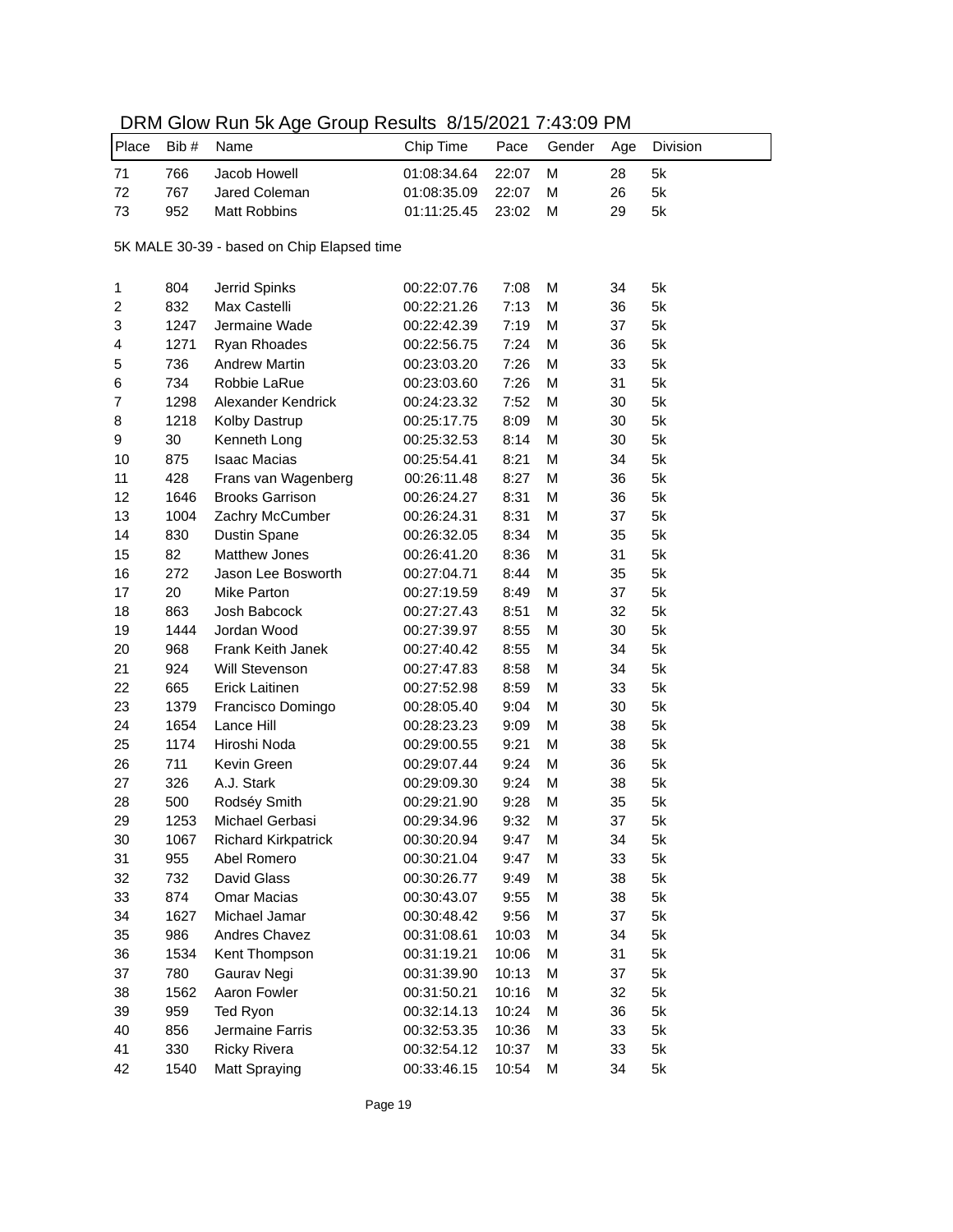| DRM Glow Run 5k Age Group Results 8/15/2021 7:43:11 PM |  |
|--------------------------------------------------------|--|
|--------------------------------------------------------|--|

| 43<br>George Winter<br>M<br>5k<br>1515<br>00:34:13.30<br>11:02<br>36<br>44<br>1601<br>Kevin Simmons<br>00:34:25.53<br>11:06<br>M<br>36<br>5k<br>5k<br>45<br>Gvice Moore<br>00:34:37.98<br>11:10<br>M<br>33<br>1287<br>5k<br>46<br>Matthew G Taylor<br>00:34:52.16<br>11:15<br>M<br>37<br>285<br>5k<br>47<br>167<br>Dustin McMullen<br>00:34:56.30<br>11:16<br>M<br>31<br>48<br>110<br>Sudhakar Rathinavelu<br>11:17<br>M<br>37<br>5k<br>00:34:59.26 |  |
|-----------------------------------------------------------------------------------------------------------------------------------------------------------------------------------------------------------------------------------------------------------------------------------------------------------------------------------------------------------------------------------------------------------------------------------------------------|--|
|                                                                                                                                                                                                                                                                                                                                                                                                                                                     |  |
|                                                                                                                                                                                                                                                                                                                                                                                                                                                     |  |
|                                                                                                                                                                                                                                                                                                                                                                                                                                                     |  |
|                                                                                                                                                                                                                                                                                                                                                                                                                                                     |  |
|                                                                                                                                                                                                                                                                                                                                                                                                                                                     |  |
|                                                                                                                                                                                                                                                                                                                                                                                                                                                     |  |
| 49<br>1181<br><b>Brian Gibbs</b><br>11:21<br>M<br>37<br>5k<br>00:35:12.56                                                                                                                                                                                                                                                                                                                                                                           |  |
| 50<br>Anthoni T Moore<br>M<br>31<br>5k<br>1074<br>00:36:05.59<br>11:38                                                                                                                                                                                                                                                                                                                                                                              |  |
| 51<br>1584<br>Jonathan Simmons<br>11:52<br>35<br>5k<br>00:36:47.88<br>M                                                                                                                                                                                                                                                                                                                                                                             |  |
| 52<br>1589<br>Daniel Dary<br>00:37:05.94<br>11:58<br>30<br>5k<br>M                                                                                                                                                                                                                                                                                                                                                                                  |  |
| 53<br>12:04<br>30<br>5k<br>1043<br>Mason Manning<br>00:37:23.20<br>M                                                                                                                                                                                                                                                                                                                                                                                |  |
| 54<br>1192<br>Cory Blass<br>00:37:51.77<br>36<br>5k<br>12:13<br>M                                                                                                                                                                                                                                                                                                                                                                                   |  |
| 55<br>1499<br><b>Brandon Stiltner</b><br>M<br>35<br>5k<br>00:39:14.85<br>12:39                                                                                                                                                                                                                                                                                                                                                                      |  |
| 56<br>Shawn Yarnell<br>32<br>5k<br>534<br>00:40:11.96<br>12:58<br>M                                                                                                                                                                                                                                                                                                                                                                                 |  |
| 57<br>32<br>5k<br>1215<br>Josiah Anderson<br>00:40:25.54<br>13:02<br>M                                                                                                                                                                                                                                                                                                                                                                              |  |
| 58<br>600<br>Josh Spiegel<br>M<br>34<br>5k<br>00:40:27.12<br>13:03                                                                                                                                                                                                                                                                                                                                                                                  |  |
| 59<br>999<br><b>Armand Andris</b><br>M<br>31<br>5k<br>00:40:46.24<br>13:09                                                                                                                                                                                                                                                                                                                                                                          |  |
| 60<br>302<br>Malcolm J Watson<br>M<br>33<br>5k<br>00:40:47.78<br>13:09                                                                                                                                                                                                                                                                                                                                                                              |  |
| 61<br>201<br>M<br>33<br>5k<br>Caleb Hipp<br>00:40:52.21<br>13:11                                                                                                                                                                                                                                                                                                                                                                                    |  |
| 62<br>M<br>34<br>5k<br>473<br>Ryan Hunt<br>00:40:54.27<br>13:12                                                                                                                                                                                                                                                                                                                                                                                     |  |
| 63<br>M<br>39<br>5k<br>951<br>Michael Nelson<br>00:40:54.95<br>13:12                                                                                                                                                                                                                                                                                                                                                                                |  |
| 64<br>M<br>31<br>5k<br>862<br>Chad Page<br>00:40:56.53<br>13:12                                                                                                                                                                                                                                                                                                                                                                                     |  |
| 65<br>121<br>M<br>36<br>5k<br>Jay Laster<br>00:40:57.57<br>13:13                                                                                                                                                                                                                                                                                                                                                                                    |  |
| 31<br>66<br>M<br>5k<br>207<br>Spencer LeBlanc<br>00:44:56.68<br>14:30                                                                                                                                                                                                                                                                                                                                                                               |  |
| 67<br>1663<br>Dwain Pannell<br>M<br>36<br>5k<br>00:47:48.69<br>15:25                                                                                                                                                                                                                                                                                                                                                                                |  |
| 68<br>141<br>M<br>34<br>5k<br>Melissa Cosgray<br>00:51:00.23<br>16:27                                                                                                                                                                                                                                                                                                                                                                               |  |
| 5k<br>69<br>Zachary Ford<br>00:51:58.11<br>M<br>171<br>16:46<br>30                                                                                                                                                                                                                                                                                                                                                                                  |  |
| 5k<br>70<br>Shane Connolly<br>M<br>35<br>492<br>00:52:03.41<br>16:47                                                                                                                                                                                                                                                                                                                                                                                |  |
| 5k<br>71<br>1521<br><b>Steven Rice</b><br>00:52:34.17<br>M<br>36<br>16:57                                                                                                                                                                                                                                                                                                                                                                           |  |
| 5k<br>72<br>1113<br>Will Combs<br>00:52:45.42<br>17:01<br>M<br>35                                                                                                                                                                                                                                                                                                                                                                                   |  |
| 73<br><b>Billy Gilbert</b><br>M<br>36<br>5k<br>849<br>00:53:38.23<br>17:18                                                                                                                                                                                                                                                                                                                                                                          |  |
| 74<br>Keane Johnson<br>M<br>39<br>5k<br>1535<br>00:54:08.16<br>17:28                                                                                                                                                                                                                                                                                                                                                                                |  |
| 75<br>168<br>Eric Franchois<br>36<br>5k<br>00:54:17.76<br>17:31<br>M                                                                                                                                                                                                                                                                                                                                                                                |  |
| 76<br>1476<br>Adam Hill<br>17:59<br>38<br>5k<br>00:55:44.90<br>M                                                                                                                                                                                                                                                                                                                                                                                    |  |
| 38<br>266<br>Jimi Sitko<br>00:55:50.52<br>18:01<br>Μ<br>5k<br>77                                                                                                                                                                                                                                                                                                                                                                                    |  |
| M<br>78<br>1688<br>Kenneth Tubbs<br>00:56:22.17<br>18:11<br>39<br>5k                                                                                                                                                                                                                                                                                                                                                                                |  |
| 79<br>855<br>18:12<br>M<br>31<br>5k<br>Colin Campbell<br>00:56:26.59                                                                                                                                                                                                                                                                                                                                                                                |  |
| 80<br>372<br>Clay Thornton<br>5k<br>00:57:28.16<br>18:32<br>M<br>39                                                                                                                                                                                                                                                                                                                                                                                 |  |
| 81<br>147<br><b>Tim Scott</b><br>5k<br>00:59:09.08<br>19:05<br>M<br>39                                                                                                                                                                                                                                                                                                                                                                              |  |
| 82<br>Maverick Morgan<br>5k<br>1636<br>00:59:30.34<br>19:12<br>M<br>30                                                                                                                                                                                                                                                                                                                                                                              |  |
| 83<br>958<br><b>Matthew McDermott</b><br>M<br>30<br>5k<br>01:01:04.75<br>19:42                                                                                                                                                                                                                                                                                                                                                                      |  |
| 84<br>1694<br><b>Terence Williams</b><br>34<br>5k<br>01:03:06.01<br>20:21<br>M                                                                                                                                                                                                                                                                                                                                                                      |  |
| 85<br>Chad Cuzzort<br>5k<br>444<br>01:03:25.24<br>20:27<br>M<br>36                                                                                                                                                                                                                                                                                                                                                                                  |  |
| 86<br><b>Cesar Martinez</b><br>37<br>350<br>01:03:56.35<br>20:37<br>M<br>5k                                                                                                                                                                                                                                                                                                                                                                         |  |
| 16<br>35<br>87<br><b>Ben Smith</b><br>01:05:44.23<br>21:12<br>M<br>5k                                                                                                                                                                                                                                                                                                                                                                               |  |
| 88<br>1308<br>Brandon Johnson<br>01:07:55.75<br>21:55<br>M<br>36<br>5k                                                                                                                                                                                                                                                                                                                                                                              |  |
| 89<br>01:11:36.44<br>33<br>5k<br>1573<br>Drew Ogden<br>23:06<br>M                                                                                                                                                                                                                                                                                                                                                                                   |  |
| $90\,$<br>745<br>Cory Bullard<br>32<br>01:12:48.93<br>23:29<br>M<br>5k                                                                                                                                                                                                                                                                                                                                                                              |  |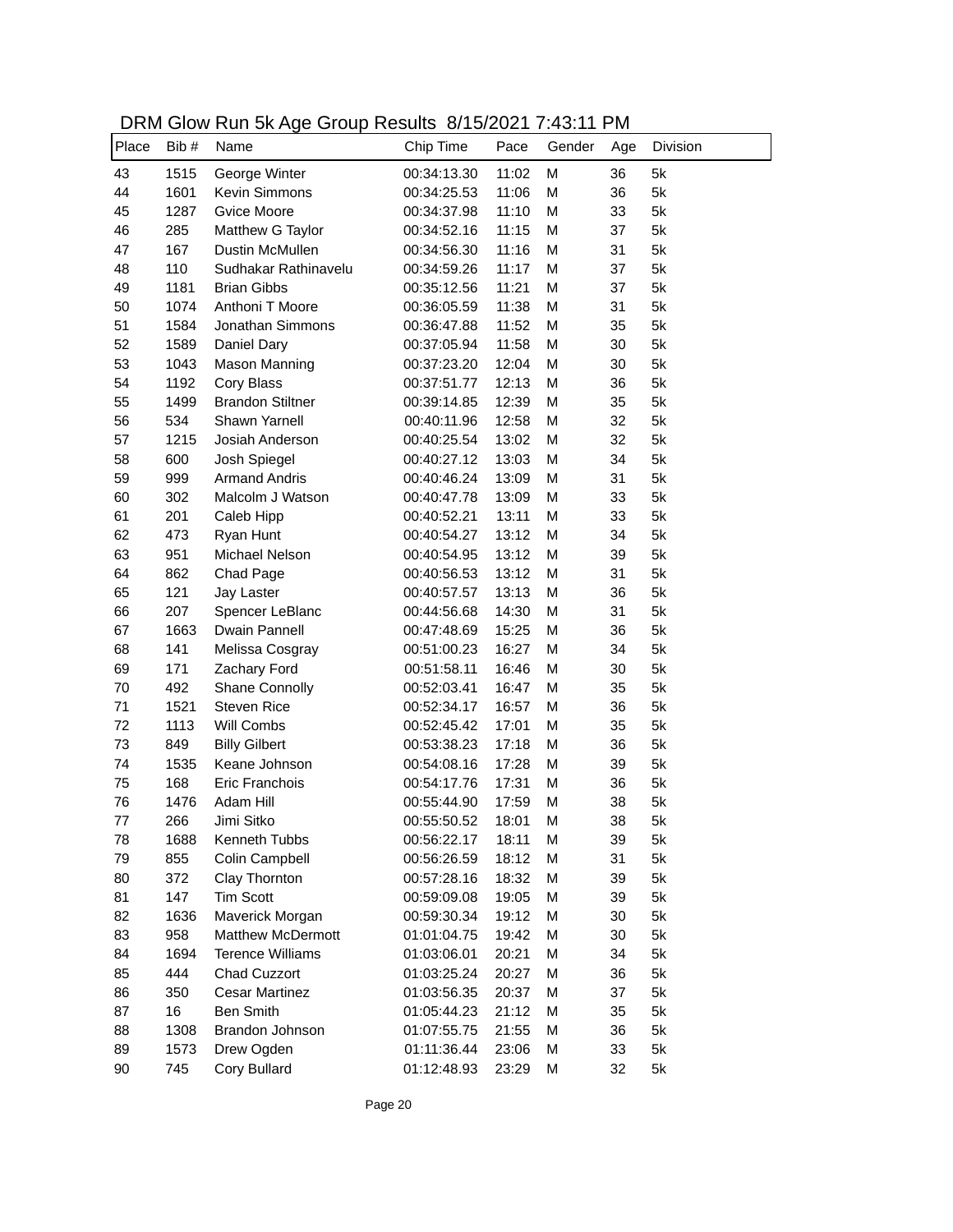| Place                                      | Bib# | Name                        | Chip Time   | Pace  | Gender | Age | Division      |  |
|--------------------------------------------|------|-----------------------------|-------------|-------|--------|-----|---------------|--|
| 91                                         | 1072 | <b>Bradley Nelson</b>       | 01:12:53.56 | 23:31 | M      | 31  | 5k            |  |
| 5K MALE 40-49 - based on Chip Elapsed time |      |                             |             |       |        |     |               |  |
|                                            |      |                             |             |       |        |     |               |  |
| 1                                          | 1309 | Matt Casiano                | 00:20:44.75 | 6:41  | M      | 44  | 5k            |  |
| 2                                          | 1173 | Anupreet Singh              | 00:22:52.94 | 7:23  | M      | 49  | 5k            |  |
| 3                                          | 75   | Vicente Rivera              | 00:23:32.18 | 7:35  | M      | 49  | 5k            |  |
| 4                                          | 1193 | <b>Phillip Collins</b>      | 00:24:16.91 | 7:50  | M      | 40  | 5k            |  |
| 5                                          | 104  | James Bennett               | 00:24:57.59 | 8:03  | M      | 49  | 5k            |  |
| 6                                          | 91   | Aaron Penton                | 00:25:21.80 | 8:11  | M      | 43  | 5k            |  |
| 7                                          | 822  | Rajib Banerjee              | 00:25:29.32 | 8:13  | M      | 44  | 5k            |  |
| 8                                          | 730  | Sunil Ramegowda             | 00:26:28.46 | 8:32  | M      | 47  | 5k            |  |
| 9                                          | 1249 | Nate Haskovec               | 00:26:46.58 | 8:38  | M      | 41  | 5k            |  |
| 10                                         | 717  | Joshua Makin                | 00:27:38.98 | 8:55  | M      | 40  | 5k            |  |
| 11                                         | 1180 | Cedric Turk                 | 00:27:41.96 | 8:56  | M      | 44  | 5k            |  |
| 12                                         | 997  | Michael J Wallis            | 00:27:50.25 | 8:59  | M      | 47  | 5k            |  |
| 13                                         | 567  | Daniel Wrenn                | 00:28:31.78 | 9:12  | M      | 48  | 5k            |  |
| 14                                         | 1233 | <b>Blake Autin</b>          | 00:28:34.54 | 9:13  | M      | 40  | 5k            |  |
| 15                                         | 1241 | Mike Morgan                 | 00:28:44.90 | 9:16  | M      | 46  | 5k            |  |
| 16                                         | 1159 | Kevin Wade                  | 00:28:54.73 | 9:19  | M      | 40  | 5k            |  |
| 17                                         | 869  | <b>Troy Thomas</b>          | 00:29:11.27 | 9:25  | M      | 46  | 5k            |  |
| 18                                         | 1638 | John Nord                   | 00:29:50.38 | 9:37  | M      | 49  | 5k            |  |
| 19                                         | 925  | Ryan MacKrell               | 00:31:57.87 | 10:18 | M      | 45  | 5k            |  |
| 20                                         | 38   | Andy Bestor                 | 00:32:15.43 | 10:24 | M      | 44  | 5k            |  |
| 21                                         | 1700 | <b>Patrick Tribble</b>      | 00:32:48.72 | 10:35 | M      | 44  | 5k            |  |
| 22                                         | 1063 | <b>Jeff Lewis</b>           | 00:33:28.50 | 10:48 | M      | 49  | 5k            |  |
| 23                                         | 1003 | <b>Kevin Shivers</b>        | 00:33:28.73 | 10:48 | M      | 44  | 5k            |  |
| 24                                         | 106  | James Drake                 | 00:34:03.00 | 10:59 | M      | 46  | 5k            |  |
| 25                                         | 467  | <b>Christopher Driggers</b> | 00:34:27.06 | 11:07 | M      | 44  | 5k            |  |
| 26                                         | 1073 | <b>Billy Kritinar</b>       | 00:34:59.45 | 11:17 | M      | 42  | 5k            |  |
| 27                                         | 245  | Roby Dorsett                | 00:35:24.56 | 11:25 | M      | 45  | 5k            |  |
| 28                                         | 1044 | Michael Gagne               | 00:35:27.44 | 11:26 | M      | 45  | 5k            |  |
| 29                                         | 720  | Chung-Lai Chan              | 00:35:39.67 | 11:30 | M      | 48  | 5k            |  |
| 30                                         | 124  | <b>Billy McDaniel</b>       | 00:35:41.90 | 11:31 | M      | 41  | 5k            |  |
| 31                                         | 976  | Michael Murdzek             | 00:36:59.95 | 11:56 | M      | 48  | 5k            |  |
| 32                                         | 1506 | Adrian Seaver               | 00:38:09.49 | 12:18 | M      | 44  | 5k            |  |
| 33                                         | 1061 | Jared C Gay                 | 00:38:55.94 | 12:33 | M      | 48  | 5k            |  |
| 34                                         | 5    | Rob Heard                   | 00:39:31.59 | 12:45 | M      | 47  | $5\mathsf{k}$ |  |
| 35                                         | 1650 | Adam Richard                | 00:40:05.52 | 12:56 | M      | 41  | $5\mathsf{k}$ |  |
| 36                                         | 214  | Christopher Niemann         | 00:40:07.34 | 12:56 | M      | 47  | $5\mathsf{k}$ |  |
| 37                                         | 1503 | James Ryan Miller           | 00:40:09.79 | 12:57 | M      | 43  | 5k            |  |
| 38                                         | 1138 | James Waterbury             | 00:40:22.48 | 13:01 | M      | 47  | 5k            |  |
| 39                                         | 1501 | Matt Mendryga               | 00:40:41.49 | 13:07 | M      | 43  | 5k            |  |
| 40                                         | 1177 | Jeremy Hinkleman            | 00:41:30.49 | 13:23 | M      | 44  | 5k            |  |
| 41                                         | 860  | Howard Roe                  | 00:42:30.92 | 13:43 | M      | 43  | 5k            |  |
| 42                                         | 1652 | Johnathan Murrah            | 00:44:26.57 | 14:20 | M      | 42  | 5k            |  |
| 43                                         | 1089 | Eric Cyree                  | 00:46:27.33 | 14:59 | M      | 46  | 5k            |  |
| 44                                         | 905  | Martin Sullivan             | 00:46:43.50 | 15:04 | M      | 46  | 5k            |  |

## DRM Glow Run 5k Age Group Results 8/15/2021 7:43:13 PM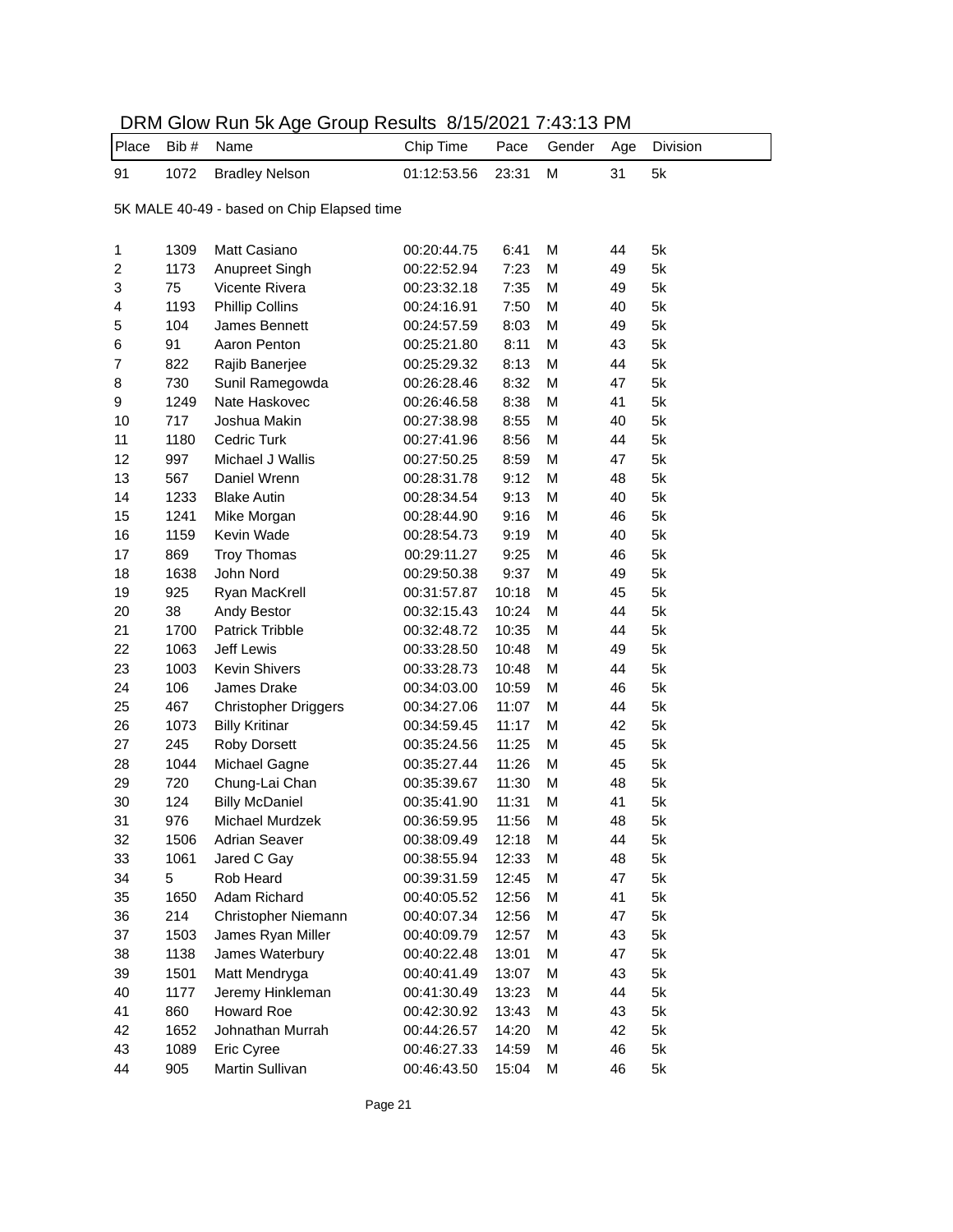| Place | Bib #           | Name                  | Chip Time   | Pace  | Gender | Age | Division |
|-------|-----------------|-----------------------|-------------|-------|--------|-----|----------|
| 45    | 981             | <b>Frankie Torres</b> | 00:47:53.70 | 15:27 | M      | 45  | 5k       |
| 46    | 1211            | Cassidy Chandrakasem  | 00:50:04.34 | 16:09 | M      | 40  | 5k       |
| 47    | 41              | Joe Martin            | 00:50:26.77 | 16:16 | M      | 44  | 5k       |
| 48    | 365             | <b>Matt Mitchell</b>  | 00:51:59.91 | 16:46 | M      | 42  | 5k       |
| 49    | 461             | Abraham Amaya         | 00:52:07.94 | 16:49 | M      | 46  | 5k       |
| 50    | 914             | <b>Andrew Smith</b>   | 00:52:35.32 | 16:58 | M      | 42  | 5k       |
| 51    | 329             | Leon Willis           | 00:53:20.33 | 17:12 | M      | 49  | 5k       |
| 52    | 1616            | Dan Spiceland         | 00:53:29.13 | 17:15 | M      | 45  | 5k       |
| 53    | 450             | Michael Garich        | 00:54:11.23 | 17:29 | M      | 40  | 5k       |
| 54    | 772             | <b>Patrick Weber</b>  | 00:55:10.42 | 17:48 | M      | 44  | 5k       |
| 55    | 89              | Kevin Wilson          | 00:55:11.98 | 17:48 | M      | 42  | 5k       |
| 56    | 447             | Jamie Elgin           | 00:55:26.16 | 17:53 | M      | 43  | 5k       |
| 57    | 1690            | Everett J Chretien    | 00:56:27.65 | 18:13 | M      | 48  | 5k       |
| 58    | 1697            | Keith Brandon         | 00:56:39.09 | 18:16 | M      | 48  | 5k       |
| 59    | 747             | Michael DiRenzo       | 00:56:48.70 | 18:19 | M      | 41  | 5k       |
| 60    | 1296            | Nick Wyckoff          | 00:59:40.21 | 19:15 | M      | 42  | 5k       |
| 61    | 159             | Jeff Woodall          | 00:59:52.25 | 19:19 | M      | 48  | 5k       |
| 62    | 1033            | Thomas Perry          | 01:02:03.87 | 20:01 | M      | 45  | 5k       |
| 63    | 816             | Kevin Mooney          | 01:02:50.25 | 20:16 | M      | 43  | 5k       |
| 64    | 255             | Rodney Sine           | 01:05:05.64 | 21:00 | M      | 45  | 5k       |
| 65    | 12 <sub>2</sub> | Jeremy Lawson         | 01:05:33.42 | 21:09 | M      | 43  | 5k       |
| 66    | 405             | Jacob Buechler        | 01:07:12.99 | 21:41 | M      | 40  | 5k       |
| 67    | 963             | Jason O' Nea          | 01:11:05.07 | 22:56 | M      | 40  | 5k       |
| 68    | 1316            | <b>Bruce Guy</b>      | 01:11:18.71 | 23:00 | M      | 42  | 5k       |

DRM Glow Run 5k Age Group Results 8/15/2021 7:43:15 PM

5K MALE 50-59 - based on Chip Elapsed time

| 1  | 1158           | Andy Hissam              | 00:21:24.88 | 6:54  | M | 57 | 5k |
|----|----------------|--------------------------|-------------|-------|---|----|----|
| 2  | 1348           | <b>Bill Adams</b>        | 00:21:46.94 | 7:01  | M | 54 | 5k |
| 3  | 51             | C. Bryan Dyer            | 00:24:07.39 | 7:47  | M | 58 | 5k |
| 4  | 857            | Sam Hawkins              | 00:26:11.31 | 8:27  | M | 55 | 5k |
| 5  | 1216           | <b>KJ Aubut</b>          | 00:28:11.52 | 9:05  | M | 50 | 5k |
| 6  | 533            | <b>Brent Simmons</b>     | 00:28:15.94 | 9:07  | M | 50 | 5k |
| 7  | 1353           | <b>Britt Blankenship</b> | 00:28:18.77 | 9:08  | M | 50 | 5k |
| 8  | 431            | Kelley Whalen            | 00:29:13.57 | 9:25  | M | 53 | 5k |
| 9  | 390            | Jay Courtland Graham     | 00:31:48.19 | 10:15 | M | 57 | 5k |
| 10 | 1227           | Scott Aday               | 00:31:54.58 | 10:17 | м | 54 | 5k |
| 11 | 1334           | Kevin Takada             | 00:31:57.34 | 10:18 | M | 52 | 5k |
| 12 | $\overline{7}$ | Keith Ford               | 00:31:58.90 | 10:19 | M | 57 | 5k |
| 13 | 718            | Lincoln Hudson           | 00:33:28.88 | 10:48 | M | 53 | 5k |
| 14 | 394            | Scott Uptain             | 00:33:29.81 | 10:48 | M | 50 | 5k |
| 15 | 384            | Ned Dildine              | 00:34:20.64 | 11:05 | M | 54 | 5k |
| 16 | 443            | <b>Raymond Harris</b>    | 00:35:13.91 | 11:22 | M | 57 | 5k |
| 17 | 1345           | <b>Matthew Tedesco</b>   | 00:37:45.35 | 12:11 | M | 52 | 5k |
| 18 | 334            | James W Cutting          | 00:43:15.44 | 13:57 | M | 56 | 5k |
| 19 | 1163           | Joseph Harris            | 00:44:01.03 | 14:12 | M | 58 | 5k |
| 20 | 318            | <b>Greg Olmsted</b>      | 00:45:24.73 | 14:39 | м | 59 | 5k |
| 21 | 356            | Allen Taylor             | 00:47:44.92 | 15:24 | M | 56 | 5k |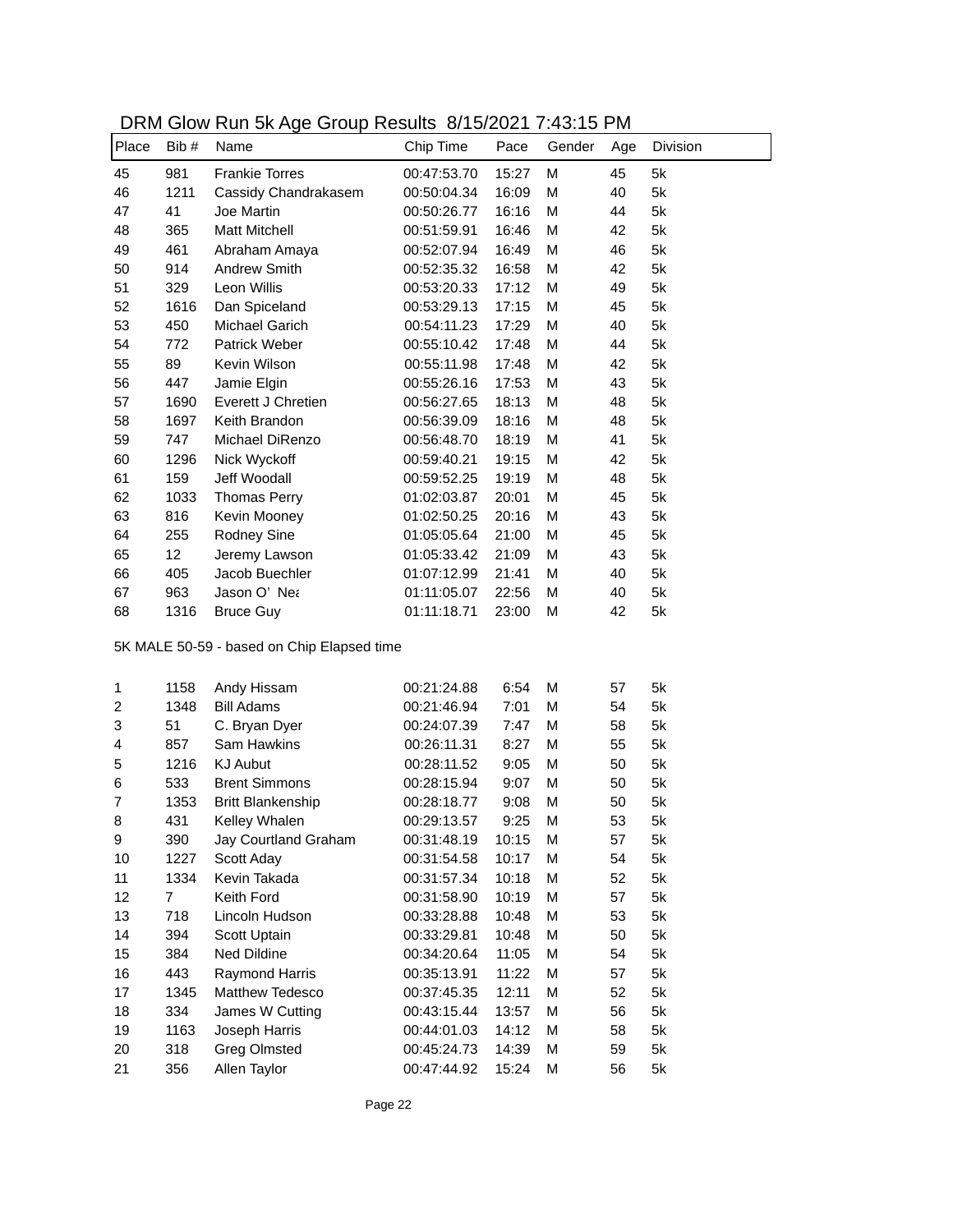### DRM Glow Run 5k Age Group Results 8/15/2021 7:43:17 PM

| Chip Time<br>Division<br>Place<br>Bib #<br>Name<br>Pace<br>Gender<br>Age<br>M<br>1286<br>Mike Laferriere<br>00:48:49.59<br>55<br>5k<br>22<br>15:45<br>23<br>72<br>Tom Fronckowiak<br>M<br>50<br>5k<br>00:53:58.63<br>17:25<br>5k<br>24<br>420<br>M<br>57<br><b>Richard Cooper</b><br>00:54:48.22<br>17:41<br>5k<br>25<br>838<br>Donald Everheart<br>M<br>52<br>00:55:53.67<br>18:02<br>53<br>5k<br>26<br>1660<br>Chris Looney<br>00:57:28.71<br>18:32<br>M<br>27<br>1544<br>LeShone Lankford<br>18:37<br>M<br>54<br>5k<br>00:57:44.86<br>1605<br>Richard Montecalvo<br>M<br>58<br>5k<br>28<br>01:00:22.05<br>19:28<br>1032<br>M<br>51<br>5k<br>29<br>Michael Long<br>01:01:22.63<br>19:48<br>1673<br>Andrew Herfurth<br>5k<br>30<br>01:03:33.58<br>20:30<br>M<br>54 |
|---------------------------------------------------------------------------------------------------------------------------------------------------------------------------------------------------------------------------------------------------------------------------------------------------------------------------------------------------------------------------------------------------------------------------------------------------------------------------------------------------------------------------------------------------------------------------------------------------------------------------------------------------------------------------------------------------------------------------------------------------------------------|
|                                                                                                                                                                                                                                                                                                                                                                                                                                                                                                                                                                                                                                                                                                                                                                     |
|                                                                                                                                                                                                                                                                                                                                                                                                                                                                                                                                                                                                                                                                                                                                                                     |
|                                                                                                                                                                                                                                                                                                                                                                                                                                                                                                                                                                                                                                                                                                                                                                     |
|                                                                                                                                                                                                                                                                                                                                                                                                                                                                                                                                                                                                                                                                                                                                                                     |
|                                                                                                                                                                                                                                                                                                                                                                                                                                                                                                                                                                                                                                                                                                                                                                     |
|                                                                                                                                                                                                                                                                                                                                                                                                                                                                                                                                                                                                                                                                                                                                                                     |
|                                                                                                                                                                                                                                                                                                                                                                                                                                                                                                                                                                                                                                                                                                                                                                     |
|                                                                                                                                                                                                                                                                                                                                                                                                                                                                                                                                                                                                                                                                                                                                                                     |
|                                                                                                                                                                                                                                                                                                                                                                                                                                                                                                                                                                                                                                                                                                                                                                     |
|                                                                                                                                                                                                                                                                                                                                                                                                                                                                                                                                                                                                                                                                                                                                                                     |
| 31<br><b>Robert Griffin</b><br>01:07:01.93<br>52<br>5k<br>24<br>21:37<br>M                                                                                                                                                                                                                                                                                                                                                                                                                                                                                                                                                                                                                                                                                          |
| 32<br>403<br>01:07:50.19<br>52<br>5k<br>Eric Lay<br>21:53<br>M                                                                                                                                                                                                                                                                                                                                                                                                                                                                                                                                                                                                                                                                                                      |
| 33<br>606<br>Rodney Siddall<br>M<br>54<br>5k<br>01:11:16.88<br>22:59                                                                                                                                                                                                                                                                                                                                                                                                                                                                                                                                                                                                                                                                                                |
| 5K MALE 60-69 - based on Chip Elapsed time                                                                                                                                                                                                                                                                                                                                                                                                                                                                                                                                                                                                                                                                                                                          |
| 596<br>John Murray<br>00:25:16.65<br>8:09<br>M<br>5k<br>60<br>1                                                                                                                                                                                                                                                                                                                                                                                                                                                                                                                                                                                                                                                                                                     |
| Tim Cummings<br>2<br>9:10<br>M<br>61<br>5k<br>1229<br>00:28:25.31                                                                                                                                                                                                                                                                                                                                                                                                                                                                                                                                                                                                                                                                                                   |
| 3<br>765<br>David Howell<br>M<br>65<br>5k<br>00:30:58.59<br>9:59                                                                                                                                                                                                                                                                                                                                                                                                                                                                                                                                                                                                                                                                                                    |
| 37<br>Jeff Huber<br>M<br>62<br>5k<br>4<br>00:32:09.01<br>10:22                                                                                                                                                                                                                                                                                                                                                                                                                                                                                                                                                                                                                                                                                                      |
| 1203<br>M<br>63<br>5k<br>5<br>Pablo Torres<br>00:34:56.32<br>11:16                                                                                                                                                                                                                                                                                                                                                                                                                                                                                                                                                                                                                                                                                                  |
| Randle Cook<br>M<br>5k<br>6<br>264<br>00:39:00.62<br>12:35<br>64                                                                                                                                                                                                                                                                                                                                                                                                                                                                                                                                                                                                                                                                                                    |
| 7<br>1592<br>Victor Taylor<br>00:40:00.30<br>12:54<br>M<br>68<br>5k                                                                                                                                                                                                                                                                                                                                                                                                                                                                                                                                                                                                                                                                                                 |
| 8<br>1303<br>Stan McDonald<br>M<br>60<br>5k<br>00:41:50.56<br>13:30                                                                                                                                                                                                                                                                                                                                                                                                                                                                                                                                                                                                                                                                                                 |
| 9<br>1248<br>Tony Harris<br>00:42:56.78<br>M<br>60<br>5k<br>13:51                                                                                                                                                                                                                                                                                                                                                                                                                                                                                                                                                                                                                                                                                                   |
| 10<br>1111<br>Dan Frische<br>M<br>62<br>5k<br>00:43:53.57<br>14:09                                                                                                                                                                                                                                                                                                                                                                                                                                                                                                                                                                                                                                                                                                  |
| 11<br>469<br>Phillip Williamson<br>00:44:17.31<br>M<br>62<br>5k<br>14:17                                                                                                                                                                                                                                                                                                                                                                                                                                                                                                                                                                                                                                                                                            |
| 5k<br>12<br>1094<br>Jens Lambert<br>M<br>61<br>00:56:11.42<br>18:07                                                                                                                                                                                                                                                                                                                                                                                                                                                                                                                                                                                                                                                                                                 |
| 5k<br>13<br>1580<br>Mark Grunwald<br>M<br>62<br>00:59:14.35<br>19:06                                                                                                                                                                                                                                                                                                                                                                                                                                                                                                                                                                                                                                                                                                |
| 5k<br>14<br>1324<br>Kenneth Parham<br>01:00:34.72<br>M<br>62<br>19:32                                                                                                                                                                                                                                                                                                                                                                                                                                                                                                                                                                                                                                                                                               |
| 62<br>5k<br>15<br>357<br>Keith Johnson<br>01:01:21.67<br>19:47<br>M                                                                                                                                                                                                                                                                                                                                                                                                                                                                                                                                                                                                                                                                                                 |
| 16<br>4<br>Robert Slamp<br>21:41<br>M<br>61<br>5k<br>01:07:12.37                                                                                                                                                                                                                                                                                                                                                                                                                                                                                                                                                                                                                                                                                                    |
| 17<br>408<br>David Roy<br>01:07:13.21<br>21:41<br>M<br>65<br>5k                                                                                                                                                                                                                                                                                                                                                                                                                                                                                                                                                                                                                                                                                                     |
| <b>Russ Miller</b><br>18<br>812<br>01:15:56.71<br>M<br>60<br>5k<br>24:30                                                                                                                                                                                                                                                                                                                                                                                                                                                                                                                                                                                                                                                                                            |
| David Mitchell<br>01:17:14.56<br>61<br>5k<br>19<br>1118<br>24:55<br>M                                                                                                                                                                                                                                                                                                                                                                                                                                                                                                                                                                                                                                                                                               |
| 5K MALE 70+ - based on Chip Elapsed time                                                                                                                                                                                                                                                                                                                                                                                                                                                                                                                                                                                                                                                                                                                            |
| M<br>5k<br>808<br>Joseph Long<br>00:41:14.87<br>13:18<br>78<br>1                                                                                                                                                                                                                                                                                                                                                                                                                                                                                                                                                                                                                                                                                                    |
| $\overline{\mathbf{c}}$<br>118<br>Mike James<br>00:44:10.10<br>14:15<br>M<br>72<br>5k                                                                                                                                                                                                                                                                                                                                                                                                                                                                                                                                                                                                                                                                               |
| 604<br><b>Edward Soule</b><br>15:23<br>M<br>5k<br>3<br>00:47:42.99<br>73                                                                                                                                                                                                                                                                                                                                                                                                                                                                                                                                                                                                                                                                                            |
| 761<br>Robert E Pitcock<br>00:57:35.91<br>18:35<br>M<br>71<br>5k<br>4                                                                                                                                                                                                                                                                                                                                                                                                                                                                                                                                                                                                                                                                                               |
| 280<br>Robert Simpson<br>M<br>71<br>5k<br>5<br>01:03:54.51<br>20:37                                                                                                                                                                                                                                                                                                                                                                                                                                                                                                                                                                                                                                                                                                 |
| 5K MALE NO AGE - based on Chip Elapsed time                                                                                                                                                                                                                                                                                                                                                                                                                                                                                                                                                                                                                                                                                                                         |
| 563<br>Kingston Wilemon<br>M<br>5k<br>00:25:16.42<br>8:09<br>99<br>1                                                                                                                                                                                                                                                                                                                                                                                                                                                                                                                                                                                                                                                                                                |
| Logan Wood<br>2<br>1108<br>00:29:28.54<br>9:30<br>M<br>5k<br>99                                                                                                                                                                                                                                                                                                                                                                                                                                                                                                                                                                                                                                                                                                     |
| 3<br>960<br>Isa Ryon<br>00:32:03.34<br>10:20<br>5k<br>M<br>99                                                                                                                                                                                                                                                                                                                                                                                                                                                                                                                                                                                                                                                                                                       |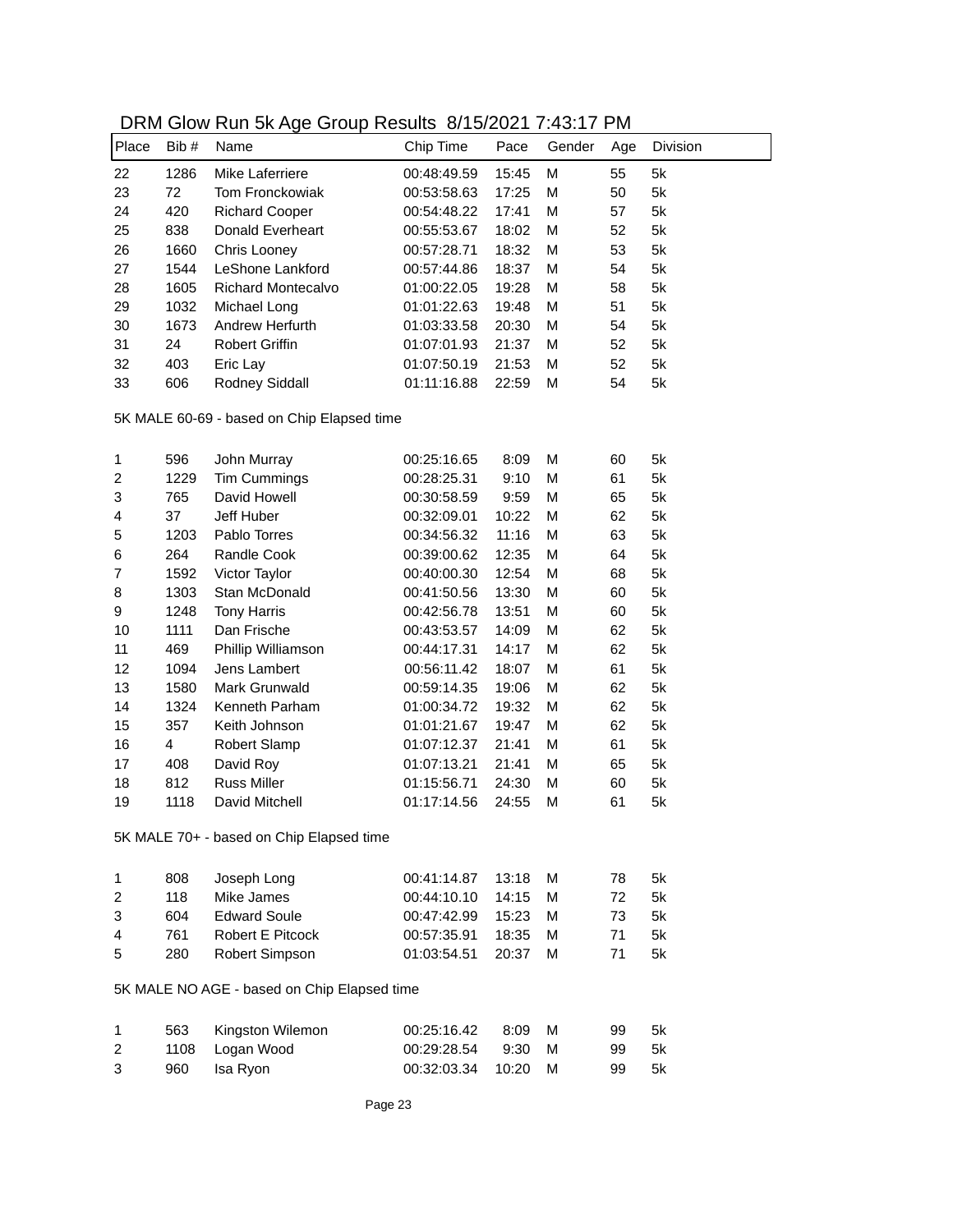|       |      |                                 | ----        |       |        |     |          |
|-------|------|---------------------------------|-------------|-------|--------|-----|----------|
| Place | Bib# | Name                            | Chip Time   | Pace  | Gender | Age | Division |
| 4     | 1608 | Charlie Wampler                 | 00:36:10.35 | 11:40 | M      | 99  | 5k       |
| 5     | 1302 | Logan Pigg                      | 00:36:10.94 | 11:40 | M      | 99  | 5k       |
| 6     | 1586 | Luke Simmons                    | 00:43:42.91 | 14:06 | M      | 99  | 5k       |
| 7     | 878  | Santiago Jamaica                | 00:47:31.18 | 15:20 | M      | 99  | 5k       |
| 8     | 603  | Jackson Spiegel                 | 00:47:47.26 | 15:25 | M      | 99  | 5k       |
| 9     | 1062 | Uriah Pannell                   | 00:47:48.48 | 15:25 | M      | 99  | 5k       |
| 10    | 537  | Soren Yarnell                   | 00:47:49.02 | 15:25 | M      | 99  | 5k       |
| 11    | 983  | Mateo Torres                    | 00:47:54.17 | 15:27 | M      | 99  | 5k       |
| 12    | 536  | <b>Thomas Yarnell</b>           | 00:47:54.95 | 15:27 | M      | 99  | 5k       |
| 13    | 489  | <b>Greyson Matthew Connolly</b> | 00:52:03.85 | 16:47 | M      | 99  | 5k       |
| 14    | 421  | Saylor Slaughter                | 00:54:48.05 | 17:41 | M      | 99  | 5k       |
| 15    | 992  | Isaac Zimmerman                 | 00:57:50.27 | 18:39 | M      | 99  | 5k       |
| 16    | 1060 | <b>Matthew McDermott</b>        | 01:01:03.06 | 19:42 | M      | 99  | 5k       |
| 17    | 846  | Zachariah Gilbert               | 01:09:47.83 | 22:31 | M      | 99  | 5k       |
| 18    | 1571 | Miller Ogden                    | 01:11:51.35 | 23:11 | M      | 99  | 5k       |
| 19    | 1572 | Wilder Ogden                    | 01:11:51.92 | 23:11 | M      | 99  | 5k       |
| 20    | 746  | <b>Isaiah Bullard</b>           | 01:12:50.74 | 23:30 | M      | 99  | 5k       |
| 21    | 487  | <b>Wyatt Baker</b>              | 01:15:00.45 | 24:12 | M      | 99  | 5k       |

DRM Glow Run 5k Age Group Results 8/15/2021 7:43:19 PM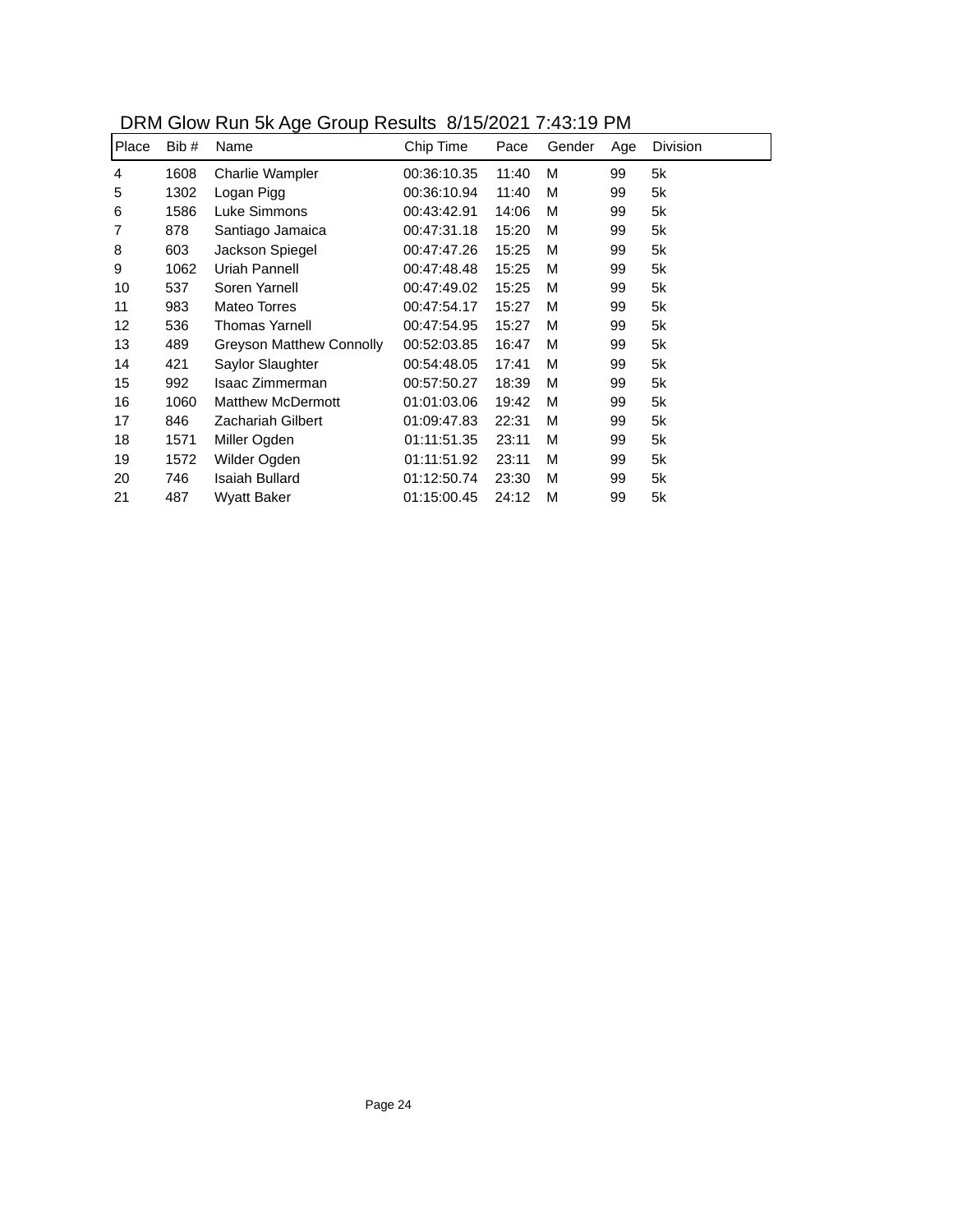# DRM Glow Run 5k Age Group Results 8/15/2021 7:43:21 PM

Place Bib # Name **Chip Time** Pace Gender Age Division